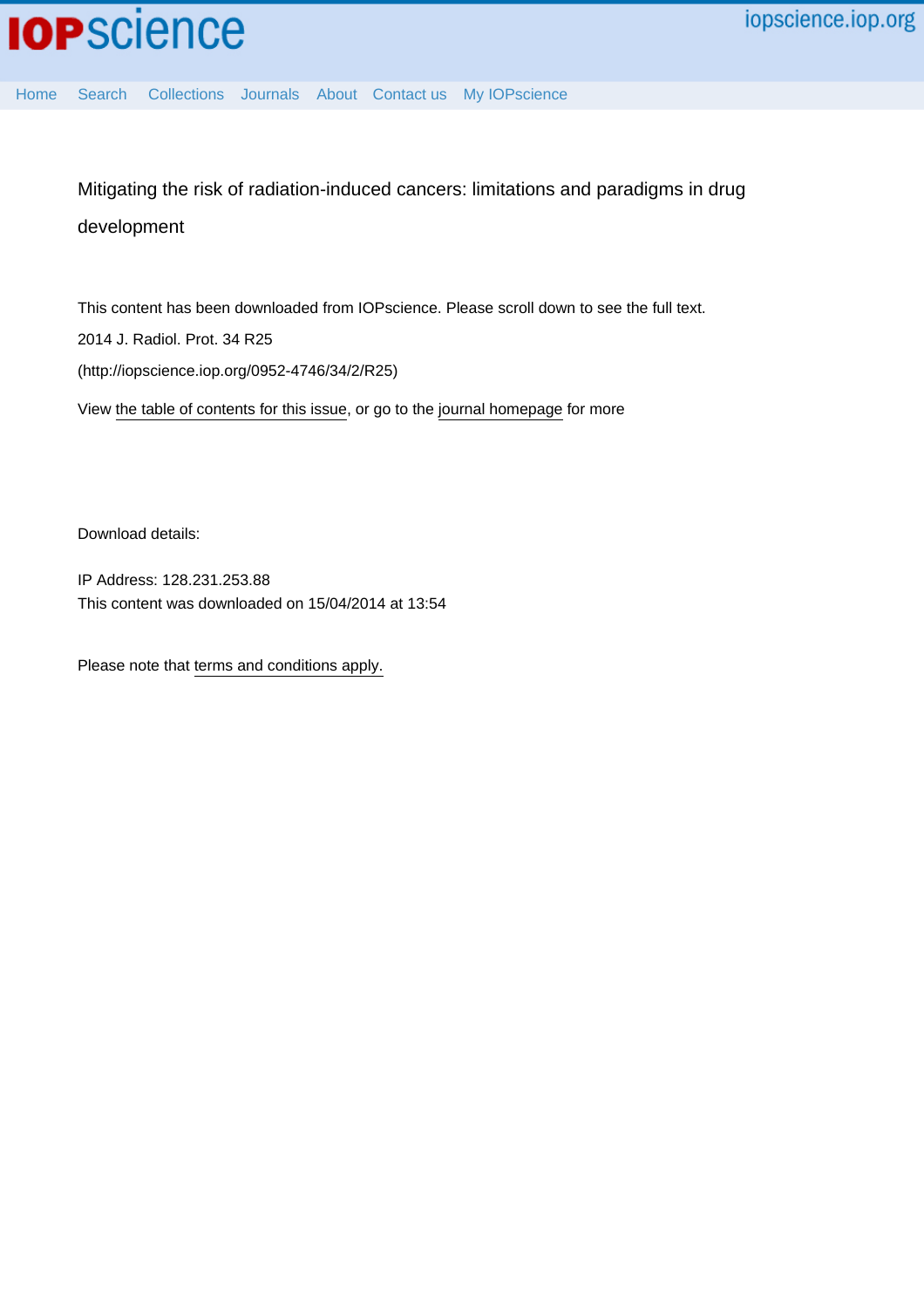J. Radiol. Prot. **34** (2014) R25–R52

**Review**

# **Mitigating the risk of radiation-induced cancers: limitations and paradigms in drug development**

**Stephen S Yoo**[1](#page-1-0)[,10](#page-1-1)**, Timothy J Jorgensen**[2](#page-1-2) **,** Ann R Kennedy<sup>[3](#page-1-3)</sup>, John D Boice Jr<sup>[4,](#page-1-4)[5](#page-1-5)</sup>, Alla Shapiro<sup>[6](#page-1-6)</sup>, **Tom C-C Hu**[7](#page-1-7) **, Brian R Moyer**[7](#page-1-7) **, Marcy B Grace**[7](#page-1-7) **,** Gary J Kelloff<sup>[8](#page-1-8)</sup>, Michael Fenech<sup>[9](#page-1-9)</sup>, Pataje G S Prasanna<sup>[1,](#page-1-0)[10](#page-1-1)</sup> and C Norman Coleman<sup>[1,](#page-1-0)[10,](#page-1-1)[11](#page-1-10)</sup>

<span id="page-1-0"></span><sup>1</sup> Radiation Research Program, Division of Cancer Treatment and Diagnosis,

<span id="page-1-2"></span>National Cancer Institute, National Institutes of Health, Bethesda, MD, USA <sup>2</sup> Department of Radiation Medicine, Georgetown University School of Medicine, Washington DC, USA

<span id="page-1-3"></span><sup>3</sup> Department of Radiation Oncology, University of Pennsylvania, Philadelphia, PA, USA

<span id="page-1-4"></span><sup>4</sup> Department of Medicine, Division of Epidemiology, Vanderbilt-Ingram Cancer Center, Vanderbilt School of Medicine, Nashville, TN, USA

<span id="page-1-5"></span><sup>5</sup> National Council on Radiation Protection and Measurements, Bethesda, MD, USA

<span id="page-1-7"></span><span id="page-1-6"></span><sup>6</sup> Office of Counter-Terrorism and Emergency Coordination, Center for Drug Evaluation and Research, Food and Drug Administration, Silver Spring, MD, USA <sup>7</sup> Division of CBRN Countermeasures, Biomedical Advanced Research and Development Authority (BARDA), Office of the Assistant Secretary for Preparedness and Response, Office of the Secretary, Department of Health and Human Services, Washington, DC, USA

<span id="page-1-8"></span><sup>8</sup> Cancer Imaging Program, Division of Cancer Treatment and Diagnosis, National

<span id="page-1-9"></span>Cancer Institute, Bethesda, MD, USA <sup>9</sup> Commonwealth Scientific and Industrial Research Organisation, Adelaide, Australia

E-mail: [ccoleman@mail.nih.gov](mailto:ccoleman@mail.nih.gov)

Received 23 October 2013, revised 28 January 2014 Accepted for publication 4 March 2014 Published 14 April 2014

#### **Abstract**

The United States radiation medical countermeasures (MCM) programme for radiological and nuclear incidents has been focusing on developing mitigators

<span id="page-1-10"></span><span id="page-1-1"></span><sup>10</sup> SSY, PGSP and CNC had equal contribution in the preparation of this manuscript.

<sup>11</sup> Address for correspondence: Radiation Research Program, Division of Cancer Treatment and Diagnosis, National Cancer Institute, National Institutes of Health, 9609 Medical Center Dr. 3W102, Bethesda, MD 20892-9727, USA.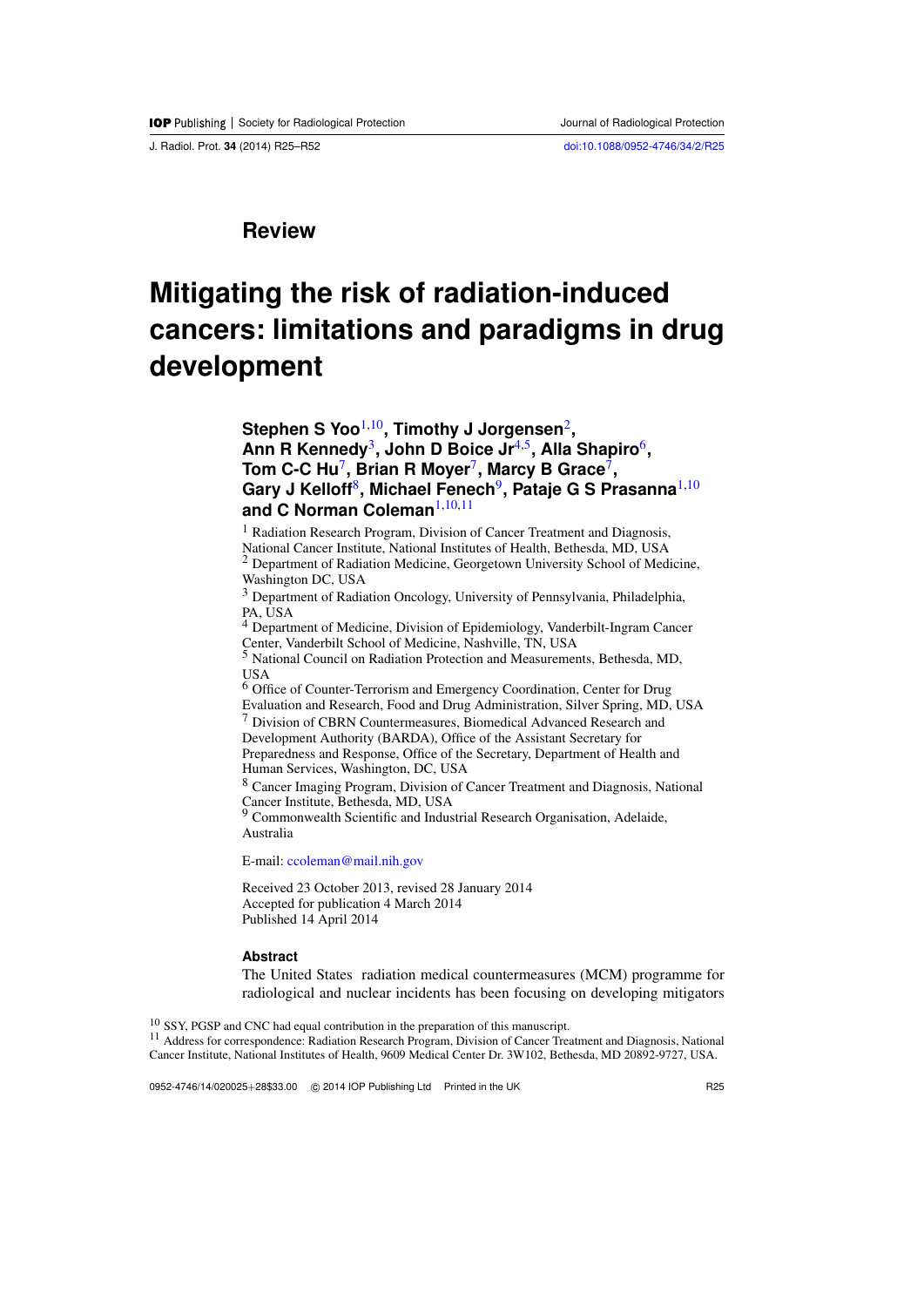for the acute radiation syndrome (ARS) and delayed effects of acute radiation exposure (DEARE), and biodosimetry technologies to provide radiation dose assessments for guiding treatment. Because a nuclear accident or terrorist incident could potentially expose a large number of people to low to moderate doses of ionising radiation, and thus increase their excess lifetime cancer risk, there is an interest in developing mitigators for this purpose. This article discusses the current status, issues, and challenges regarding development of mitigators against radiation-induced cancers. The challenges of developing mitigators for ARS include: the long latency between exposure and cancer manifestation, limitations of animal models, potential side effects of the mitigator itself, potential need for long-term use, the complexity of human trials to demonstrate effectiveness, and statistical power constraints for measuring health risks (and reduction of health risks after mitigation) following relatively low radiation doses (<0.75 Gy). Nevertheless, progress in the understanding of the molecular mechanisms resulting in radiation injury, along with parallel progress in dose assessment technologies, make this an opportune, if not critical, time to invest in research strategies that result in the development of agents to lower the risk of radiation-induced cancers for populations that survive a significant radiation exposure incident.

Keywords: radiation-induced cancer, radiation mitigator, radioprotector, radiation risk

## List of abbreviations

| Abbreviation             | <b>Term</b>                                                                     |
|--------------------------|---------------------------------------------------------------------------------|
| <b>ARS</b>               | Acute radiation syndrome                                                        |
| <b>ASPR</b>              | Office of the Assistant Secretary for Preparedness and Response, DHHS           |
| <b>CBMN</b>              | Cytokinesis-Block Micronucleus assay                                            |
| <b>CDC</b>               | Centers for Disease Control and Prevention                                      |
| $COX-2$                  | Cyclooxygenase 2                                                                |
| <b>DCA</b>               | Dicentric chromosome assay                                                      |
| <b>DCP</b>               | Division of Cancer Prevention, National Cancer Institute, NIH                   |
| <b>DEARE</b>             | Delayed effects of acute radiation exposure                                     |
| <b>DHHS</b>              | Department of Health and Human Services                                         |
| FAP                      | Familial adenomatous polyposis                                                  |
| <b>FDA</b>               | Food and Drug Administration                                                    |
| <b>HPBL</b>              | Human peripheral blood lymphocytes                                              |
| hprt                     | Hypoxanthine-guanine phosphoribosyltransferase                                  |
| $\nu$ -H <sub>2</sub> AX | Phosphorylation of the histone, H2AX in response to DNA double strand<br>breaks |
| <b>ICRP</b>              | International Commission on Radiological Protection                             |
| <b>IAEA</b>              | <b>International Atomic Energy Agency</b>                                       |
| <b>IEN</b>               | Intraepithelial neoplasia                                                       |
| KI                       | Potassium iodide                                                                |
| <b>MCM</b>               | Medical countermeasure                                                          |
| <b>MN</b>                | Micronucleus or Micronuclei                                                     |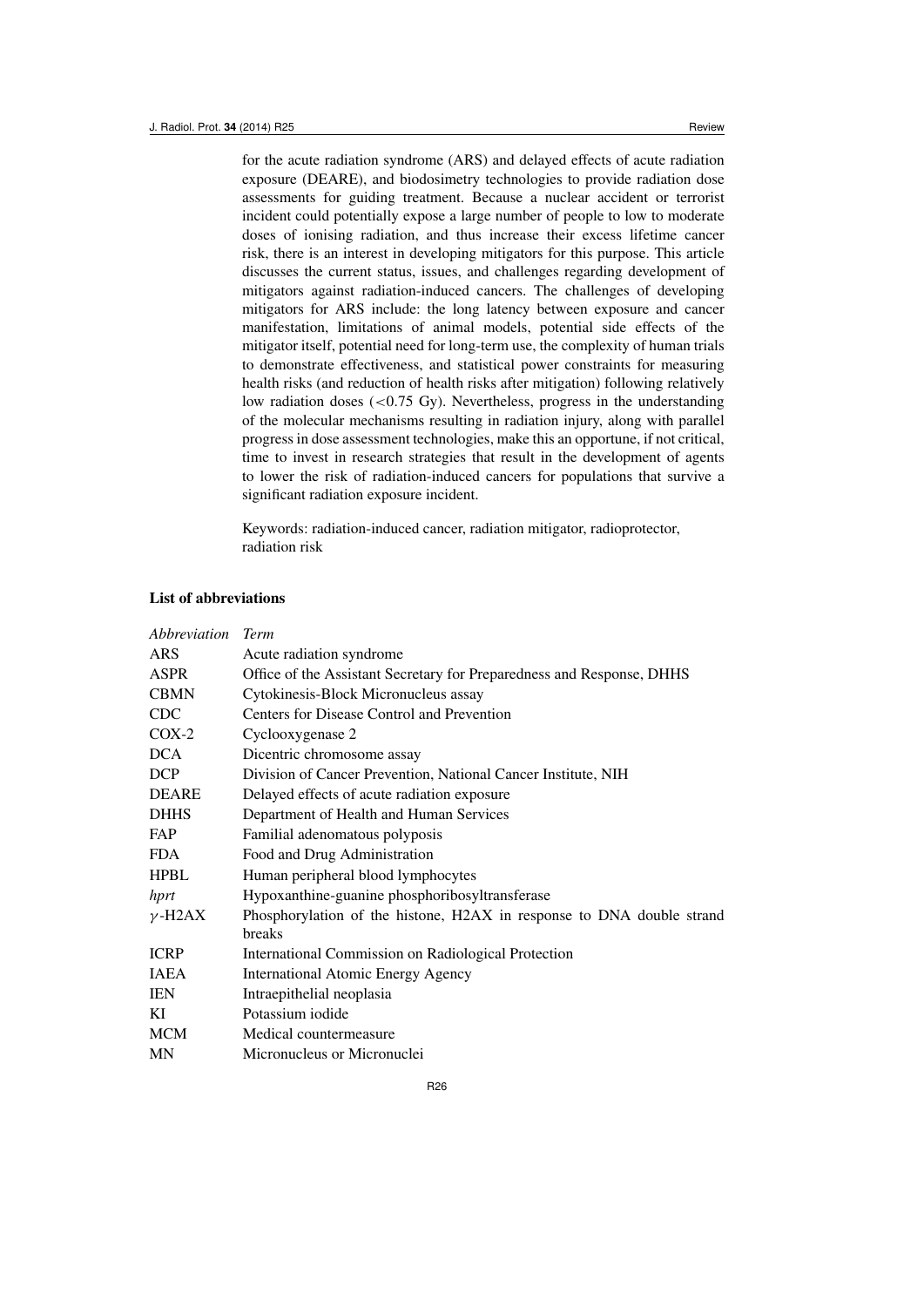| mSV          | Milli-sievert                                               |
|--------------|-------------------------------------------------------------|
| <b>MTAP</b>  | Methylthioadenosine phosphorylase                           |
| <b>NCI</b>   | National Cancer Institute                                   |
| <b>NIAID</b> | National Institutes of Allergy and Infectious Diseases, NIH |
| <b>NIH</b>   | National Institute of Health                                |
| <b>NSABP</b> | National Surgical Adjuvant Breast and Bowel Project         |
| <b>NSAID</b> | Nonsteroidal anti-inflammatory drug                         |
| <b>RCT</b>   | Randomised clinical trial                                   |
| <b>RDA</b>   | Recommended daily allowances                                |
| <b>RERF</b>  | <b>Radiation Effects Research Foundation</b>                |
| TІ           | Therapeutic Index; ratio of toxicity to efficacy doses      |

# **1. Introduction**

The possibility of exposure of a large number of people to radiation following a nuclear incident has raised the public's concerns about the increases in the chances of developing cancers (Knebel *et al* [2011\)](#page-25-0). Further, the earthquake/tsunami off the coast of Japan in March 2011 renewed attention to the debate on radiation-induced health risks from nuclear power industry mishaps and other accidental releases of radioactivity into the environment (Boice [2012,](#page-21-0) González *et al* [2013,](#page-23-0) Normile [2011\)](#page-26-0). The primary defences against such mishaps are prevention, sheltering in place with delayed evacuation, and restricting the consumption of contaminated foodstuffs. Following a release of radioactivity from a nuclear power plant accident or due to an explosion of a radiological dispersal device (RDD), there is the potential need for agents that block radionuclide uptake and/or enhance excretion of ingested and inhaled radioactive elements. Since preventive strategies can never be 100% effective, it is important for public health officials, radiation researchers and professionals to consider developing a second tier medical intervention strategy to mitigate the health risks, i.e., cancer, from accidental radiation exposure. This article focuses on the potential for assessing and reducing the future cancer risk to large populations following a major nuclear incident.

In considering a strategy of risk reduction, it is critical for the general public and public health officials to understand that lifetime risk for developing cancer for an individual is not exclusively related to accidental exposure to radiation but is dependent on several factors including age at the time of radiation exposure and other variables including genetics, dietary habits, voluntary and involuntary exposures to carcinogens, such as cigarette smoke, and so forth. For example, in the US, the lifetime risk of developing cancer in the absence of radiation exposure is already quite high, i.e. 42% of the population is likely to develop cancer during their lifetimes from factors other than radiation exposure (ACS [2013,](#page-20-0) NA/NRC [2006\)](#page-26-1). This high baseline rate of developing cancer in the absence of radiation exposure poses a challenge in the determination of probability of causation of cancer in an individual as well as for the development of other late effects. In general, the guidelines for determining the probability of causation under the DHHS (Department of Health and Human Services) Energy Employees Occupational Illness Compensation Program Act of 2000 (DHHS [2002\)](#page-22-0), states that a determination is required that an individual's cancer in question is due to an accidental or occupational exposure to radiation with a probability of a 50% or greater.

The shape of the dose–response curve for radiation-induced cancer remains a subject of much debate. While there are exceptions, for the purposes of radiation protection it is assumed that there is a proportional relationship between exposure and future cancer risk. A linear,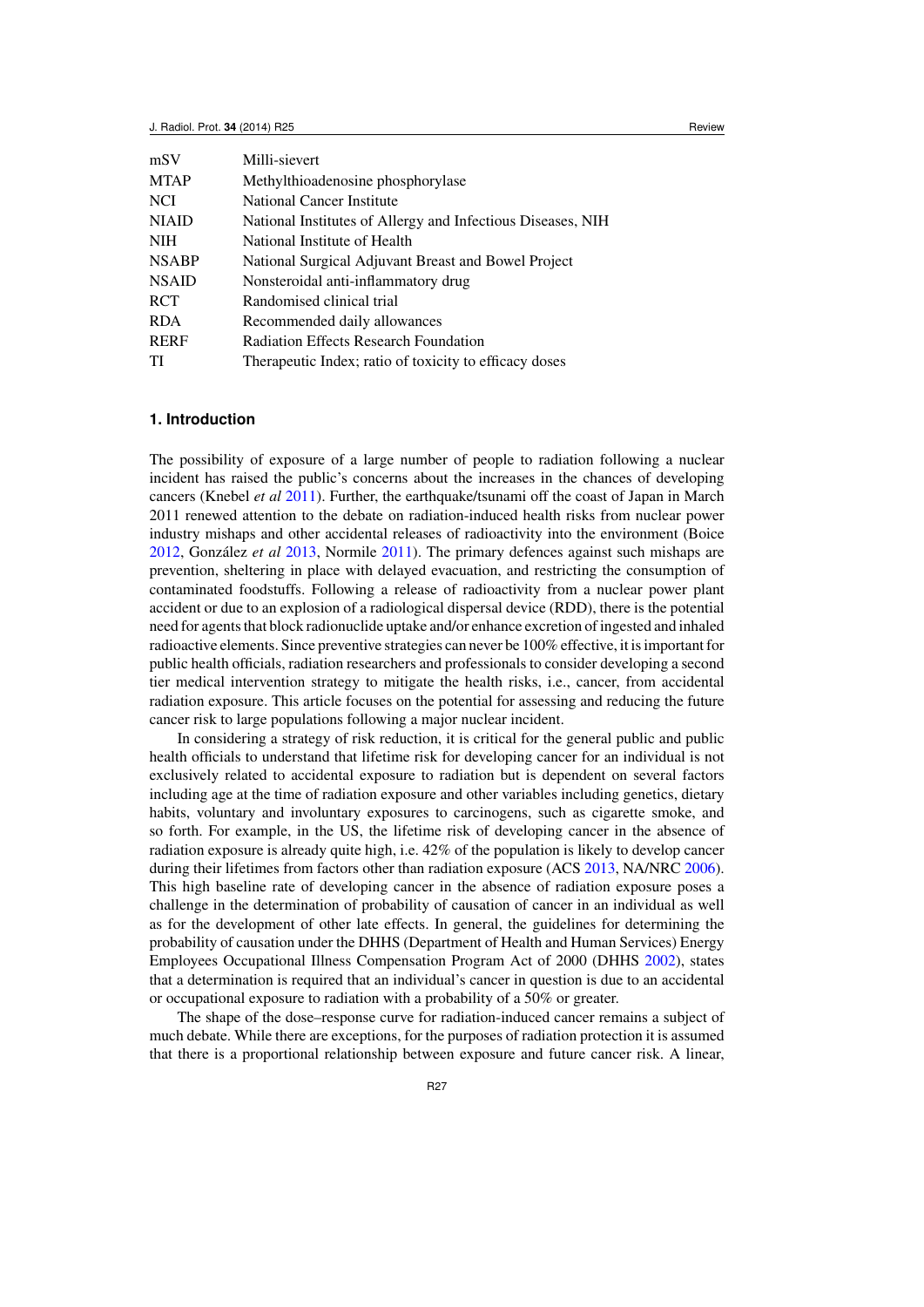<span id="page-4-0"></span>**Table 1.** Challenges for developing mitigators for radiation-induced cancer.

- Biomarkers for cancer
	- Radiation—biomarker for dose
	- Radiation risk—biomarker for radiation damage
	- Cancer biomarker—is there one to assess person's risk of cancer in general or of a specific cancer and efficacy of an intervention?
- Individuals at risk
	- Based on underlying genetic susceptibility
	- Family history (no known genetic marker)
	- Individual exposure history to genotoxic injury including lifestyle choices (e.g., smoking)
	- Children? Pregnant women?
	- Threshold dose at which to consider mitigation
- Operative molecular and biological mechanisms during latency
	- Are any subject to 'chemo-modification'?
	- What mechanisms can be affected by an individual's effort and what are beyond intervention?
- Drug development
	- Develop a drug for this purpose?
	- Utilise an existing drug—repurposing?
	- Assess safety
	- Assess efficacy of common dietary foods or nutraceuticals

• Cost versus benefit

- At what excess lifetime risk is intervention appropriate?
- Toxicity, expense, time and excess stress from an intervention

no-threshold model is used to assess risk at doses below 100 mSv for these purposes, recognising that epidemiological information in the low-dose domain, i.e. below 100 mSv, cannot unambiguously support or refute the model assumptions (ICRP [2007\)](#page-24-0). For example, recent data from the Radiation Effects Research Foundation (RERF, Japan) seems to be more in line with a linear relationship between radiation dose and cancer risk (Ozasa *et al* [2012\)](#page-26-2). How the increased lifetime risk may be considered for using a mitigator is discussed later in this paper. Development of radiation medical countermeasures (MCM) for specific organ system damage, i.e. acute radiation syndromes (ARS), in the immediate aftermath of a radiation event is discussed in detail elsewhere (DiCarlo *et al* [2011,](#page-22-1) Grace *et al* [2011\)](#page-23-1). The challenges in developing agents for health risks that may not be apparent until years after exposure are in table [1.](#page-4-0) Given the substantial public concerns about radiation exposure on their health and radiation-related cancer risks, this paper brings together opinions of the experts on issues of radiation risk and the experimental difficulties in the development of mitigators. This paper is intended to benefit scientists in this field of research and development, the public at large, and the public health policy makers to better understand ways to address the late occurring health risks.

#### **2. Radiation concerns and public perception**

The general public is known to have a perceived 'fear of radiation' (Dauer *et al* [2011\)](#page-22-2) that is felt to be well beyond the actual risk (Ropeik [2013\)](#page-26-3). This fear was enhanced as a consequence of the Fukushima disaster (Brumfiel [2013\)](#page-22-3). Public concerns have raised more interest for agents to mitigate the cancer risks associated with radiation, including exposures from diagnostic imaging (Mettler *et al* [2011\)](#page-25-1). While there are, at present no such radiomitigants, the problem of finding treatments for reducing cancer risks arising from accidental radiation exposures is different from that arising from medical radiation exposures. Clinically directed radiation exposures are relatively well characterised with respect to several factors (e.g. dose of radiation, age, gender, organ sites, etc) that will not be well defined in a radiation accident. Regarding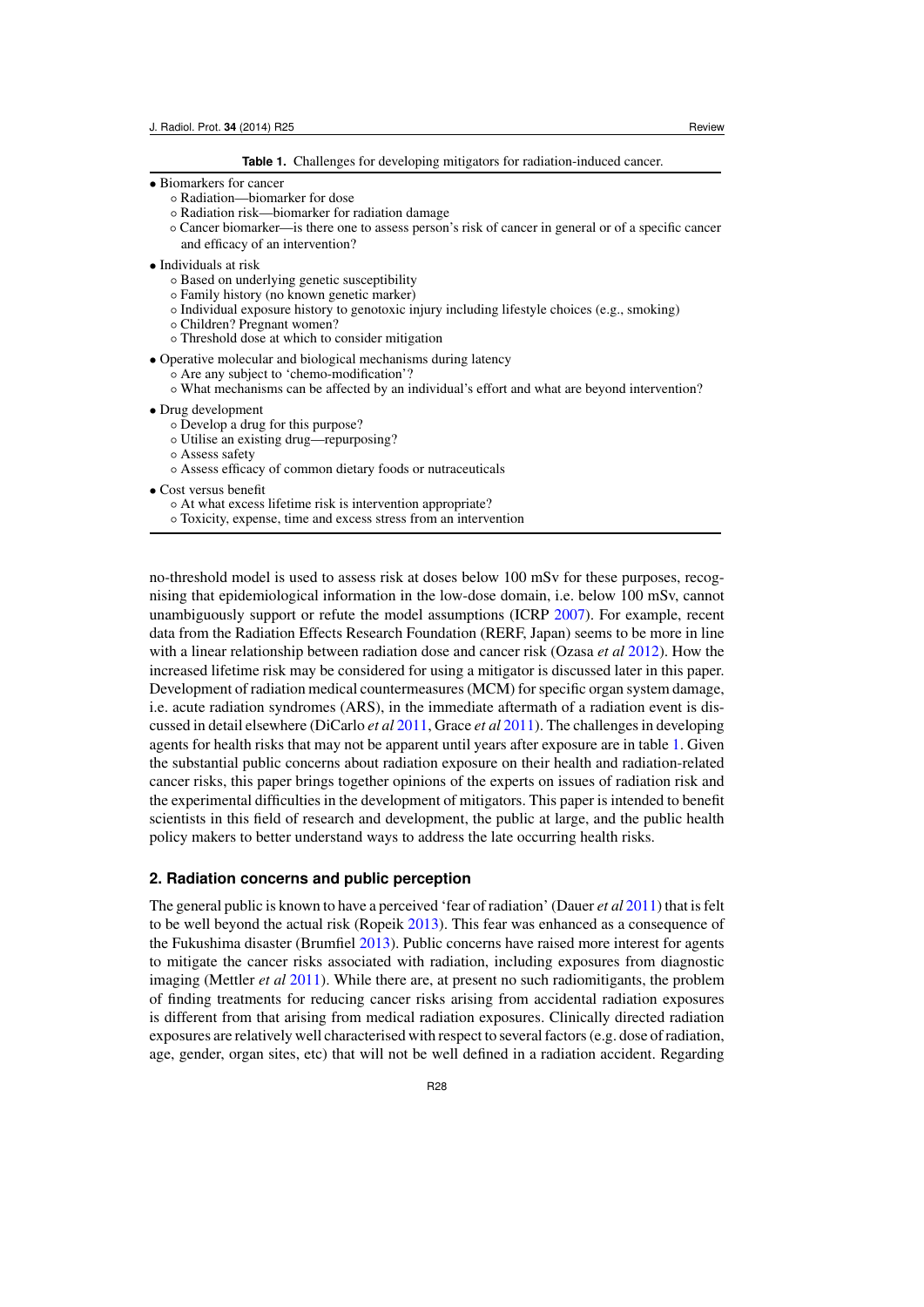diagnostic imaging, Kuefner *et al* [\(2012\)](#page-25-2) have reported that a mixture of antioxidants and glutathione-elevating compounds in human peripheral blood lymphocyte (HPBL) cultures when exposed *in vitro* to a radiological dose of 10 mGy, reduces the number of  $\gamma$ -H2AX foci, a surrogate marker for DNA damage. The observed reduction in  $\gamma$ -H2AX foci suggests that antioxidant pretreatment may provide protection from radiation-induced DNA damage in a diagnostic setting. Since DNA damage is thought to be a precursor to radiation-induced cancer, these and related compounds may provide protection against cancer induction and thus reduce the risk of cancer. These findings need to be validated (Brink and Boice [2012\)](#page-22-4) but even if confirmed it is unlikely that any strategy that relies on treatment of people prior to their radiation exposure would be useful in an accidental exposure situation, except perhaps for first responders. Some first responders may benefit from pre-exposure prophylaxis if they anticipate exposure up to 0.25 Gy (or a very few possibly up to 0.5–0.75 Gy for 'lifesaving or protection of large populations') (see table 2.2 in the PAG (protective action guides) Manual, US EPA [2013\)](#page-27-0). Recently, Mettler *et al* [\(2011\)](#page-25-1) reviewed pharmacological strategies for minimising the cancer risk from diagnostic radiation doses and concluded that there are no proven chemical compounds that could be administered after diagnostic radiation to reduce cancer risk. Since, at present, there are no drugs currently available from clinical practice that can be used for the post-exposure treatment, specific research and development efforts that are needed to address the issues provided in table [1.](#page-4-0) A first consideration is what radiation dose may be a reasonable threshold to consider as a trigger for monitoring and commencing potential mitigation activities (e.g.  $>0.75$  Gy) and in what special populations this threshold may need a reassignment, e.g. children, pregnant women, and special populations with genetic susceptibilities, to afford ARS, DEARE and cancer risk–benefit.

Radiation-inducible cancer is a stochastic event in which probability of occurrence increases with dose with no threshold (assuming the linear no-threshold model) and severity of the cancer is independent of radiation dose. The risk of excess cancers and potential heritable effects varies with age, sex, dose rate, radiation type, smoking status, underlying genetic susceptibility, and nutritional and other factors. A reasonable summary risk for an exposed general population used in this paper is  $6\%$  per Sv that is based on an increased excess lifetime cancer risk (ICRP [2007\)](#page-24-0), which is likely to be used by the decision makers as is provided in the PAG manual (US EPA [2013\)](#page-27-0).

The number of people at risk in an incident will depend on many factors (e.g. type of device, height of burst, natural or structural shielding, effectiveness of sheltering-in-place, and weather conditions). Looking at a range of scenarios, the number of people exposed to  $> 0.75$  Gy, where the increased lifetime risk is at least an additional 4%, could be in the tens to hundreds of thousands (Knebel *et al* [2011,](#page-25-0) Murrain-Hill *et al* [2011\)](#page-25-3). There will be hundreds of thousands of concerned citizens who have a lower dose, and potentially a million unexposed people who are still concerned, and people who have some degree of post-traumatic stress, which is known to be a key consequence of any major disaster (Bromet [2012,](#page-22-5) [2014,](#page-22-6) Brumfiel [2013\)](#page-22-3). Thus, we feel that the potential benefit from an efficacious 'non-toxic chemopreventive agent'—should one exist—would be of benefit to overall individual and society recovery and resilience in the long-term.

# **3. Challenges to measuring and developing matrices for medical countermeasure (MCM) efficacy at low doses (**<**0.75 Gy)**

Radiation epidemiological studies from diverse populations (atomic-bomb survivors, populations from therapeutic and diagnostic exposures, communities exposed to environmental and accidentally released sources of radiation) have indeed shown an increase in cancers occurring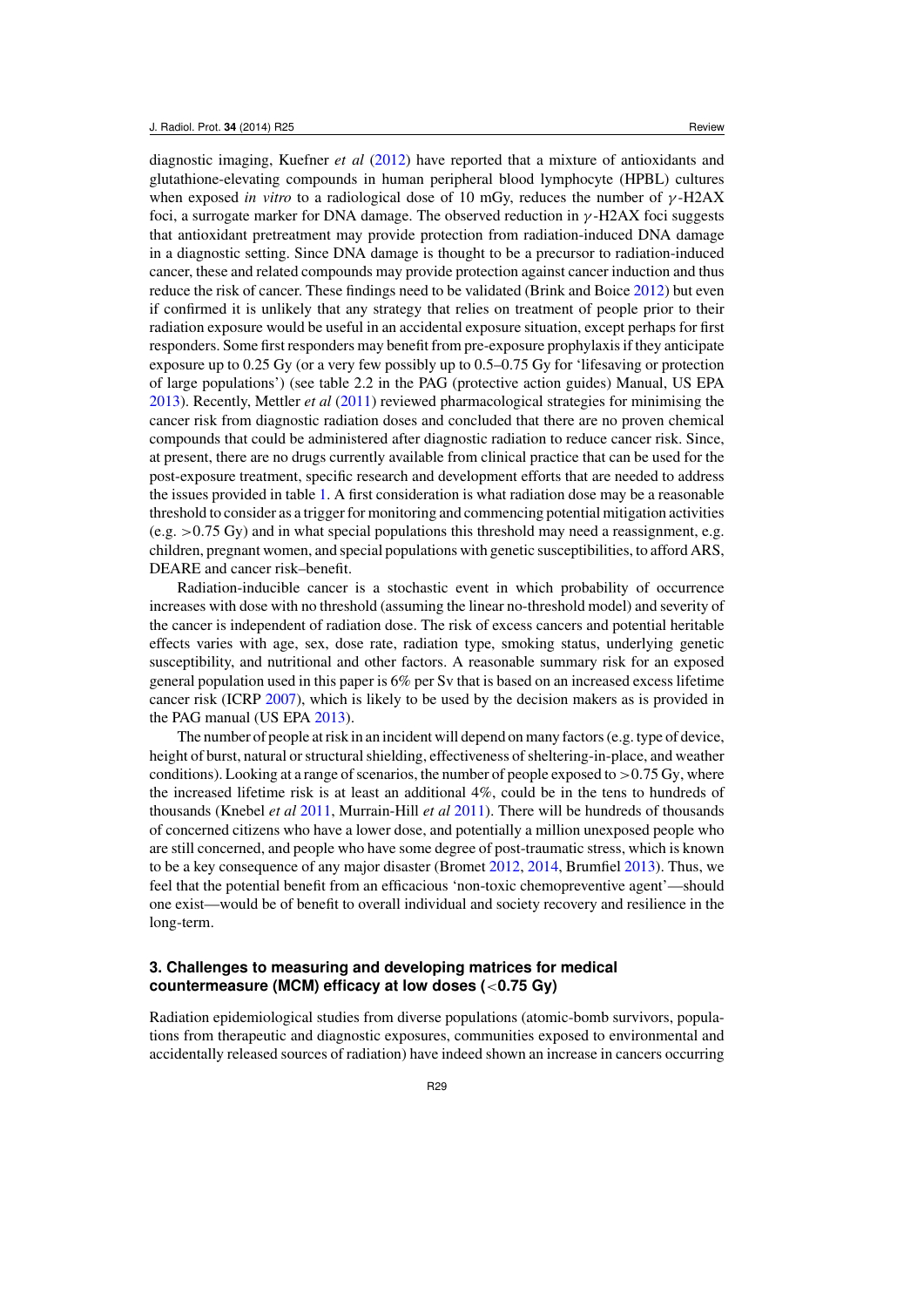many years post-exposure. However, risk–benefit analysis and risk communication are keys to how the public will respond. Even for people who survive ARS-causing radiation doses, their long-term risk of fatal cancer is still predominately due to their baseline risk of dying from a fatal cancer because cancer is a common cause of death. With the average lifetime risk of dying from cancer in the United States being approximately 21% (ACS [2013,](#page-20-0) Siegel *et al* [2012\)](#page-27-1) a whole body radiation dose sufficient to cause symptoms (approximately 0.75 Gy) would add only another 4% to the lifetime risk of cancer death bringing the risk to 25%. Furthermore, for the suggested maximum dose for first-responders of 0.25 Gy, the additional 1.5% brings their lifetime risk to approximately 22.5% (also see PAG Manual, US EPA [2013\)](#page-27-0). This is not meant to minimise the concern but to point out that for the vast majority of concerned citizens and individuals exposed to doses below those requiring treatment for ARS symptoms (∼0.75 Gy) or even ARS haematology syndrome (∼2 Gy), the added lifetime risk must be balanced against any toxicity related to the use of a post-exposure mitigant (Jacob *et al* [1999,](#page-24-1) [2009,](#page-24-2) Thompson *et al* [1994\)](#page-27-2). Although lowering of exposure is expected to decrease risk, greater is the difficulty in detecting any increase in the number of cancers possibly attributable specifically to the individual's radiation exposure from the incident (Boice [2012\)](#page-21-0), and in turn, demonstrating any mitigation of this risk.

Conducting various chemo-preventative and nutritional intervention studies is possible for various cancer risks, but it is not possible to directly measure radiation-inducible cancer resulting from whole body low-dose exposures, even in a controlled epidemiological study or a clinical trial to assess the efficacy of a mitigation strategy, as an exposed population of the size needed to accurately address these issues, does not exist. Therefore, MCM development requires assumptions and extrapolation from knowledge from experimental systems and animal models of radiation injury.

## **4. Mechanistic approaches for developing MCM drugs**

It is generally agreed that carcinogenesis is a multistep process involving initiation, promotion, and progression, although it is not proven for all forms of cancer. This is a useful framework and as the understanding of the underlying molecular mechanisms of carcinogenesis increases, these steps and new potential areas of mitigation will be better defined (Gillies *et al* [2012,](#page-23-2) McCormick [1999,](#page-25-4) Vogelstein *et al* [2013\)](#page-27-3). It is known that cancer is caused by the stepwise accumulation of mutations that affect growth control, differentiation, and survival pathways that intersect and overlap (McCormick [1999\)](#page-25-4). Thus, arguably it is possible to develop interventional strategies at each of these steps. Figure [1](#page-7-0) illustrates a multistep carcinogenesis model encompassing 'initiation', 'promotion' and 'progression', and possible risk assessment and mitigation strategies applicable to a radiation mass casualty incident.

#### *4.1. Targeting stages of carcinogenesis*

Because radiation interacts with each of the three stages, MCM drug development approaches for radiation-induced cancer have sought to discover and develop inhibitors of each stage. Furthermore, numerous drugs have already been shown to either enhance or suppress the stages of carcinogenesis in both *in vitro* and *in vivo* systems (Kennedy [2009\)](#page-24-3). This suggests that identification of a drug that targets one or more stages of the carcinogenic process is possible.

*4.1.1. Initiation.* Examples of drugs capable of inhibiting the initiation stage of radiationinduced carcinogenesis in preclinical studies include amifostine, cysteine, and tempol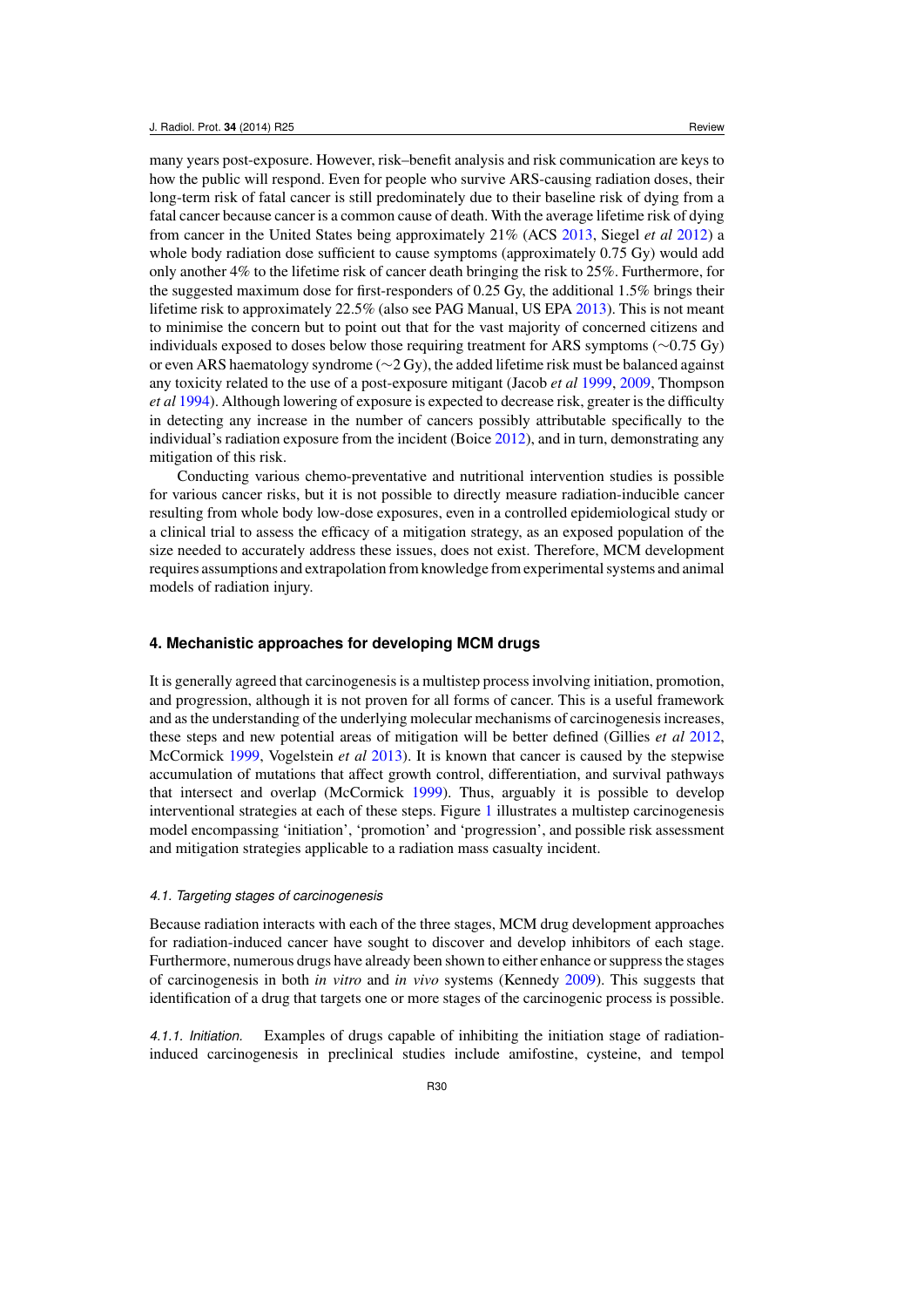

# <span id="page-7-0"></span>Strategies for Risk Assessment

# Strategies for Risk Mitigation

**Figure 1.** Illustration of a generalised multistep carcinogenesis model involving 'initiation', 'promotion', and 'progression', and possible risk assessment and risk mitigation strategies as applicable to radiation mass casualties. Current understanding of the process of carcinogenesis implicate sequential accumulation of various mutations in specific genes and overcoming distinct microenvironmental proliferation barriers, eventually leading to distinct signalling pathways that regulate cell fate, cell survival, and genome maintenance that intersect and overlap (McCormick [1999,](#page-25-4) Vogelstein*et al* [2013\)](#page-27-3). Radiation exposure will interact with all stages of carcinogenesis: 'initiation', 'promotion', and 'progression'. 'Initiation' is due to genotoxic insults (e.g. mutations), 'promotion' is due to non-genotoxic mechanisms with altered cellular regulatory processes providing selective growth advantage to 'initiated cells' eventually leading to 'progression' where complex genetic alterations and uncontrolled cell proliferation become evident. Thus, strategies for radiation risk assessment will require biomarkers of radiation dose (e.g. Dicentric Chromosome Assay), biomarkers of genomic health (e.g. Cytokinesis-block micronucleus assay) and biomarkers of cancer (e.g. utilisation of enhanced cancer surveillance/monitoring methods). Similarly, strategies for risk mitigation will involve appropriate changes to lifestyle and cautious use radiation mitigators as well as nutritional changes, and targeted therapeutics with risk versus benefit ratio in view.

(reviewed in Mettler *et al* [2011,](#page-25-1) Weiss and Landauer [2009\)](#page-27-4) and Bowman–Birk inhibitor (Dittman *et al* [2003\)](#page-22-7). In studies where animals were treated with such compounds prior to irradiation, it has been shown to either increase the latency period and/or reduce the incidence of tumour formation (Grdina *et al* [1991,](#page-23-3) Milas *et al* [1984\)](#page-25-5). Still, no studies to date have evaluated the effectiveness of these drugs as anti-carcinogens when administered after radiation exposure. WR-1065, the active metabolite of amifostine has been demonstrated to be effective in reducing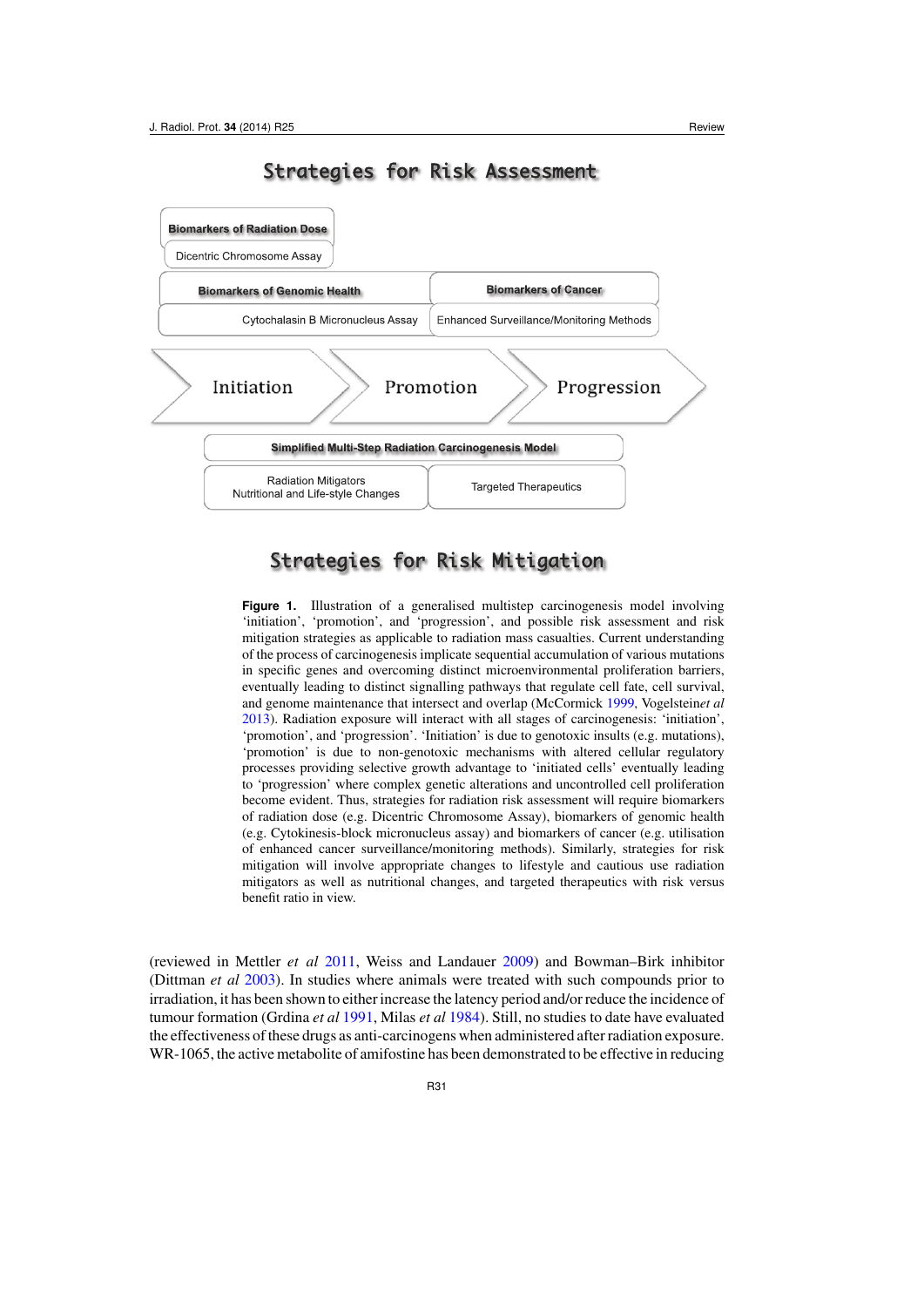radiation-induced mutations at the hypoxanthine-guanine phosphoribosyltransferase (*hprt*) locus in V79 Chinese hamster cells when administered up to three hours following radiation exposure (Grdina *et al* [1985\)](#page-23-4). Amifostine also reduced neutron-induced mutations at the *hprt* locus in mouse splenocytes when administered both prior to and following irradiation (Grdina *et al* [1992\)](#page-23-5). Since mutagenesis in these *in vitro* cellular assays is highly correlated with carcinogenesis, these two drugs may have promise (Compton *et al* [1991,](#page-22-8) Grdina *et al* [2000,](#page-23-6) Liu *et al* [1997\)](#page-25-6).

*4.1.2. Promotion.* The use of drugs targeting the promotion stage of carcinogenesis builds on data from the chemoprevention literature. Since promotion occurs subsequent to initiation, these drugs might be effectively administered at some time after exposure, but the trade-off is that these drugs would likely need to be taken consistently for the long-term since the promotion stage of carcinogenesis can last for years. This raises the issue of long-term compliance and support by both the exposed individuals and healthcare providers. Additionally, prolonged use of such drugs may reveal toxicities that are not apparent under short-term drug testing regimens, and therefore, development of non-toxic and efficacious mitigator(s), or dietary, and/or lifestyle modifications are advocated. This, of course, speaks to the whole issue of risk versus benefit for using a mitigator(s), thus logically requiring the use of predictive biomarkers or other forms of screening to identify those individuals at a higher genomic risk for cancer. These points are discussed in detail below in the biomarkers section.

*4.1.3. Progression.* Progression, which occurs after promotion, can last for decades and is, therefore, the least likely stage of the carcinogenic process to benefit from drug intervention. Therefore, during the progression stage an enhanced cancer surveillance programme may be preferred over drug treatment to individuals at 'a higher genomic risk' (similar to the monitoring of progression of cardiovascular disease). Furthermore, the screening would likely be targeted to those who may already be at elevated risk for cancer due to either increased genetic susceptibility or familial predisposition to cancer, because of other carcinogenic exposures (e.g. smoking) or because of a persistent high level of chromosomal instability in apparently normal somatic tissues following the radiation exposure incident. Although genetic testing to identify high cancer risk individuals is still in its infancy and there are no genetic tests to specifically identify individuals at high radiation risk in the general population, even a known family history of cancer might be sufficient to identify genetically based cancer susceptibility that warrants increased surveillance (Boice [2007\)](#page-21-1). It may be likely that such individuals might already be under an appropriate surveillance programme (e.g., breast, lung, or colon cancer screenings).

#### *4.2. Other mechanistic targets for mitigation of cancer risk*

In addition to targeting the three stages of carcinogenesis, there are also established mechanistic determinants of cancer risk that might be amenable to intervention. For example, use of pro-apoptotic drugs may enhance the quiescence or removal of DNA-damaged cells and thus preclude their carcinogenic transformation, may be an effective intervention to lower cancer risk. Caution is warranted, however, as clinical use of such drugs might be only theoretically beneficial and even may be ineffective, or even detrimental, in practice. For example, a drug that enhances apoptotic killing of irradiated cells to cull potential transformation may prove deadly to individuals who have sustained a near-lethal radiation dose since the drug may lower the threshold for the haematopoietic or gastrointestinal radiation syndrome.

Precise replication of the genome and continuous surveillance of its integrity ensuring 'error-free' repair of the damage is critical not only for survival but also for avoidance of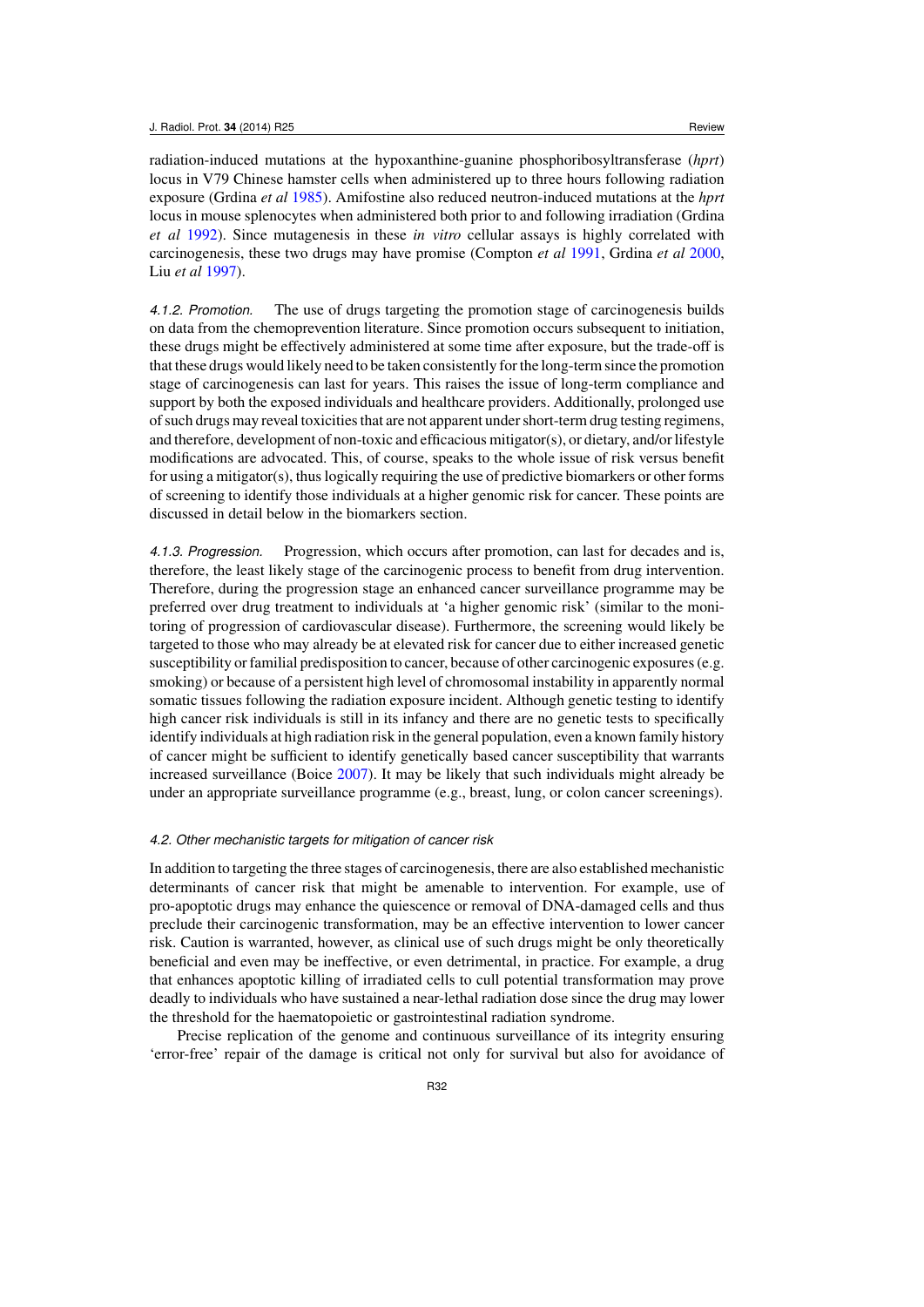carcinogenesis (Aziz *et al* [2012\)](#page-21-2). Thus, another mechanistically based approach might be to utilise drugs that facilitate an enhanced fidelity of DNA repair; for example, strategies for promoting homologous recombinational error-free repair and/or suppressing error-prone non-homologous end joining. The rationale is that 'error-prone' DNA repair pathways are thought to promote cell survival at the expense of introducing mutations into the primary DNA sequence (Bunting and Nussenzweig [2013\)](#page-22-9) because the DNA polymerases involved in error-prone DNA repair pathways tend to have lower fidelity than the DNA polymerases dedicated to replication. Radiomitigators might work by stabilising the DNA enzymatic repair complexes or by shuttling repair to one of the 'error-free' repair pathways that are known to introduce fewer mutations. It might also be possible to reduce mutations by prolonging radiation-induced cell cycle arrest thereby allowing more time for 'error-free repair' mechanisms to operate. Unfortunately, all approaches based on enhancing DNA repair would likely have a limited time window for use since DNA repair processes typically run their course soon after irradiation (Jeggo *et al* [2011\)](#page-24-4). Several micronutrients are required for DNA replication and repair to occur accurately (a) either as cofactors for DNA polymerases (e.g. magnesium and zinc) or for the synthesis of nucleotides required for DNA repair (e.g. folate), (b) as an integral component of a DNA repair enzyme (e.g. Zn in hOGG1 (human 8-oxoguanine glycosylase), which is required to remove oxidised guanine), or (c) a precursor of substrates to generate NAD (nicotinamide adenine dinucleotide) for poly-adenosine diphosphate ribosylation (e.g. niacin), which is essential in the detection of strand breaks in DNA and recruitment of the required DNA machinery (Fenech [2010a,](#page-23-7) Ferguson and Fenech [2012,](#page-23-8) Hageman and Stierum [2001,](#page-24-5) Sharif *et al* [2012\)](#page-27-5). Micronutrient strategies are discussed below in section [5.](#page-9-0)

#### <span id="page-9-0"></span>**5. Chemoprevention products**

As mentioned above, products that target the tumour promotion stage of a multistep carcinogenesis model have largely come from the field of chemoprevention. Some cancer preventive products that can modify radiation transformation within *in vitro* systems have been reported. These include the following classes of compounds: (a) vitamins (or vitamin-like compounds), their precursors (e.g., vitamin A, its precursor  $\beta$ -carotene and other carotenoids), and derivatives (e.g. retinoids), (b) protease inhibitors (e.g. the soybean-derived protease inhibitor, Bowman–Birk inhibitor), (c) hormones (e.g. glucocorticoid hormones, testosterone, dihydrotestosterone), (d) modifiers of arachidonic acid metabolism (eicosanoids), (e) inhibitors of protein kinase C, and (f) antioxidants, including numerous products that scavenge free radicals.

Retinoids, which have been evaluated extensively as cancer preventive products, have been shown to prevent radiation transformation *in vitro* (Borek [1981,](#page-21-3) Harisiadis *et al* [1978\)](#page-24-6). Antioxidants have also been shown to decrease radiation-induced carcinogenesis in both *in vivo* and *in vitro* systems (Kennedy [2009\)](#page-24-3). Combinations of antioxidants have been used to inhibit radiation-induced carcinogenesis (Kennedy [2009\)](#page-24-3). Numerous constituents of vitamin pills (i.e., vitamins, minerals and non-vitamin micronutrients) have been shown to prevent DNA damage (Ames [2001\)](#page-21-4). In the nutrition intervention trials in Linxian, China, supplementation of the diet with beta-carotene, vitamin E and selenium together was associated with a statistically significant lower total mortality rate in a nutritionally deficient population with low dietary vitamin intake (Blot *et al* [1993\)](#page-21-5). In this population, the reduction was mainly due to lower cancer rates; the reduced risk became apparent in about 1–2 years after the start of supplementation with vitamins and minerals. As cancer was the leading cause of death in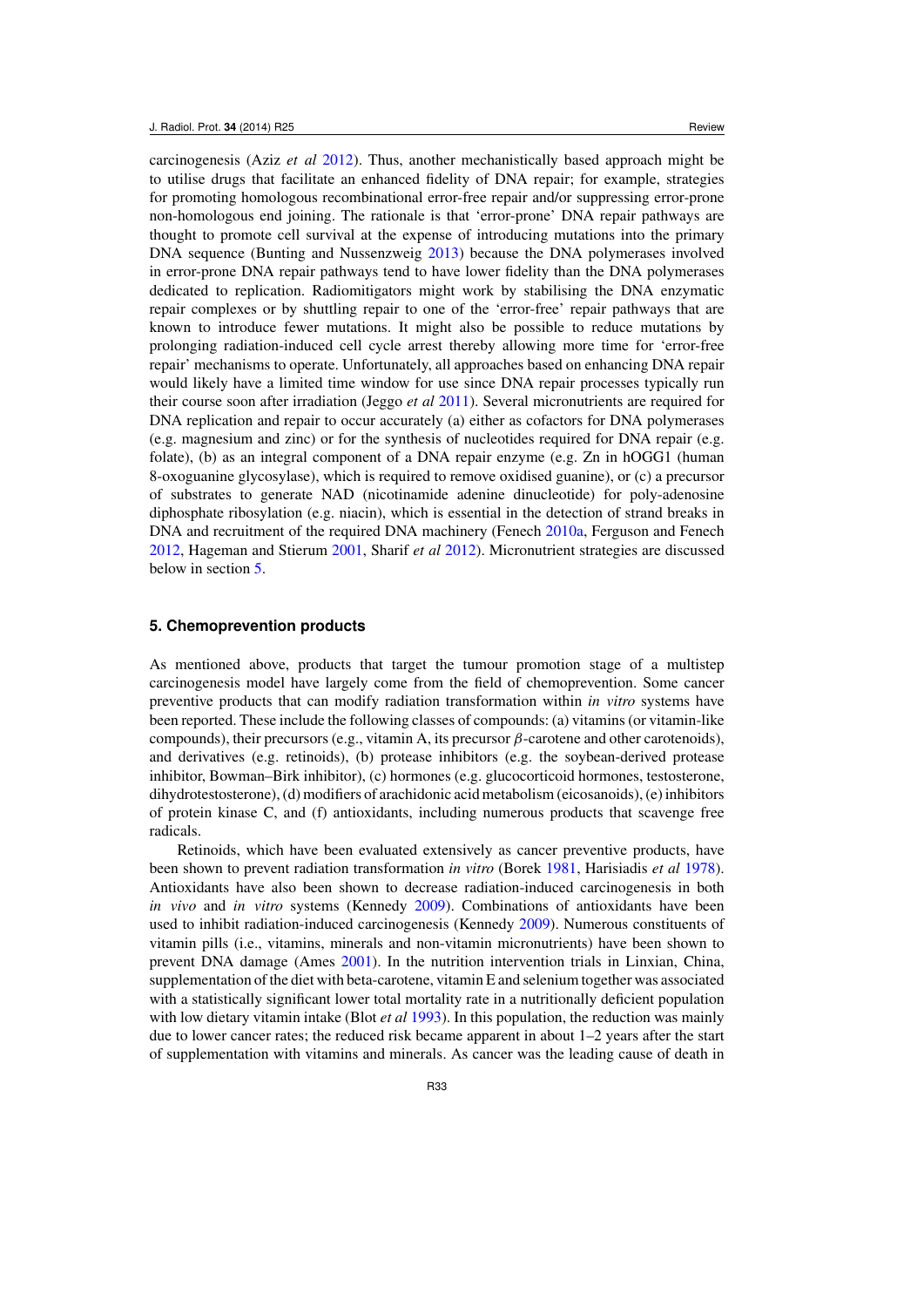this population, these results indicate that dietary antioxidant vitamin supplementation was effective at suppressing mortality, primarily from cancer. A recent report indicates a reduction in the radiation-induced formation of γ -H2AX foci in HPBL cultures*in vitro* by the addition of a mixture of antioxidants and glutathione-elevating compounds (Kuefner *et al* [2012\)](#page-25-2) suggesting that prior administration of micronutrients might mitigate radiation risks, although evidence is not entirely convincing (Brink and Boice [2012\)](#page-22-4).

Some of the chemoprevention products have shown activity when treatments began after the exposure to a carcinogenic agent. In rats treatment with a soy isoflavone mixture and soy derivative protease inhibitor (Bowman–Birk Inhibitor Concentrate; BBIC), started one week after the end of treatment with a carcinogen, effectively prevented prostate carcinogenesis (McCormick *et al* [2007\)](#page-25-7). There is also evidence from *in vitro* and *in vivo* models that some cancer preventive products may reduce cancer risk even when administered after radiation exposure (Kennedy *et al* [2011\)](#page-25-8). Many cancer preventive products recognised by Division of Cancer Prevention (DCP, National Cancer Institute) also may be also useful as mitigators of carcinogenesis after exposures to carcinogens implying their potential to intervene in radiation-induced carcinogenesis at the promotion stage as exemplified by a curcumin study in which dietary administration significantly reduced the incidence of mammary tumours in rats (Inano *et al* [1999\)](#page-24-7).

## **6. Intervention of radiation-induced thyroid cancer**

Relevant to a nuclear power plant accident the release of a complex mixture of radionuclides consisting of radioactive iodine  $(^{131}I)$  and caesium  $(^{137}Cs)$  can pose a significant health hazard through ingestion and inhalation. While radioactive caesium poses a risk to the lungs by inhalation and to the whole body through ingestion, radioiodine presents a unique radiation hazard since iodine is readily concentrated in the thyroid gland. Upon accumulation from consuming contaminated food and water, <sup>131</sup>I can deliver a substantial local tissue dose, significantly increasing the risk of thyroid cancer among people who are exposed when young.  $13\overline{1}$  has a short half-life (8 days) and usually presents an appreciable health risk only from ingestion of contaminated food or water. It may also pose a more significant threat in individuals who happen to be iodine deficient. While interdiction of potentially contaminated food and water is the primary and preferred means of protection, for those who potentially internalise radioactive iodine by continued consumption of contaminated food and water, the approach to reduce radioactive iodine uptake by thyroid is to saturate it promptly with non-radioactive (i.e. 'cold') iodine by ingesting potassium iodide (KI) tablets prior to or within a few hours of  $131$ I exposure (CDC [2013\)](#page-22-10).

It has been reported that providing KI in the form of dietary supplements (as antistrumin, multivitamins containing iodine and iodised salt) at several months to years after the Chernobyl accident to the children from exposed areas reduced the risk of thyroid cancer by a factor of approximately three (Cardis *et al* [2005\)](#page-22-11). In these studies, the KI could not have reduced the uptake of  $131$  into the thyroid gland since the  $131$  had decayed to insignificant doses by the time of drug treatment. It is more likely that the dietary supplements acted by a mechanism other than blocking uptake of  $^{131}$ I by thyroid. Iodide could have been the active chemopreventive drug in the KI supplements, but the vitamins and minerals in which KI was administered to at least some of the children also could have contributed to the observed cancer preventive activity of the dietary supplements (Cardis *et al* [2005\)](#page-22-11). An alternative explanation could be that KI supplementation may have also corrected local iodine deficiency, which may independently influence the risk of thyroid cancer initiation or its progression (Boice [2005,](#page-21-6) Shakhtarin *et al* [2003\)](#page-26-4).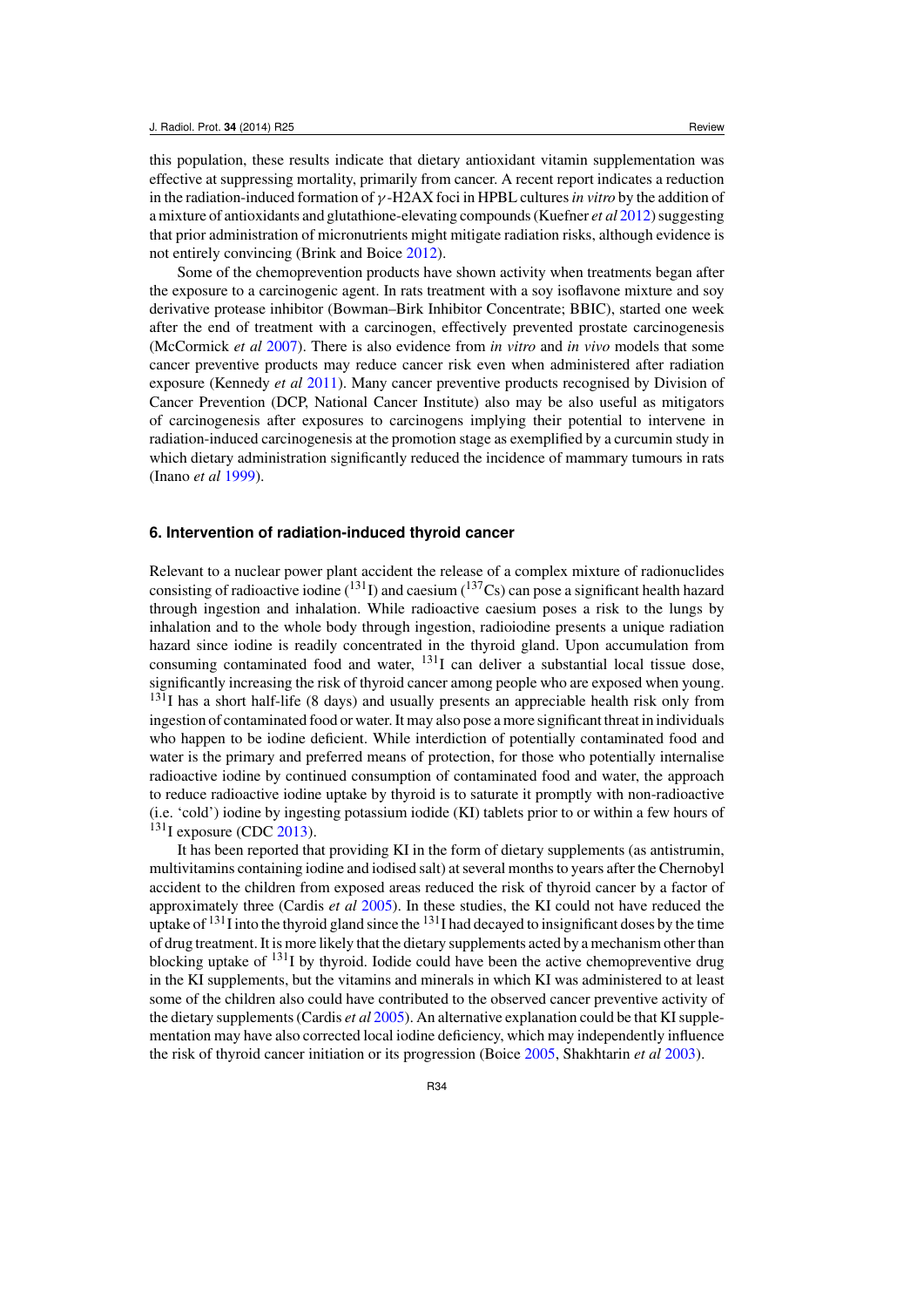There are several drugs that are used as human cancer chemopreventive or 'risk reduction' products, such as exemestane for breast cancer (Goss *et al* [2011\)](#page-23-9) and aspirin in several common cancers (Rothwell *et al* [2011\)](#page-26-5). It is possible that some of these products may also have the ability to prevent radiation-induced human cancer. NCI's DCP has funded numerous studies to determine the effectiveness of these products in chemoprevention. Several of these drugs have been tested in clinical trials, which are reviewed elsewhere (Greenwald [2002,](#page-24-8) Kelloff *et al* [2006,](#page-24-9) O'Shaughnessy *et al* [2002\)](#page-26-6). The findings show that in addition to anti-cancer vaccines there are four major classes of compounds that show promise as chemopreventive products in randomised controlled trials (RCT), which are discussed below.

#### *7.1. Vitamins and other essential micronutrients*

Vitamin A, its precursor beta-carotene, and vitamin E have been used in clinical trials as chemoprevention products based on laboratory rationale (reviewed in Gallicchio *et al* [2008](#page-23-10) and Huang *et al* [2006\)](#page-24-10). Paradoxically alcohol drinkers showed an increase in lung cancer risk (Ratnasinghe *et al* [2000\)](#page-26-7) despite increased serum carotenoid levels. Vitamin E, an antioxidant, also showed a slightly increased risk for developing prostate cancer (Klein *et al* [2011\)](#page-25-9). These findings are counterintuitive and warrant caution when recommending interventions of 'off the shelf' food supplements or vitamins. While there may be a theoretical reason to consider using such an approach, there may be a dose–effect and/or other mechanisms by which antioxidants could actually increase cancer risk suggesting that we may not yet fully understand the clinical biological activities of antioxidants. Several retinoids have shown activity in clinical studies in treatment of pre-cancers and prevention of second primary cancers, but are less effective in early carcinogenesis (Kitareewan [2004\)](#page-25-10).

An example of a non-vitamin essential micronutrient that may influence cancer risk is methionine. The amino acid, methionine is a precursor required for polyamine synthesis which accelerates cell division (Cavuoto and Fenech [2012\)](#page-22-12). Several cancers are methionine-dependent for their growth; frequent co-deletion of the methylthioadenosine phosphorylase (MTAP) gene with p16, a tumour suppressor that is silenced or deleted, is observed in irradiated cells (Belinsky *et al* [2004,](#page-21-7) Yamada *et al* [2010\)](#page-27-6). MTAP codes for a key enzyme in the methionine salvage pathway (methylthioadenosine phosphorylase), which if deleted or silenced, makes cells unable to regenerate methionine (Cavuoto and Fenech [2012\)](#page-22-12). Methionine restriction has been shown to prevent cancer and prolong lifespan in rodents (Komninou *et al* [2006,](#page-25-11) Orentreich *et al* [1993,](#page-26-8) Richie *et al* [1994\)](#page-26-9). Methionine restriction may therefore help to control radiation-induced methionine-dependent cancers and could prove to be one of the possible strategies of preventing progression of such cancers. Similarly, long-term dietary supplementation with the thiol-containing antioxidant, N-acetyl-L-cysteine (NAC) appears to suppress carcinogenesis-associated biomarkers, such as DNA deletions and oxidative DNA damage in an ATM-deficient mouse model (Relience *et al* [2004\)](#page-26-10). Further NAC significantly increased the lifespan and reduced both the incidence and multiplicity of lymphoma in this model (Relience and Schiestl [2006\)](#page-26-11). Thus, understanding which nutrition-relevant genes may be commonly deleted by ionising radiation exposure could inform dietary restriction strategies for prevention of the growth of such cancers.

## *7.2. Inhibitors of hormone actions*

Tamoxifen citrate (tamoxifen) was the first drug to receive US FDA approval as a cancer preventive drug for breast cancer in 1998. It was shown to prevent cancer recurrence in a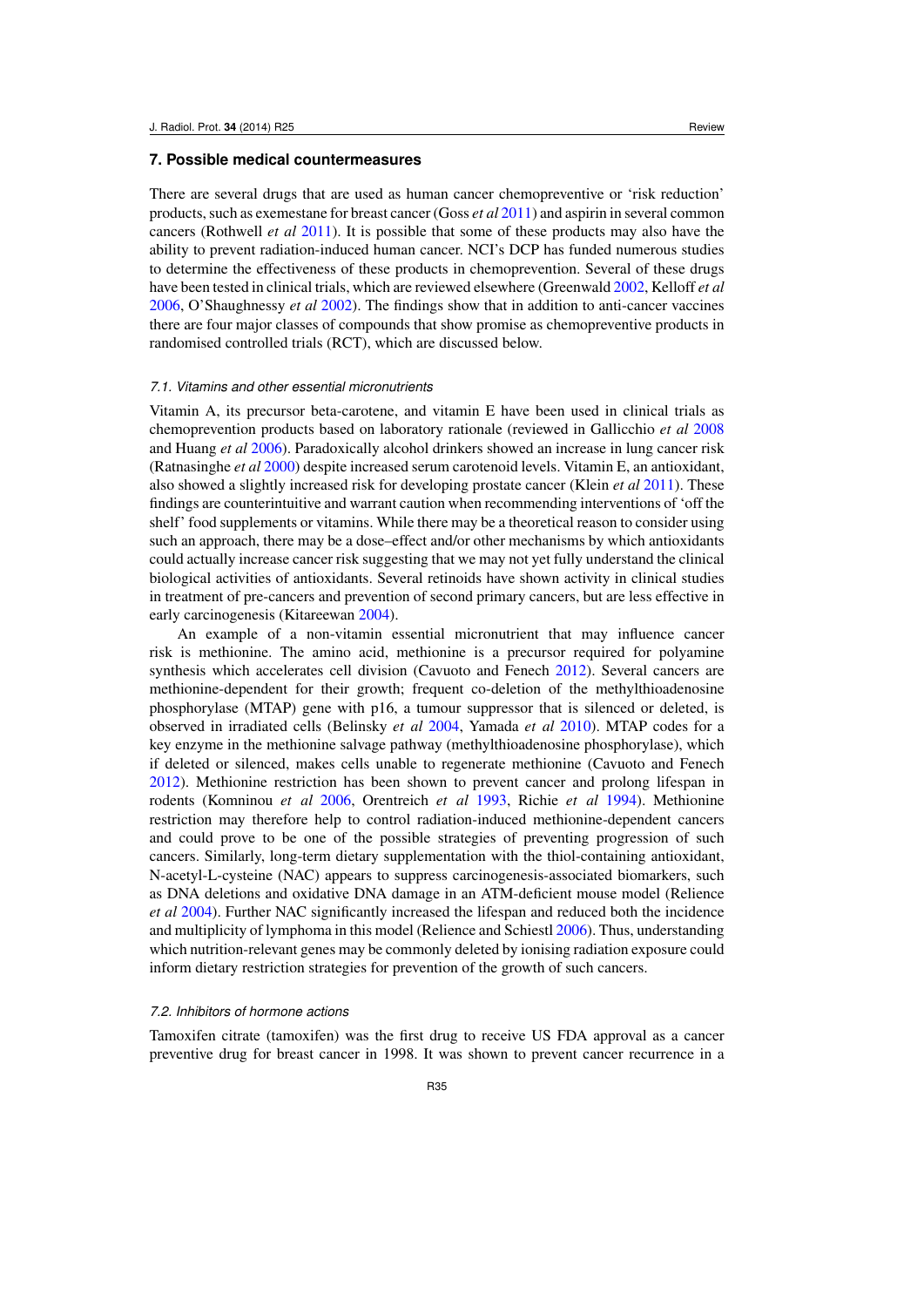randomised, double blind breast cancer prevention trial known as the breast cancer prevention P-1 trial (Fisher *et al* [1998\)](#page-23-11).While widely acknowledged to be a human breast cancer preventive drug, it has not been widely used in non-cancer populations for the prevention of breast cancer primarily due to its potential side effects (e.g. increased rates of endometrial cancer and thrombotic events, as shown in the original National Surgical Adjuvant Breast and Bowel Project). A subsequent trial of tamoxifen and raloxifene hydrochloride (raloxifene) indicated that raloxifene was as effective as tamoxifen for breast cancer prevention in postmenopausal women but with less toxicity (Vogel *et al* [2006\)](#page-27-7); the FDA for breast cancer risk reduction has also approved raloxifene. An important aspect of these trials is that reduction of recurrence persisted after discontinuation of the drug (Jordan *et al* [2011\)](#page-24-11).

Proscar (finasteride)—an  $\alpha$ -reductase inhibitor—has been shown to prevent or delay the development of human prostate cancer (Thompson [2003\)](#page-27-8) but there was evidence in this initial study that finasteride treatment led to sexual side effects and an increased risk for the development of high-grade prostate cancer. Findings with finasteride and a related drug, Avodart (dutasteride) (Andriole *et al* [2010\)](#page-21-8), revealed an increase in high-grade tumours despite the major overall decreased incidence in cancer and led the FDA (see product labels at [http://www.accessdata.fda.gov/scripts/cder/drugsatfda/\)](http://www.accessdata.fda.gov/scripts/cder/drugsatfda/) not to approve α-reductase inhibitors for prostate cancer prevention (Hamilton *et al* [2010,](#page-24-12) Logothetis and Schellhammer [2008,](#page-25-12) Lucia *et al* [2007,](#page-25-13) Redman *et al* [2008,](#page-26-12) Theoret *et al* [2011\)](#page-27-9).

# *7.3. Cyclooxygenase-2 (COX-2) inhibitors and other nonsteroidal anti-inflammatory drugs (NSAIDs)*

Celecoxib (Celebrex), a COX-2 selective inhibitor, and other NSAIDs have received FDA approval as cancer prevention products and/or drugs used for treating advanced premalignancy. The US FDA approved Celebrex in December 1999 for a reduction of incidence rate in polyps in familial adenomatous polyposis (FAP). However, this indication was removed from the approved labelling in 2011 due to a want of a confirmatory trial. COX-2 inhibitors were widely used in numerous human cancer prevention trials but many of these trials were stopped when results from the Adenomatous Polyp Prevention on Vioxx (APPROVe) (Bresalier *et al* [2005\)](#page-21-9) and Adenoma Prevention with Celecoxib (Bertagnolli *et al* [2006\)](#page-21-10) trials indicated that COX-2 inhibitors were associated with serious cardiovascular adverse events. This information is publicly available in the approval letters and the drug labels, which can be accessed at the FDA website [\(http://www.fda.gov/Drugs/default.htm—](http://www.fda.gov/Drugs/default.htm)accessed 18 October 2013). Some of the NCI/DCP studies on the use of celecoxib for prevention and treatment for human cancer were continued and have shown positive results (Meyskens *et al* [2011\)](#page-25-14). It has been proposed that COX-2 inhibitors could be used to prevent human cancer without cardiovascular adverse effects under certain conditions such as using low to moderate doses of the drug, reduced frequency of drug administration, and/or use in combination with other cancer risk reduction drugs (Meyskens and McLaren [2010\)](#page-25-15).

Thus, there are several drugs that have already been shown to be useful for human cancer prevention and which might, in theory, be useful to prevent radiation-induced cancer in human populations. The key issue of balancing of benefits versus risks remains; therefore, the drugs should best be targeted to those who could benefit the most. As noted earlier, this might include those who are already at intrinsically high risk of developing cancer either due to their genetics or susceptibility or undue exposure to other carcinogens. One approach could be to identify people with premalignant lesions (e.g., IEN or benign breast disease) who may be already at increased cancer risk that might be further increased due to a 'significant dose' of radiation (Meyskens and McLaren [2010,](#page-25-15) Meyskens *et al* [2008\)](#page-25-16). What is considered a 'significant dose'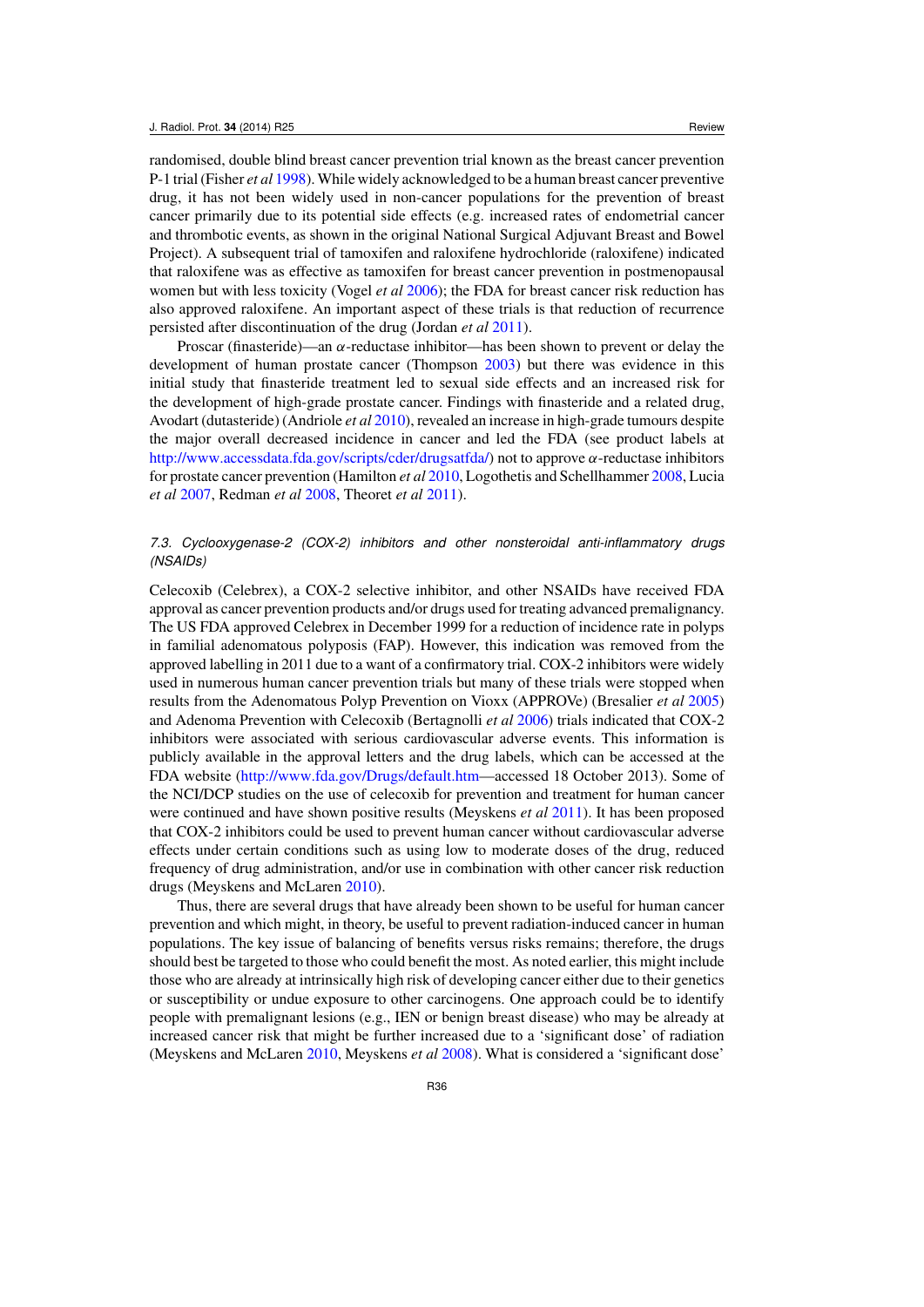would be somewhat subjective (perhaps >500 or 750 mSv). Consequently, a role for active chemoprevention is likely to apply to only a very small proportion of people exposed in a radiological or nuclear incident (Meyskens and Gerner [2011\)](#page-25-17) and identification of this cohort is imperative.

#### *7.4. Dietary-related compounds*

There are a wide variety of dietary compounds that have been shown to prevent carcinogenesis induced by chemical carcinogens (Wattenberg [1985,](#page-27-10) [1990,](#page-27-11) [1992,](#page-27-12) Wattenberg *et al* [1985\)](#page-27-13) but only a few classes of agents that have been shown to prevent radiation-induced cancers in animal models. The dietary agents such as protease inhibitors (Kennedy [1998a,](#page-24-13) [1998b\)](#page-24-14), Vitamin A (Burns *et al* [2007\)](#page-22-13), a retinoid (Burns *et al* [2002\)](#page-22-14), other various dietary antioxidant vitamins (Kennedy *et al* [2008,](#page-25-18) [2011\)](#page-25-8), and a soybean diet (Troll *et al* [1980\)](#page-27-14) have been shown to inhibit radiation-induced carcinogenesis *in vivo*.

Protease inhibitors such as the soybean-derived Bowman–Birk inhibitor have been shown to inhibit radiation-induced cancer in animals and to have anti-carcinogenic effects in humans (Kennedy [2006\)](#page-24-15). Protease inhibitors have been observed to suppress carcinogenesis when administered to cells or animals at long periods of time after exposure to the carcinogenic agent(s) (Kennedy [1998a,](#page-24-13)[b\)](#page-24-14). This phenomenon has also been observed for drugs that prevent radiation-induced cancer in animals (e.g. cortisone suppresses radiation-induced leukaemogenesis when administered to animals months after the radiation exposure; Kaplan *et al* [1951\)](#page-24-16).

It is known that there are compounds with strong cancer preventive activities in the normal human diet(s) (Wattenberg *et al* [1985,](#page-27-13) Bode and Dong [2009,](#page-21-11) Wattenberg [1985\)](#page-27-10) but their role in human cancer prevention by taking higher than the normal dietary amount is uncertain. However, both in human populations and animal studies, vitamin and micronutrient deficiencies are known to increase cancer incidence and mortality rates (Blot *et al* [1993,](#page-21-5) Fairfield and Fletcher [2002,](#page-22-15) Li *et al* [1993,](#page-25-19) NA/NRC [1982,](#page-26-13) Nelson [1987,](#page-26-14) Newberne and Rogers [1985\)](#page-26-15). Americans do, in fact, have significant dietary deficiencies (Ames [2001\)](#page-21-4) that may put them at an increased risk of cancer. Dietary deficiencies of agents that have a Recommended Dietary Allowances (RDAs; generally those with a maximum allowances per day) should be avoided as therapeutics due to dose-limiting toxicities and potentially narrow therapeutic index (TI), but this should be measured and patient-specific as taking amounts beyond the RDA could be beneficial to some. The American Medical Association (AMA) recommended that everyone take a daily multivitamin pill for the prevention of numerous adverse health conditions, which includes carcinogenesis (Fletcher and Fairfield [2002\)](#page-23-12), although there are examples of adverse effects from dietary supplements (Mursu *et al* [2011\)](#page-26-16). There have been some studies suggesting a negative health impact from dietary supplements that utilise analytical methods that are controversial (Kennedy and Wan [2011\)](#page-25-20). A very recent report by the US Preventive Services Task Force Evidence Syntheses (formerly Systematic Evidence Reviews), found no evidence confirming a health benefit resulting from vitamin, mineral, or multivitamin supplements (Fortmann *et al* [2013\)](#page-23-13). A recommendation (editorial) was published recently supporting this position in the annals of internal medicine (Guallar *et al* [2013\)](#page-24-17). Moreover, recent *in vitro* studies with HPBL show that both deficiency or excess of certain micronutrients (e.g. zinc) may increase chromosomal DNA damage and moderate folate deficiency can increase micronuclei counts to a similar extent as an exposure of 0.2 Gy from low-LET radiation (Fenech [2010a,](#page-23-7) Ferguson and Fenech [2012,](#page-23-8) Sharif *et al* [2011\)](#page-27-15). As a general conservative approach, deficiencies should be avoided but use of supplementation beyond the RDA remains debatable. Given such constraints, there is a pressing need to define dietary reference values based on DNA damage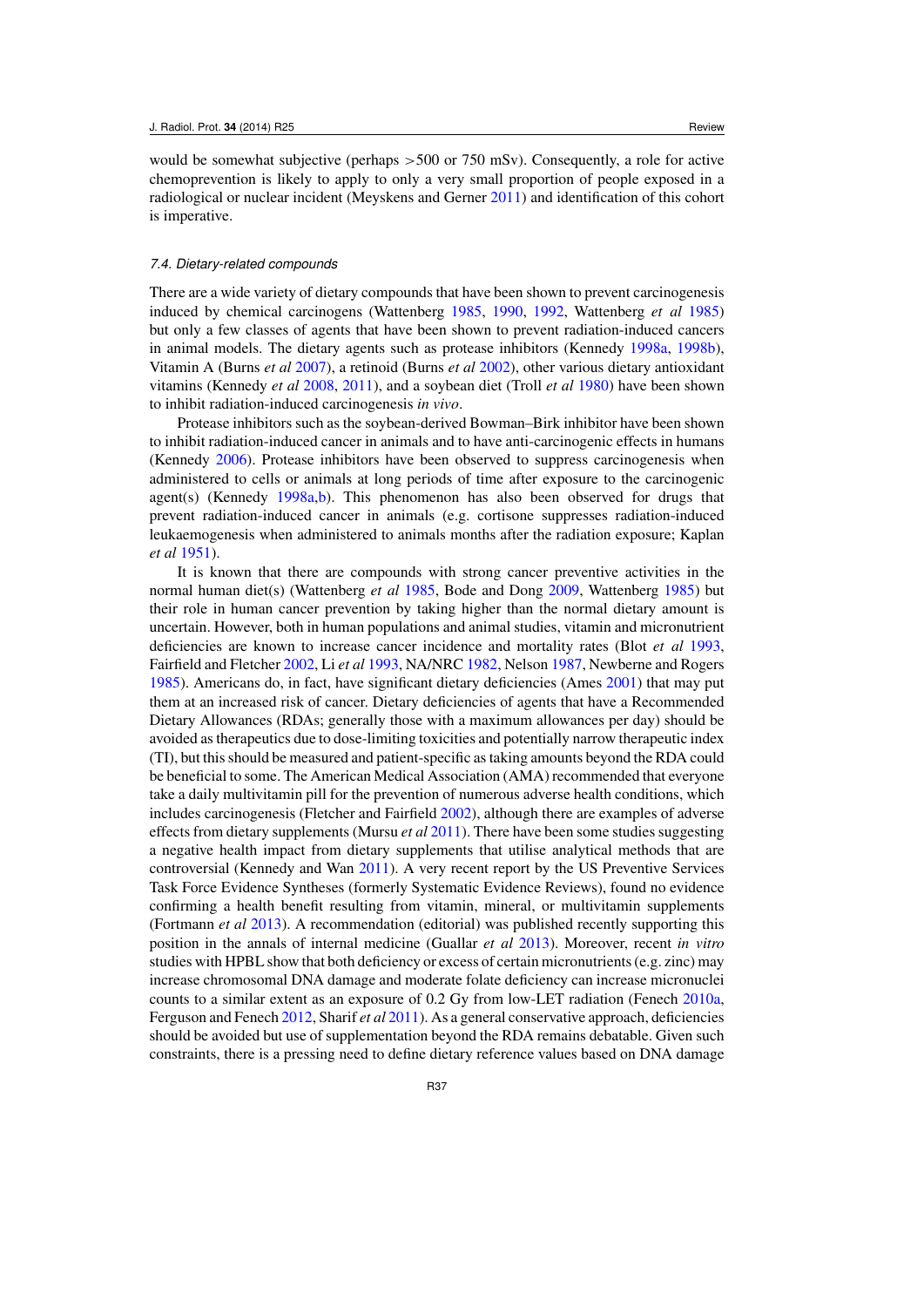prevention and optimal DNA repair. Defining a generalised 'optimal nutrition' status may likely be a useful recommendation to minimise both 'spontaneous' and 'radiation-induced' genome mutations.

#### **8. Drug development programmes**

Development of drugs and biologics as MCMs for treatment of radiation injuries has been largely the purview of the United States government (BARDA [2013\)](#page-21-12). As such, to date, research and development has focused on developing MCMs against ARS and also against DEARE such as lung fibrosis. MCMs used for ARS are discussed here because of their discovery, development, regulatory and translational challenges share many features as those agents which may potentially be developed as mitigators of DEARE, and health risks, specifically cancer. However, similarities with molecular pathways of damage are to be explored, as many exist.

The MCM programmes include basic radiation biology studies supported through NCI, scientific studies supported by the National Institute of Allergy and Infectious Disease (NIAID; [www.niaid.nih.gov—](www.niaid.nih.gov)accessed December 29, 2013) and the Armed Forces Radiobiology Research Institute (AFRRI; [www.afrri.usuhs.mil—](www.afrri.usuhs.mil)accessed 29 December 2013), advanced drug development and biodosimetry studies by Biomedical Advanced Research and Development Authority (BARDA; [www.phe.gov/about/barda/Pages/default.](www.phe.gov/about/barda/Pages/default.aspx) [aspx—](www.phe.gov/about/barda/Pages/default.aspx)accessed 20 January 2014), and drug development by Department of Defense Chemical Biologic Medical Systems—Medical Identification Treatment Systems (CBMS/MITS; [www.](www.jpeocbd.osd.mil) [jpeocbd.osd.mil—](www.jpeocbd.osd.mil)accessed 29 December 2013).

These above government programmes have identified several MCM drugs with promise of preventing the acute and intermediate health consequences of high-dose exposures. It is not known whether these agents can also prevent late health effects among those exposed to below threshold doses for ARS development as well as those who survive ARS. The focus of ARS studies is primarily on the haematopoietic depression, gastrointestinal tract pathologies, pneumonitis and delayed fibrosis, and cutaneous damage that follow shortly after total body acute exposures in the 2–10 Gy range as well as combined injuries (operationally defined as trauma plus radiation of >2 Gy; DiCarlo *et al* [2011\)](#page-22-1). The delayed fibrosis seen in the lung and other tissues following doses of  $>6-8$  Gy are considered to be in the DEARE category as they arise months to years post-exposure. Countering ARS will require administration of MCM drugs within hours or possibly within days of an incident to be effective since ARS can occur quickly (days to weeks). By mitigating an acute injury, or by other mechanisms of action, these drugs might also mitigate DEARE pathologies that manifests months or years later. Conceivably, mitigation of cancer risks of radiation might follow a similar treatment paradigm in that early intervention might affect initial underlying mechanisms that may mitigate late event risks. The intervention could be targeted against cellular damage, tissue loss and/or the inflammatory responses as well as many signalling networks that are involved in carcinogenesis.

Testing MCM drugs for effectiveness against any of the above radiation-induced health conditions is problematic since human studies to induce ARS or DEARE are unethical. The animal rule provides a regulatory mechanism to test MCM's efficacy in animal models when testing in human subjects is neither ethical nor feasible. MCM drug developers can conduct their experiments in animal models with the assumption that the effect seen in the animal models will be predictive of the response in humans. Thus, the Animal Rule provides the opportunity to evaluate the efficacy of candidate radiation protectors/mitigators in animals.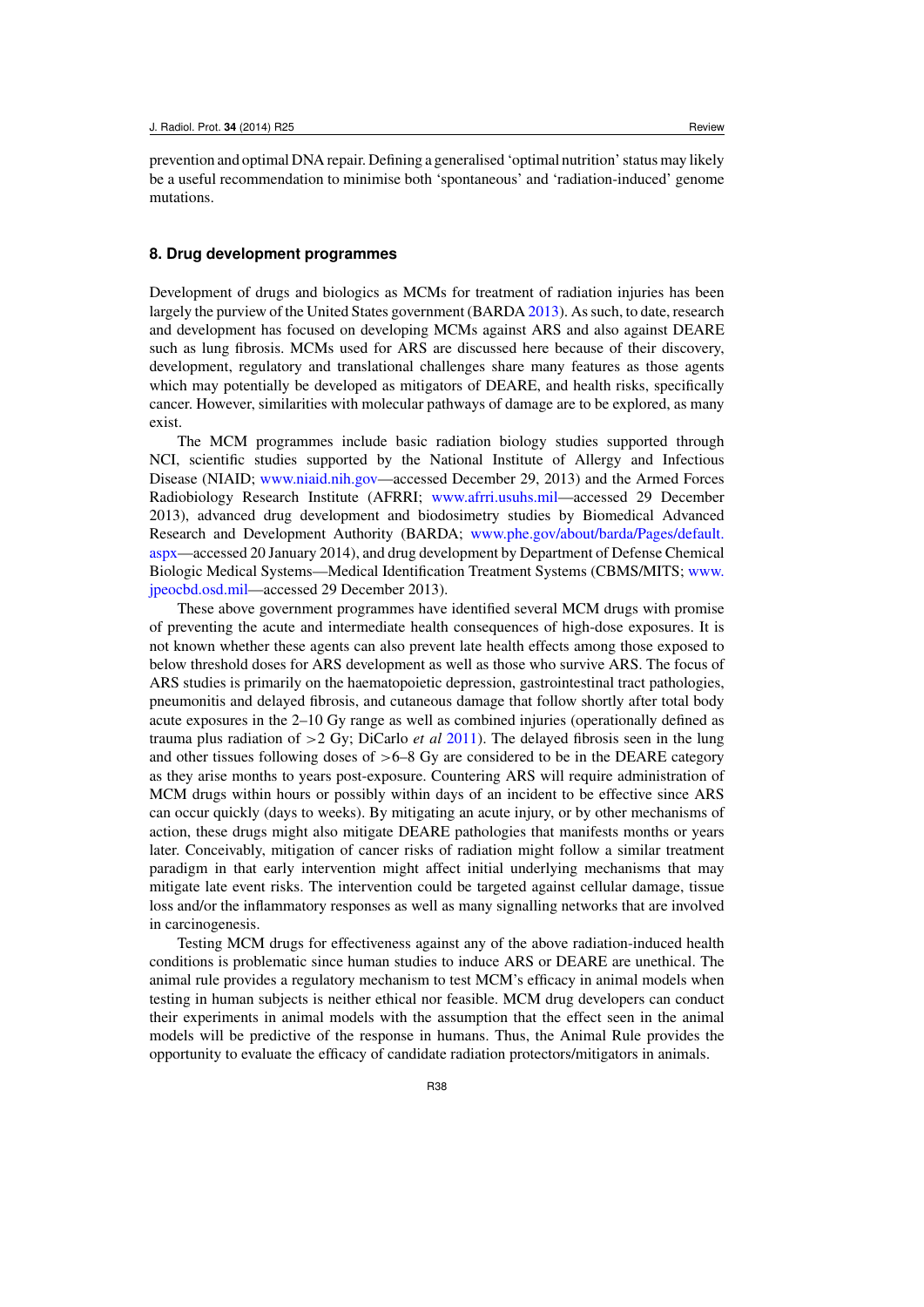Neupogen<sup>®</sup> (Filgrastim) a granulocyte colony stimulating factor (G-CSF), has been approved by the FDA 'to decrease the incidence of infection, as manifested by febrile neutropenia, in patients with nonmyeloid malignancies receiving myelosuppressive anti-cancer drugs associated with a significant incidence of severe neutropenia with fever' [\(www.a](#page-0-0) [ccessdata.fda.gov/scripts/cder/drugsatfda/—](#page-0-0)accessed 20 January 2014). Neupogen may be used in the event of a radiation emergency for treatment of radiation-induced neutropenia. The FDA has not approved the indication of radiation-induced neutropenia. In a joint meeting in May 2013, the Medical Imaging Advisory Committee and Oncologic Drug Advisory Committee reviewed and discussed animal data and clinical experience with Neupogen, and were supportive of the use of Neupogen in radiation-induced neutropenia. [\(http://www.fda.gov/downloads/AdvisoryCommittees/CommitteesMeetingMaterials/Dr](http://www.fda.gov/downloads/AdvisoryCommittees/CommitteesMeetingMaterials/Drugs/MedicalImagingDrugsAdvisoryCommittee/UCM363898.pdf) [ugs/MedicalImagingDrugsAdvisoryCommittee/UCM363898.pdf—](http://www.fda.gov/downloads/AdvisoryCommittees/CommitteesMeetingMaterials/Drugs/MedicalImagingDrugsAdvisoryCommittee/UCM363898.pdf)accessed December 29, 2013).

DEARE are deterministic effects and, therefore, distinct from the sporadic health effects typified by radiation-induced cancer. Nevertheless, the appearances of both DEARE and radiation-induced cancers are significantly delayed after exposure. Whether or not there are mechanisms in common, such as inflammation, tissue healing, immunological effects, and others needs to be explored. While speculative, given the current state of knowledge, assessment of MCM drugs for efficacy against DEARE may thus allow assessment of the concomitant long-term endpoint of cancer as well. It is not clear what aspects of the animal models appropriate to both ARS and DEARE endpoints and would be equally appropriate for cancer endpoints, but it would be desirable to employ such animal models whenever possible since the potential exists to concurrently evaluate the efficacy of MCM drugs for all early and DEARE, including cancer, endpoints.

#### *8.1. Is a prospective clinical trial even possible for MCM drugs?*

A short answer at present is 'no'. To test an MCM for reducing cancer risk from radiation for a general population would be a challenge based on the heterogeneity of risk factors (stochastic in nature) and the length of study needed. For a '*time-to-event*' analysis (e.g. Cox proportional hazard model or Kaplan–Meier model) of a clinical response to a hypothetical mitigator/protector, the '*event*' is a confirmed cancer diagnosis. This is problematic in a clinical trial as cancer *per se* is not radiation-specific and because long periods (decades) of observation are required to accumulate a sufficient number of '*events*'. There may be certain populations who were treated with radiation therapy and are at elevated risk of developing cancer, and for which such studies could be conducted regarding mechanisms and possible biomarkers of radiation injury. The mechanisms and biomarkers remain to be explored but availability of some populations at increased risk of treatment-induced cancer may facilitate the design and approach to define their roles in cancer. For example, patients treated with total body irradiation for bone marrow transplants are at high risk of developing cancer (Rizzo *et al* [2009\)](#page-26-17). Large numbers of survivors of childhood cancer, currently under study, are at higher risk of radiation-induced cancers of the thyroid, breast, bone and brain as well as heart disease (Armstrong *et al* [2010\)](#page-21-13). Patients treated with radiotherapy for Hodgkin's lymphoma are at higher risk of radiation-induced cancers of the breast and lung (Boice [2007,](#page-21-1) Gilbert *et al* [2003,](#page-23-14) Travis *et al* [2003\)](#page-27-16). Young women given radiotherapy to treat breast cancer are at two-fold risk of developing a second breast cancer (Boice *et al* [1992,](#page-21-14) Darby *et al* [2010,](#page-22-16) Stovall *et al* [2008\)](#page-27-17). Persons irradiated as children for enlarged thymus glands are at an elevated risk of radiation-induced cancers of the breast and thyroid (Adams *et al* [2010a,](#page-21-15) [2010b\)](#page-21-16). Occupational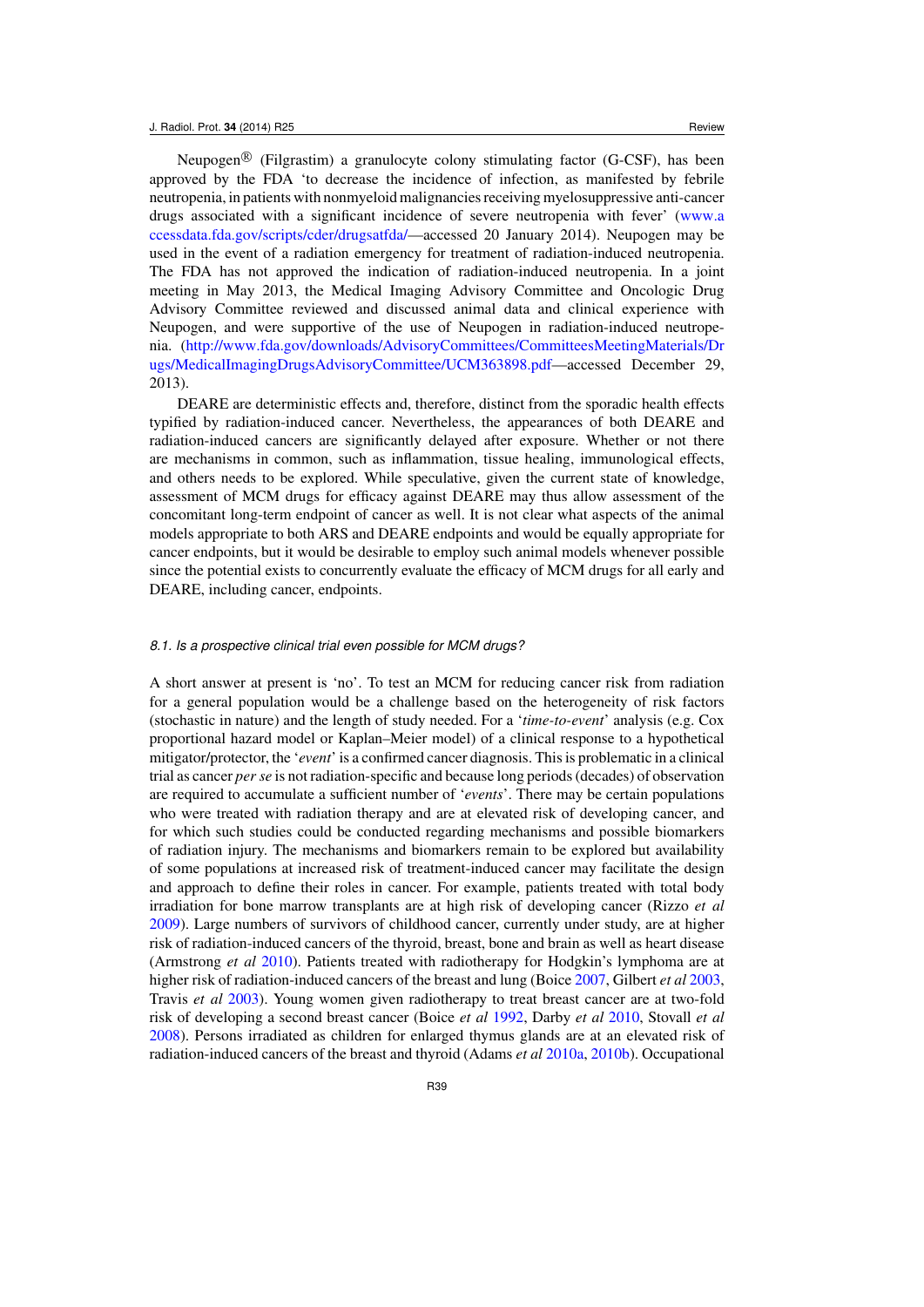studies of underground uranium miners exposed to radon and its decay products have found high risk (>5-fold) increases in lung cancer (Lubin *et al* [2005\)](#page-25-21).

Thus, at present the need to explore a range of potential strategies and endpoints, the lack of complete knowledge of the radiobiological mechanisms of radiation-induced cancer, the resultant lack of a biomarker (see below), the heterogeneity of risk factors and uncertainty of lifetime exposure to ionising radiation of individuals, and the likely need for a defined mechanism for an effective MCM, makes it almost impossible to conduct a prospective efficacy study of an MCM using cancer incidence as an endpoint.

# **9. Biomarkers**

Mitigating the risk of radiation-induced cancers will require the use of three categories of biomarkers: (i) radiation dose assessment (biodosimeters), (ii) genomic health prediction, and (iii) cancer surveillance. We have provided a rationale in preceding sections for using and/or developing suitable diagnostic biomarkers for determining the radiation dose of individuals and assigning a population at risk for developing delayed health risks including cancer. In so doing, we seek to identify individuals from the at-risk pool who may benefit from a reduction in their cancer risk from a mitigator-based therapy. Similarly, there is also a need for assessing the overall 'genomic health risk' of individuals in such an exposed population and also to monitor the efficacy of mitigator intervention by possibly using appropriate biomarkers. Further, we have also argued for a need for using an enhanced cancer surveillance programme for selected high-risk radiation-exposed cohort following a radiological mass casualty, specifically for radiogenic cancers such as breast, respiratory, digestive system, thyroid and other solid cancers, and leukaemia among children. The Early Detection Research Network of Division of Cancer Prevention (EDRN, NCI, [http://edrn.nci.nih.gov—](http://edrn.nci.nih.gov)accessed 29 December 2013), a consortium of laboratories, is focused on identifying, testing, and validating methods to noninvasively and accurately detect cancers at their earliest stages. Biomarker-based treatment decisions may eventually drive personalised medicine (Hamburg and Collins [2010\)](#page-24-18), however, the definitive utility of these biomarkers requires conducting large RCTs for validation. Issues related to designing such RCTs with biomarkers have been discussed elsewhere (Freidlin *et al* [2010\)](#page-23-15).

There are many sources of genotoxic damage but our focus is on radiological and nuclear incidents, primarily a nuclear detonation and mass casualty response. In this context, how we can distinguish the sources of carcinogenic insults and detect added health risks due to such exposure to radiation and develop biomarker-based approaches to assess a reduction of such risks due to intervention—pharmacological, nutritional or other?Comprehensive strategies for determining 'total genomic health risk' assessment and companion radiation dose diagnostic tools to predict the radiation component of such genomic risks becomes a critical need. Such tools could serve the dual purpose of assessing MCM efficacy (table [1\)](#page-4-0) for use at doses below the assigned threshold doses for ARS and also for monitoring survivors of ARS. Furthermore, if it is possible to distinguish the source of 'genomic insult' between radiogenic or not, that would be useful in determining the 'probability of cause of late effects' and help improve resolution of medico/legal compensation issues (DHHS [2002\)](#page-22-0).

Identifying an at-risk population cohort for increased health risk due to radiation exposure is critical in addressing risk–benefit issues and the potential need for a prolonged mitigator treatment and/or enhanced cancer screening. In this context, consideration is given to two well-established/validated cytogenetic assays performed using HPBL, cytokinesis-block micronucleus (CBMN) for assessing 'total genomic health risk' and the dicentric chromosome assay (DCA) to determine the risk related to radiation component. We recognise the need for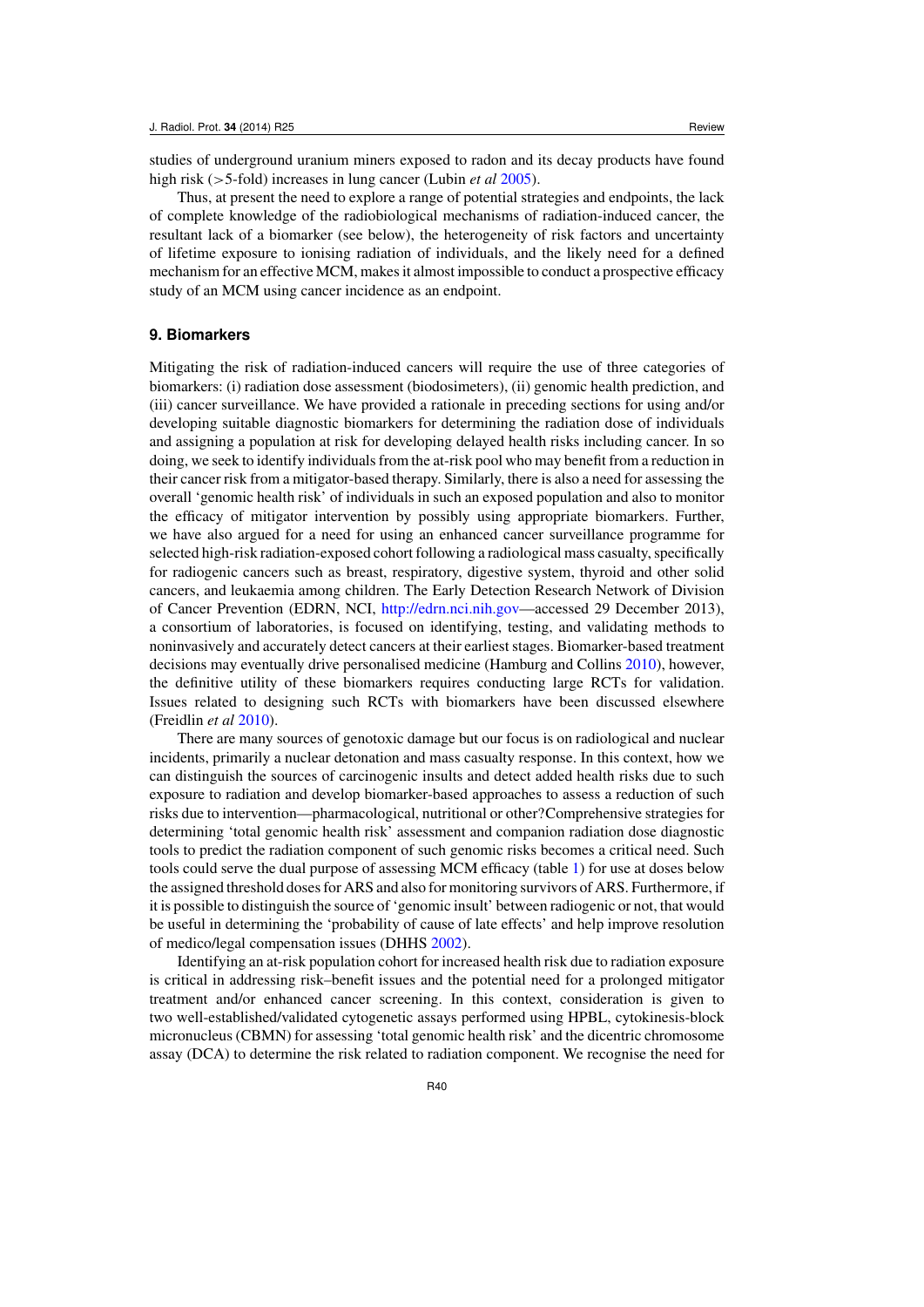both validated assays and logistics/resources to conduct such an analysis on an appropriate at-risk population, which could be defined based on their exposure during an incident above a certain dose (e.g., >0.5 Gy). Biodosimetry techniques, their capability, window of utility, and the concept of operations (CONOPs) needed for deployment of various tests are under consideration by the Office of the Assistant Secretary for Preparedness and Response (ASPR) (Sullivan *et al* [2013\)](#page-27-18).

#### *9.1. Cytokinesis-block micronucleus (CBMN) assay*

The CBMN assay is well validated as a biomarker for radiation biodosimetry and inter-laboratory studies have shown it to be highly reproducible both when scored visually or automatically (Fenech [2010b,](#page-23-16) IAEA [2011,](#page-24-19) Romm *et al* [2013\)](#page-26-18). It is useful for rapidly triaging individuals exposed to doses above 1 Gy of radiation with high degree of accuracy and specificity (McNamee *et al* [2009,](#page-25-22) Romm *et al* [2013\)](#page-26-18). However, at doses less than 0.5 Gy, a substantial proportion of assessed damage may not be very specific to ionising radiation due to a variety of other contributors to genomic damage such as age, gender, smoking, diet, genetic predisposition, etc, but it, nonetheless, reflects 'total genomic damage' (Bonassi *et al* [2003,](#page-21-17) Fenech [1999,](#page-22-17) Fenech and Bonassi [2011,](#page-23-17) Fenech and Morley [1985\)](#page-23-18). The CBMN assay performed using HPBL obtained from children from the Chernobyl radiation accident cohort showed an increase in their 'total genomic risk' (Fenech *et al* [1997,](#page-23-19) Zotti-Martelli *et al* [1999\)](#page-28-0). However, because nutritional deficiency or excess can also cause chromosomal aberrations and micronuclei in children or adults (Fenech and Bonassi [2011\)](#page-23-17) it is not possible to exclude malnutrition as a contributing variable affecting MN frequency at exposure doses less than 0.5 Gy. Furthermore, the observation that MN frequency can be reduced by nutritional supplementation (e.g. folic acid and vitamin B12) (Thomas *et al* [2011\)](#page-27-19) indicates the possibility of using nutritional strategies for DNA damage prevention after a radiation incident that could complement and further enhance countermeasures against radiation-induced DNA damage.

Evidence of a direct link between increased genomic damage and elevated risks for adverse health outcome is becoming stronger. For example, an increase in chromosomal damage as determined by the CBMN assay is predictive of cancer risk, cardiovascular disease mortality and pregnancy complications such as pre-eclampsia and intrauterine growth restriction (Bonassi *et al* [2007,](#page-21-18) Federici *et al* [2008,](#page-22-18) Furness *et al* [2010\)](#page-23-20). Furthermore a high MN frequency is associated with the pathogenesis of neurodegenerative disorders such as Parkinson's and Alzheimer's disease, metabolic syndrome, and cardiovascular diseases (Andreassi *et al* [2011,](#page-21-19) Migliore *et al* [2011\)](#page-25-23). Using a biomarker of chromosomal instability it has also been shown that folate is an important determinant of chromosomal stability and a modifying factor of cellular sensitivity to radiation (Beetstra *et al* [2005\)](#page-21-20).

Mechanistic, theoretical, and empirical evidence accumulated over the last several decades supports the role of chromosomal abnormalities in the etiology of human cancer and the CBMN assay has emerged as a powerful tool for measuring chromosomal damage and total genomic health, especially in selected populations. A recent large international study assembling data from over 6000 individuals from 10 countries, showed a significant association between MN frequency in healthy subjects and cancer risk (Bonassi *et al* [2011\)](#page-21-21). This study supports the idea that MN frequency in HPBL is predictive of cancer risk suggesting that it is associated with early events in carcinogenesis and potential for prospective use of the CBMN assay in cancer screening programmes. To investigate the translational feasibility of the above observations, Fenech and colleagues have begun a Genome Health Clinic aimed at diagnosis and mitigation against DNA damage using dietary and lifestyle interventions (Fenech [2005,](#page-22-19) [2013\)](#page-23-21).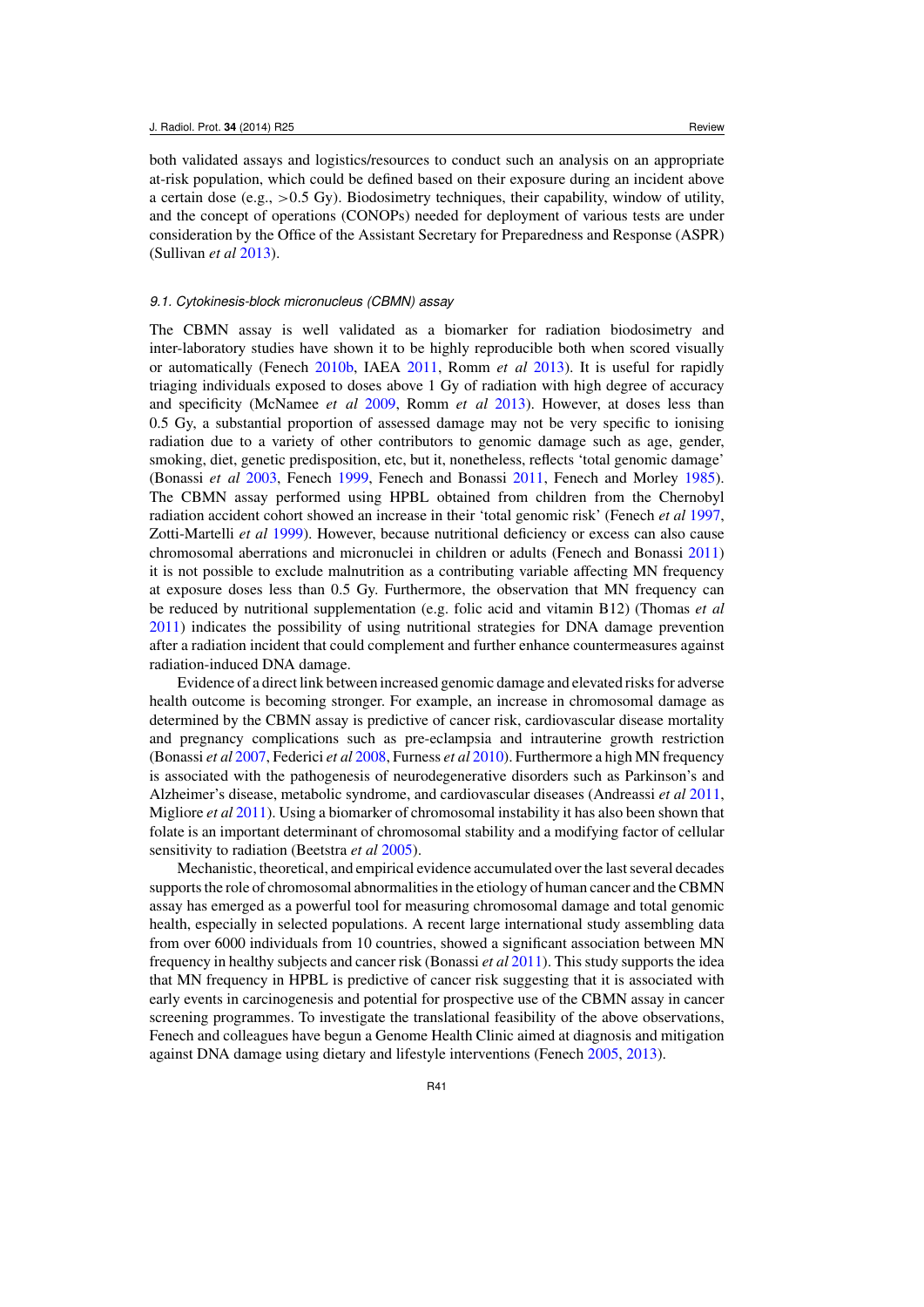Given that this paper aims to stimulate potential new approaches, one speculative idea is to use the CBMN assay as a low cost minimally invasive predictive biomarker that is also responsive to various other genomic health determinants in the aftermath of a nuclear event. In theory, the lymphocyte MN frequency index could become a very useful medical test result available in each person's medical record so that a recent baseline value is available, which could, in theory, be used to obtain a more accurate assessment of radiation exposure particularly at doses less than 0.5 Gy rather than resorting to a statistical estimate as done in current practice (Tucker *et al* [2013\)](#page-27-20). That a CBMN assay should become a routine medical test is not implausible because the use of MN in haematological clinical practice is already accepted via the measurement of Howell–Jolly bodies (also MN) in erythrocytes as a biomarker of folate and/or vitamin B12 deficiency (Dawson and Bury [1961,](#page-22-20) Jolly [1905,](#page-24-20) Howell 1890−[1891\)](#page-24-21). It was in fact this development that eventually led to the use of micronuclei in erythrocytes as an *in vivo* biomarker of DNA damage in rodents (mouse micronucleus test, MMT; an *in vivo* standardised genetic test used in drug development for drug-induced micronuclei) and then eventually to the measurement of MN in lymphocytes in humans (Heddle *et al* [2011\)](#page-24-22).

#### *9.2. Dicentric chromosome assay (DCA)*

The DCA is the current 'gold standard' method for radiation dose assessment. For many years, the DCA performed using HPBL has been used as a biological dosimeter for specifically assessing radiation dose to individuals. DCA shows a high degree of radiation specificity, high sensitivity, and robust dose dependency in the range 0.15–5.0 Gy. Furthermore, a sampling delay of up to six weeks after radiation exposure does not interfere with dose assessment and the effects of many confounders have already been well characterised. Dose estimation can be made independent of radiation type and dose rate (IAEA [2011\)](#page-24-19). Well-defined laboratory protocols and quality control standards are already available (IAEA [2011,](#page-24-19) ISO [2004,](#page-24-23) [2008\)](#page-24-24). Estimated doses using the DCA correlate well with the severity of ARS. The assay can diagnose partial-body exposures and indicate the presence of surviving bone marrow, as this may be helpful in managing partial-body exposures (Lloyd [1997\)](#page-25-24). The DCA is validated in several inter-laboratory comparison studies (Beinke *et al* [2013,](#page-21-22) Rothkamm *et al* [2013,](#page-26-19) Wilkins *et al* [2008,](#page-27-21) [2011\)](#page-27-22). While precise dose estimation for health risk assessment requires analysis of 500 or more metaphase spreads, analysis of approximately 50 metaphase spreads per person is adequate for initial mass casualty triage and management of people at risk for the ARS (Prasanna *et al* [2010,](#page-26-20) Romm *et al* [2011\)](#page-26-21). Since predicted doses by different laboratories were in good agreement a network of laboratories can improve throughput during a mass casualty incident. Several national and international collaborative networks are already in place (e.g. WHO BioDoseNet, Canadian Network, European MULTIDose and Japanese Networks). Both sample preparation and dicentric analysis are time-consuming and laborious. Laboratory automation is essential to further increase throughput and to enhance DCA's practical applications in mass casualties. Serving as a radiation-specific diagnostic tool to assess risks of developing ARS, DCA can also serve as a means to estimate dose and help identify a populations at high risk for delayed health risks.

Several other new biodosimetry technologies are also currently under development including biomarkers based on DNA damage while others are based on metabolomics, gene and protein expression changes (Sullivan *et al* [2013\)](#page-27-18) as well as biophysical methods (Brink *et al* [1980\)](#page-22-21). The biomarker development and MCM drug development efforts complement one another, similar to companion diagnostics in treatment for a given disease setting. Commercial development and use of radiation risk mitigators will benefit from predictive biomarkers for radiation dose and genomic health concurrently and these would also help in the understanding of the impact of nutrients, repurposed drugs or other interventions.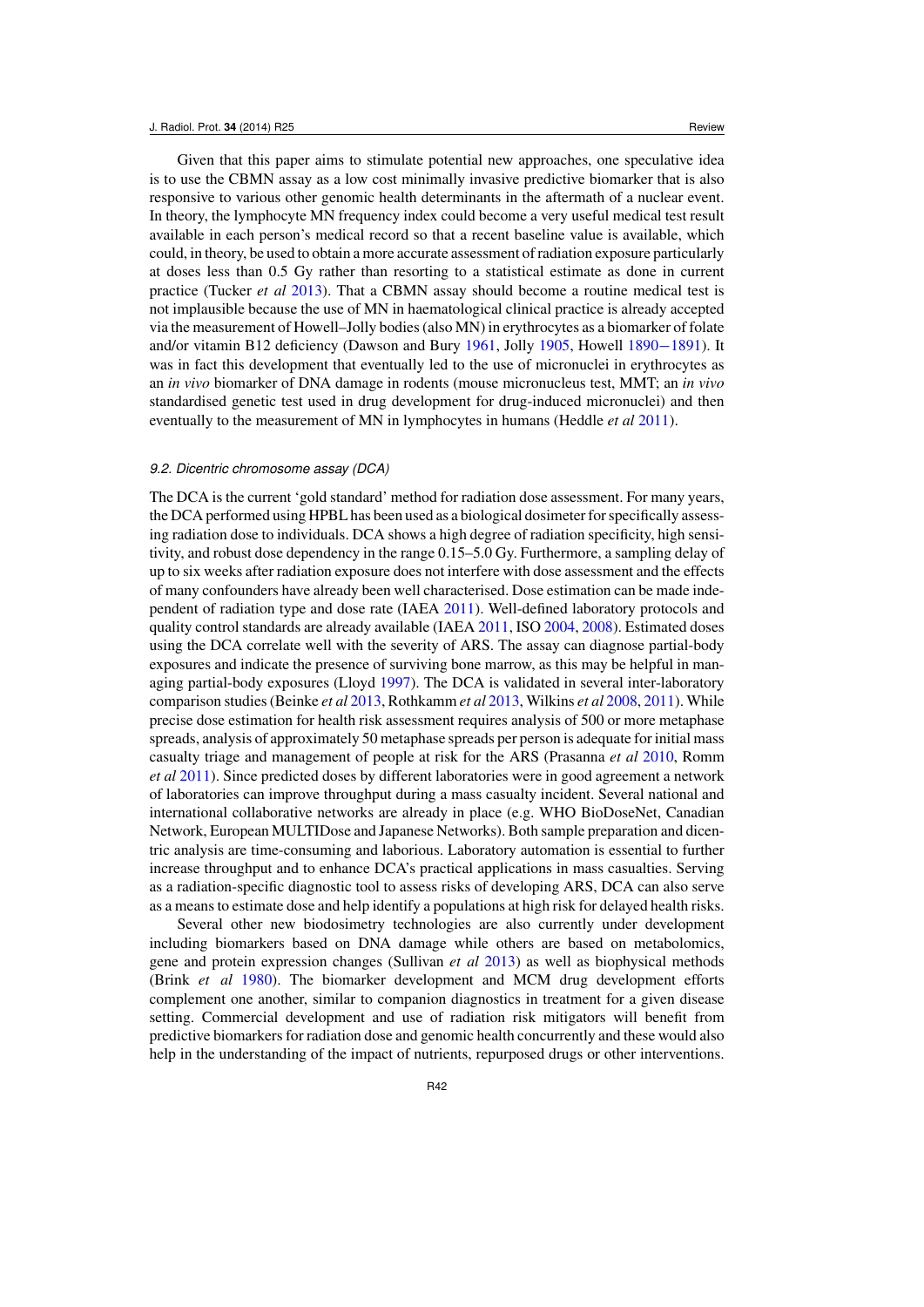cancer development will be extraordinarily important for physicians to assess and medically manage at-risk populations. The challenge will be in developing the marker, its validation, and regulatory considerations. A major caveat in the clinical utility of a predictive biomarker for cancer is inter-individual

differences in genetics and radiation responses. The biology underlying these variable responses among individuals to radiation remains poorly understood. Indeed, significant variation in response to radiation-induced chromosome damage is evident even when studying just ten or more randomly chosen healthy individuals (Fenech [2010a,](#page-23-7) Rothfuss *et al* [2000\)](#page-26-22). These differences may be partly due to genetic defects in key genes involved in homologous recombinational DNA repair pathways such as the ATM, BRCA1 and BRCA2 genes, and, in fact, the CBMN assay and DCA can be used successfully to identify individuals with such defects (Claes *et al* [2013,](#page-22-22) Rothfuss *et al* [2000,](#page-26-22) Scott [2000,](#page-26-23) Vral *et al* [1996\)](#page-27-23).

There is much to be learned from biomarker development applied to cancer research, as biomarkers can be prognostic (estimate overall disease prognosis) and/or predictive (who may respond to treatment or develop disease). The lack of standardised technologies and assays for verifying and validating candidate biomarkers, as well as a plethora of parameters to consider for validation studies, complicates the development pipeline from biomarker discovery through clinical use. Nonetheless, the impact of radiation on DNA damage and the radiation-induced stress response may enable biomarkers to be developed for early triage in predicting late effects and potentially identifying who might be suitable candidates for an MCM drug trial.

# **10. Conclusion**

In the event of a nuclear detonation or major radiological incident the potential number of people at risk (Knebel *et al* [2011\)](#page-25-0) for radiation-induced cancers is large. It is important to identify people who are at significant risk and for whom treatment with mitigating agents is worth consideration. While a nuclear detonation is catastrophic, the size of the device modelled for terrorist-related incidents leaves much of the local and regional infrastructures intact so that a response is both possible and mandatory to save lives (US EPA [2013\)](#page-27-0). The adverse psychological impact of prolonged fear of radiation-induced cancer also would be a major public health concern (Bromet [2012,](#page-22-5) [2014\)](#page-22-6) and psychological stress itself may be related to chromosomal DNA damage (Fischman and Kelly [1999,](#page-23-22) Fischman *et al* [1996,](#page-23-23) Ingel *et al* [2001,](#page-24-25) York *et al* [2013\)](#page-28-1). While managing those with immediate and critical medical needs is the first priority, the large number of people potentially with lower radiation doses deserve, and will ask for, attention. The vast majority of people following a nuclear incident will have very low or no exposure so that the use of any MCM may produce little benefit and could involve the risk of side effects. Furthermore, the additional burden and expense of employing a drug that requires long-term use must be considered. Nevertheless, the availability of an MCM drug that could be used after a radiation incident to lower the risk of radiation-induced cancer is considered desirable. At present, there is no MCM drug for such use.

A logical strategy to identify MCMs that reduce the risk of cancer might be to first establish and validate biomarkers of radiation injury that relate to increased cancer risk and then evaluate potential efficacy in an appropriate laboratory model. Well-known chemopreventive agents, antioxidants, and nutritional supplements might be the prime or at least initial candidates, since many have already been studied in clinical trials and some are already US FDA approved for indications other than radiation-induced cancers. The testing of entirely novel MCM drugs in humans is problematic (or not possible) for scientific, statistical, ethical and logistical reasons,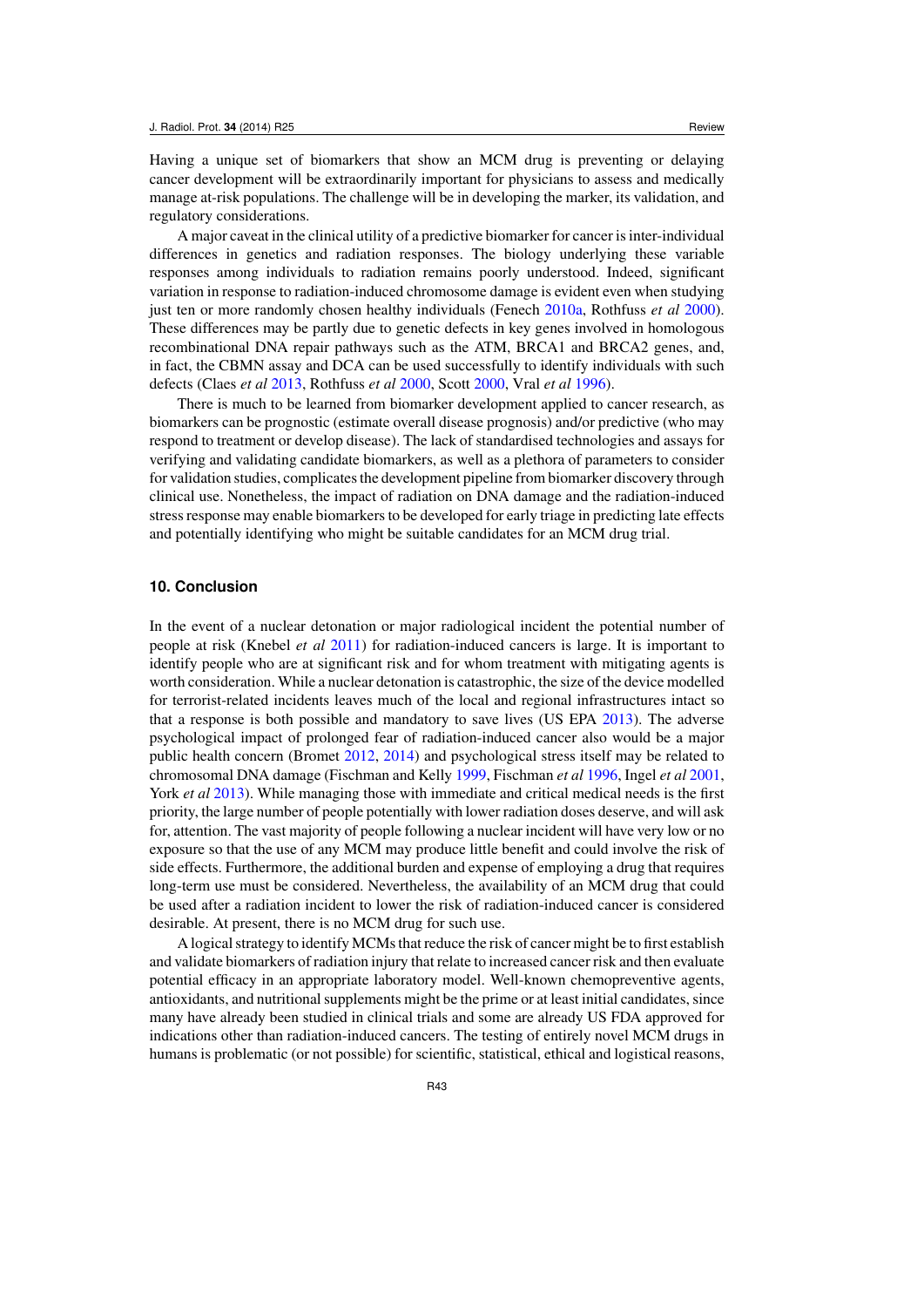so that MCM development would likely require the use of FDA's Animal Rule and early discussion with the FDA in project design.

An alternative or complement to MCM drug treatment might be increased surveillance of radiation-exposed people known to be a high risk for cancer and other radiation-associated health effects. Surveillance is already in use for people known to be at high genetic risk for certain types of cancers (e.g., breast cancer in young women with known mutations in breast cancer genes such as BRCA1, or a positive family history of cancer), and an approach would be to ensure that they maintain appropriate surveillance. Surveillance could also be an option for radiation victims if the doses that they received put them at 'significant' additional lifetime cancer risk, which would need to be determined but likely at a dose above 0.75 Gy given the high background rate of cancer.

Since cancers associated with behavioural choices typically entail much greater risk than radiation exposure, sound medical advice for victims might be to modify lifestyle activities to reduce general cancer risk—healthy diet and weight, no smoking, exercise and good general health practices. This could be particularly beneficial if the postulated synergistic interaction between some of these and cancer risks and radiation are validated (e.g. smoking and radiation interaction for lung cancer).

In conclusion, there is ongoing individual and societal concern about radiation-induced cancer from accidental exposures as evidenced by the recent nuclear power plant accident in Japan. Addressing this concern requires credible dose information following an incident, risk assessment and mitigation strategies, a better understanding of the impact of radiation and the competing risks for lifetime cancer in general and effective risk communication with the public. For some subset of those exposed to 'significant' doses, increased disease surveillance is logical and effective MCM that can reduce cancer risk after radiation exposure is needed. Progress in understanding the molecular mechanisms of cancer and radiation injury, along with progress in establishing biomarkers of cancer risk; make this an opportune time to consider investing in research and development into mitigating the risks of radiation-induced cancers. While solutions will be challenging, the widespread concern and potential positive impact of even a mildly effective compound or cocktail of compounds (polypharmacy approaches) given the large number of people potentially affected by a radiation exposure incident would make a careful investment in this research area important for both science and society. While minimising and mitigating risks of the occurrence of a nuclear incident are critical, preparation and planning are key to response and societal resilience should one occur. Research and development can benefit cancer care so dual-utility drugs, or drug repurposing makes investment in this area applicable to the general public health.

#### **Disclaimer and Acknowledgment**

NCI's Radiation Research Program supported this work. The views expressed are those of the authors; no endorsement by NCI or other agencies has been given or inferred. This article has been reviewed by FDA and determined not to be consistent with Agency's views or policies. It reflects only the views and opinions of the author. Authors would like to acknowledge and thank the critical reading and review of the manuscript by Drs Rosemary Roberts and Joanne Holmes, Center for Drug Evaluation and Research, FDA, Silver Spring, MD, USA.

#### **References**

<span id="page-20-0"></span>ACS (American Cancer Society) 2013 [www.cancer.org/cancer/cancerbasics/lifetime-probability-of](#page-0-0)[developing-or-dying-from-cancer-](#page-0-0) (accessed 23 September 2013)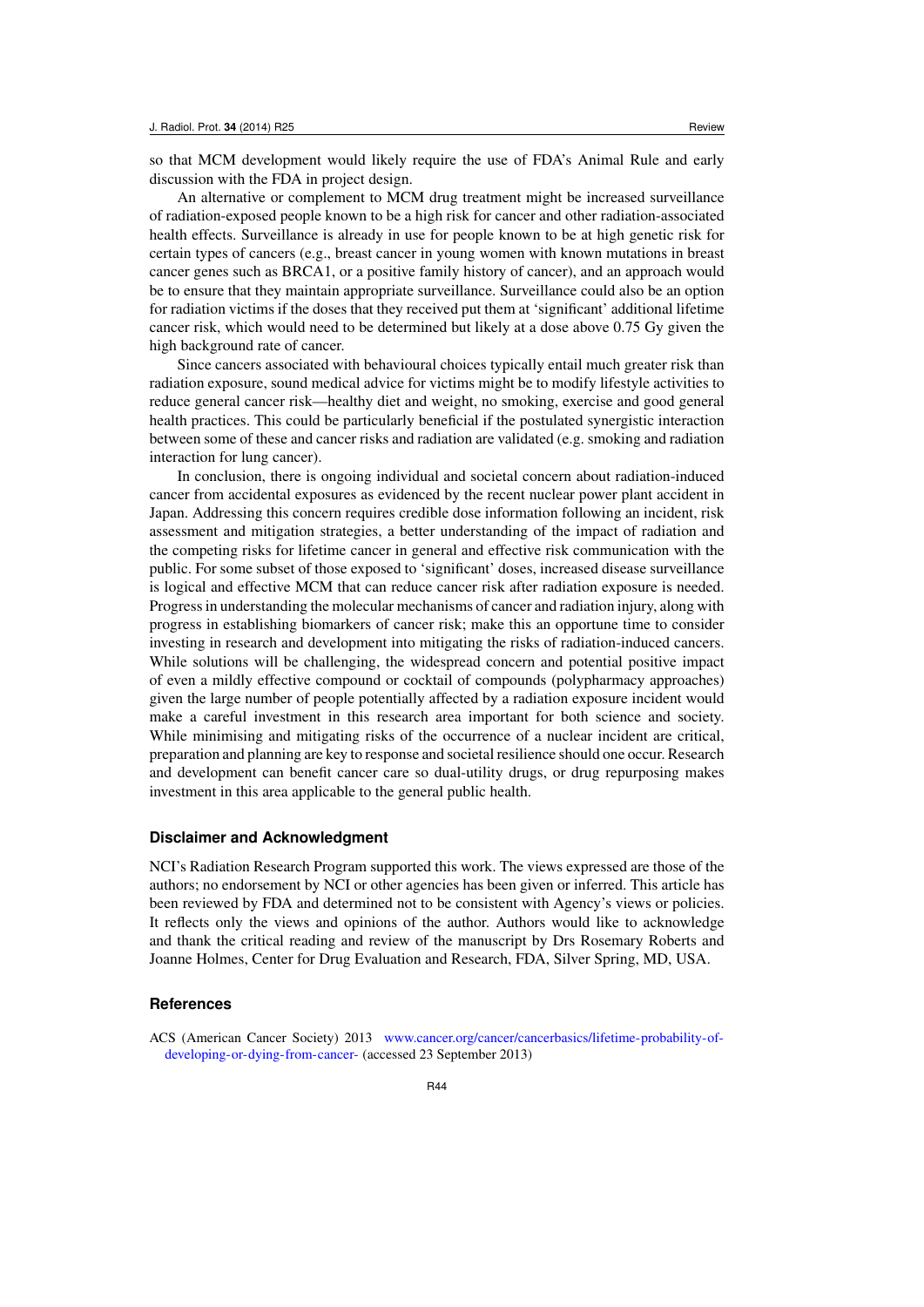- <span id="page-21-15"></span>Adams M J, Dozier A, Shore R E, Lipshultz S E, Schwartz R G, Constine L S, Pearson T A, Stovall M, Winters P and Fisher S G 2010a Breast cancer risk 55+ years after irradiation for an enlarged thymus and its implications for early childhood medical irradiation today *Cancer Epidemiol. Biomarkers Prev.* [19](http://dx.doi.org/10.1158/1055-9965.EPI-09-0520) [48–58](http://dx.doi.org/10.1158/1055-9965.EPI-09-0520)
- <span id="page-21-16"></span>Adams M J, Shore R E, Dozier A, Lipshultz S E, Schwartz R G, Constine L S, Pearson T A, Stovall M, Thevenet-Morrison K and Fisher S G 2010b Thyroid cancer risk 40+ years after irradiation for an enlarged thymus: an update of the Hempelmann cohort *Radiat. Res.* [174](http://dx.doi.org/10.1667/RR2181.1) [753–62](http://dx.doi.org/10.1667/RR2181.1)
- <span id="page-21-4"></span>Ames B N 2001 DNA damage from micronutrient deficiencies is likely to be a major cause of cancer *Mutat. Res.* [475](http://dx.doi.org/10.1016/S0027-5107(01)00070-7) [7–20](http://dx.doi.org/10.1016/S0027-5107(01)00070-7)
- <span id="page-21-19"></span>Andreassi M G, Barale R, Iozzo P and Picano E 2011 The association of micronucleus frequency with obesity, diabetes and cardiovascular disease *Mutagenesis* [26](http://dx.doi.org/10.1093/mutage/geq077) [77–83](http://dx.doi.org/10.1093/mutage/geq077)
- <span id="page-21-8"></span>Andriole G L *et al* 2010 Effect of dutasteride on the risk of prostate cancer *N. Engl. J. Med.* [362](http://dx.doi.org/10.1056/NEJMoa0908127) [1192–202](http://dx.doi.org/10.1056/NEJMoa0908127)
- <span id="page-21-13"></span>Armstrong G T, Stovall M and Robison L L 2010 Long-term effects of radiation exposure among adult survivors of childhood cancer: results from the childhood cancer survivor study *Radiat. Res.* [174](http://dx.doi.org/10.1667/RR1903.1) [840–50](http://dx.doi.org/10.1667/RR1903.1)
- <span id="page-21-2"></span>Aziz K, Nowsheen S, Pantelias G, Iliakis G, Gorgoulis V G and Georgakilas A G 2012 Targeting DNA damage and repair: embracing the pharmacological era for successful cancer therapy *Pharmacol. Theor.* [133](http://dx.doi.org/10.1016/j.pharmthera.2011.11.010) [334–50](http://dx.doi.org/10.1016/j.pharmthera.2011.11.010)
- <span id="page-21-12"></span>BARDA (Biomedical Advanced Research and Development Authority) 2013 Assistant Secretary for Preparedness and Response, Washington, DC, USA [www.phe.gov/about/barda/Pages/2011barda](www.phe.gov/about/barda/Pages/2011barda-stratplan.aspx)[stratplan.aspx](www.phe.gov/about/barda/Pages/2011barda-stratplan.aspx) (accessed 20 March 2014)
- <span id="page-21-20"></span>Beetstra S, Thomas P, Salisbury C, Turner J and Fenech M F 2005 Folic acid deficiency increases chromosomal instability, chromosome 21 aneuploidy and sensitivity to radiation-induced micronuclei *Mutat. Res.* [578](http://dx.doi.org/10.1016/j.mrfmmm.2005.05.012) [317–26](http://dx.doi.org/10.1016/j.mrfmmm.2005.05.012)
- <span id="page-21-22"></span>Beinke C *et al* 2013 Laboratory intercomparison of the dicentric chromosome analysis assay *Radiat. Res.* [180](http://dx.doi.org/10.1667/RR3235.1) [129–37](http://dx.doi.org/10.1667/RR3235.1)
- <span id="page-21-7"></span>Belinsky S A, Klinge D M, Liechty K C, March T H, Kang T, Gilliland F D, Sotnic N, Adamova G, Rusinova G and Telnov V 2004 Plutonium targets the p16 gene for inactivation by promoter hypermethylation in human lung adenocarcinoma *Carcinogenesis* [25](http://dx.doi.org/10.1093/carcin/bgh096) [1063–7](http://dx.doi.org/10.1093/carcin/bgh096)
- <span id="page-21-10"></span>Bertagnolli M M *et al* 2006 Celecoxib for the prevention of sporadic colorectal adenomas *N. Engl. J. Med.* [355](http://dx.doi.org/10.1056/NEJMoa061355) [873–84](http://dx.doi.org/10.1056/NEJMoa061355)
- <span id="page-21-5"></span>Blot W J *et al* 1993 Nutritional intervention trials in Linxian, China: supplementation with specific vitamin/mineral combinations, cancer incidence, and disease-specific mortality in the general population *J. Natl Cancer Inst.* [85](http://dx.doi.org/10.1093/jnci/85.18.1483) [1483–92](http://dx.doi.org/10.1093/jnci/85.18.1483)
- <span id="page-21-11"></span><span id="page-21-6"></span>Bode A M and Dong Z 2009 Cancer prevention research—then and now *Nature Rev. Cancer* [9](http://dx.doi.org/10.1038/nrc2646) [508–16](http://dx.doi.org/10.1038/nrc2646)
- Boice J D Jr 2005 Radiation-induced thyroid cancer—What's new? *J. Natl Cancer Inst.* [97](http://dx.doi.org/10.1093/jnci/dji151) [703–4](http://dx.doi.org/10.1093/jnci/dji151) (editorial)
- <span id="page-21-1"></span><span id="page-21-0"></span>Boice J D Jr 2007 An affair of the heart *J. Natl Cancer Inst.* [99](http://dx.doi.org/10.1093/jnci/djk058) [186–7](http://dx.doi.org/10.1093/jnci/djk058)
- Boice J D Jr 2012 Radiation epidemiology: a perspective on Fukushima *J. Radiol. Prot.* [32](http://dx.doi.org/10.1088/0952-4746/32/1/N33) [N33–40](http://dx.doi.org/10.1088/0952-4746/32/1/N33)
- <span id="page-21-14"></span>Boice J D Jr, Harvey E B, Blettner M, Stovall M and Flannery J T 1992 Cancer in the contralateral breast after radiotherapy for breast cancer *N. Engl. J. Med.* [326](http://dx.doi.org/10.1056/NEJM199203193261201) [781–5](http://dx.doi.org/10.1056/NEJM199203193261201)
- <span id="page-21-21"></span>Bonassi S, El-Zein R, Bolognesi C and Fenech M F 2011 Micronuclei frequency in peripheral blood lymphocytes and cancer risk: evidence from human studies *Mutagenesis* [26](http://dx.doi.org/10.1093/mutage/geq075) [93–100](http://dx.doi.org/10.1093/mutage/geq075)
- <span id="page-21-17"></span>Bonassi S, Neri M, Lando C, Ceppi M, Lin Y P, Chang W P, Holland N, Kirsch-Volders M, Zeiger E and Fenech M F 2003 Effect of smoking habit on the frequency of micronuclei in human lymphocytes: results from the Human MicroNucleus project *Mutat. Res.* [543](http://dx.doi.org/10.1016/S1383-5742(03)00013-9) [155–66](http://dx.doi.org/10.1016/S1383-5742(03)00013-9)
- <span id="page-21-18"></span>Bonassi S *et al* 2007 An increased micronucleus frequency in peripheral blood lymphocytes predicts the risk of cancer in humans *Carcinogenesis* [28](http://dx.doi.org/10.1093/carcin/bgl177) [625–3](http://dx.doi.org/10.1093/carcin/bgl177)
- <span id="page-21-3"></span>Borek C 1981 Cellular transformation by radiation: induction, promotion, and inhibition *J. Supramol. Struct. Cell Biochem.* [16](http://dx.doi.org/10.1002/jsscb.1981.380160403) [311–36](http://dx.doi.org/10.1002/jsscb.1981.380160403)
- <span id="page-21-9"></span>Bresalier R S *et al* 2005 Cardiovascular events associated with rofecoxib in a colorectal adenoma chemoprevention trial *N. Engl. J. Med.* [352](http://dx.doi.org/10.1056/NEJMoa050493) [1092–102](http://dx.doi.org/10.1056/NEJMoa050493)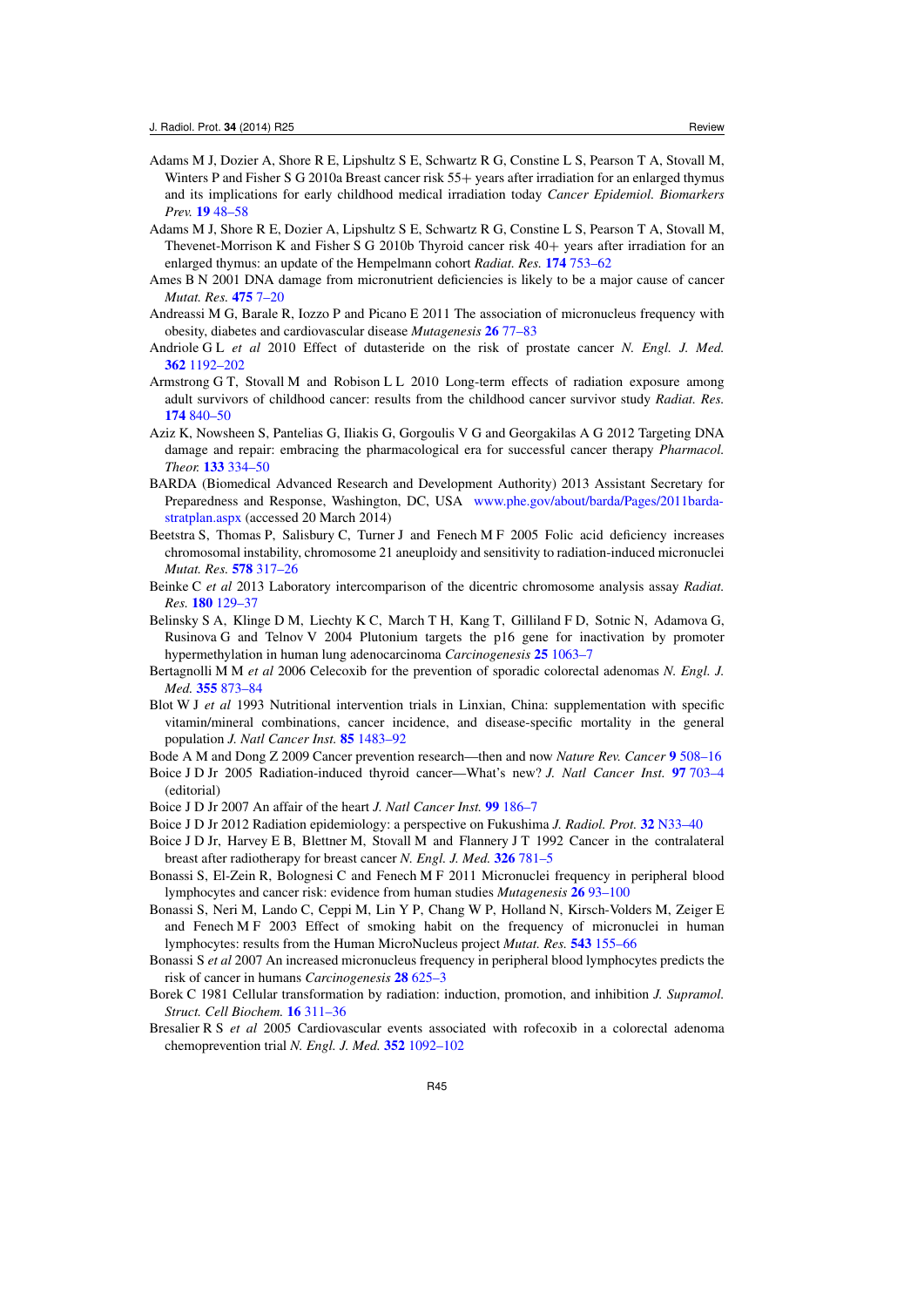- <span id="page-22-4"></span>Brink J A and Boice J D Jr 2012 Science to practice: can antioxidant supplements protect against the possible harmful effects of ionizing radiation from medical imaging? *Radiology* [264](http://dx.doi.org/10.1148/radiol.12120712) [1–2](http://dx.doi.org/10.1148/radiol.12120712)
- <span id="page-22-21"></span>Brink J D, Imbus C and Woo-Sam J 1980 Physical recovery after severe closed head trauma in children and adolescents *J. Pediatr.* [97](http://dx.doi.org/10.1016/S0022-3476(80)80253-8) [721–7](http://dx.doi.org/10.1016/S0022-3476(80)80253-8)
- <span id="page-22-5"></span>Bromet E J 2012 Mental health consequences of the Chernobyl disaster *J. Radiol. Prot.* [32](http://dx.doi.org/10.1088/0952-4746/32/1/N71) [N71–5](http://dx.doi.org/10.1088/0952-4746/32/1/N71)
- <span id="page-22-6"></span>Bromet E J 2014 Emotional consequences of nuclear power plant disasters *Health Phys.* [106](http://dx.doi.org/10.1097/HP.0000000000000012) [206–10](http://dx.doi.org/10.1097/HP.0000000000000012)

- <span id="page-22-9"></span>Bunting S F and Nussenzweig A 2013 End-joining, translocations and cancer *Nature Rev. Cancer* [13](http://dx.doi.org/10.1038/nrc3537) [443–54](http://dx.doi.org/10.1038/nrc3537)
- <span id="page-22-14"></span>Burns F J, Chen S, Xu G, Wu F and Tang M S 2002 The action of a dietary retinoid on gene expression and cancer induction in electron-irradiated rat skin *J. Radiat. Res.* [43](http://dx.doi.org/10.1269/jrr.43.S229) [S229–32](http://dx.doi.org/10.1269/jrr.43.S229)
- <span id="page-22-13"></span>Burns F J, Tang M S, Frenkel K, Nadas A, Wu F, Uddin A and Zhang R 2007 Induction and prevention of carcinogenesis in rat skin exposed to space radiation *Radiat. Environ. Biophys.* [46](http://dx.doi.org/10.1007/s00411-007-0106-3) [195–9](http://dx.doi.org/10.1007/s00411-007-0106-3)
- <span id="page-22-11"></span>Cardis E *et al* 2005 Risk of thyroid cancer after exposure to <sup>131</sup>I in childhood *J. Natl Cancer Inst.* [97](http://dx.doi.org/10.1093/jnci/dji129) [724–32](http://dx.doi.org/10.1093/jnci/dji129)
- <span id="page-22-12"></span>Cavuoto P and Fenech M F 2012 A review of methionine dependency and the role of methionine restriction in cancer growth control and life-span extension *Cancer Treat. Rev.* [38](http://dx.doi.org/10.1016/j.ctrv.2012.01.004) [726–36](http://dx.doi.org/10.1016/j.ctrv.2012.01.004)
- <span id="page-22-10"></span>CDC (Center for Disease Control and Prevention) 2013 *Radiation and Potassium Iodide* (Atlanta, GA: CDC) <http://emergency.cdc.gov/radiation/ki.asp> (accessed 20 March 2014)
- <span id="page-22-22"></span>Claes K *et al* 2013 Variant ataxia telangiectasia: clinical and molecular findings and evaluation of radiosensitive phenotypes in a patient and relatives *NeuroMolecular Med.* [15](http://dx.doi.org/10.1007/s12017-013-8231-4) [447–57](http://dx.doi.org/10.1007/s12017-013-8231-4)
- <span id="page-22-8"></span>Compton P J, Hooper K and Smith M T 1991 Human somatic mutation assays as biomarkers of carcinogenesis *Environ. Health Perspect.* [94](http://dx.doi.org/10.2307/3431307) [135–41](http://dx.doi.org/10.2307/3431307)
- <span id="page-22-16"></span>Darby S C *et al* 2010 Radiation-related heart disease: current knowledge and future prospects *Int. J. Radiat. Oncol. Biol. Phys.* [76](http://dx.doi.org/10.1016/j.ijrobp.2009.09.064) [656–65](http://dx.doi.org/10.1016/j.ijrobp.2009.09.064)
- <span id="page-22-2"></span>Dauer L T, Thornton R H, Hay J L, Balter R, Williamson M J and St Germain J 2011 Fears, feelings, and facts: interactively communicating benefits and risks of medical radiation with patients *Am. J. Roentgenol.* [196](http://dx.doi.org/10.2214/AJR.10.5956) [756–61](http://dx.doi.org/10.2214/AJR.10.5956)
- <span id="page-22-20"></span>Dawson D W and Bury H P 1961 The significance of Howell–Jolly bodies and giant metamyelocytes in marrow smears *J. Clin. Pathol.* [14](http://dx.doi.org/10.1136/jcp.14.4.374) [374–80](http://dx.doi.org/10.1136/jcp.14.4.374)
- <span id="page-22-0"></span>DHHS (Department of Health and Human Services) 2002 Guidelines for determining the probability of causation under the energy employees occupational illness and compensation program act of 2000; Final rule 42 C.F.R. pt. 81 *Fed. Regist.* 67 22296–313 (National Archives and Records Administration, Washington, DC, USA)
- DHHS (Department of Health and Human Services) 2013 *2012 Public Health Emergency Medical Countermeasures Enterprise (PHEMCE) Strategy* (Washington, DC: Assistant Secretary for Preparedness and Response) [www.phe.gov/Preparedness/mcm/phemce/Documents/2012-PHEMCE](#page-0-0) [-Strategy.pdf](#page-0-0) (accessed on 20 March 2014)
- <span id="page-22-1"></span>DiCarlo A L, Maher C, Hick J L, Hanfling D, Dainiak N, Chao N, Bader J L, Coleman C N and Weinstock D M 2011 Radiation injury after a nuclear detonation: medical consequences and the need for scarce resources allocation *Disaster Med. Public Health Prep.* [5](http://dx.doi.org/10.1001/dmp.2011.17) [S32–44](http://dx.doi.org/10.1001/dmp.2011.17)
- <span id="page-22-7"></span>Dittman K H, Mayer G and Rodemann H P 2003 Radioprotection of normal tissue to improve radiotherapy: the effect of the Bowman Birk protease inhibitor *Curr. Med. Chem. Anti-Cancer Agents* [3](http://dx.doi.org/10.2174/1568011033482288) [360–3](http://dx.doi.org/10.2174/1568011033482288)
- <span id="page-22-15"></span>Fairfield K M and Fletcher R H 2002 Vitamins for chronic disease prevention in adults: a scientific review *J. Am. Med. Assoc.* [287](http://dx.doi.org/10.1001/jama.287.23.3116) [3116–26](http://dx.doi.org/10.1001/jama.287.23.3116)
- <span id="page-22-18"></span>Federici C, Botto N, Manfredi S, Rizza A, Del Fiandra M and Andreassi M G 2008 Relation of increased chromosomal damage to future adverse cardiac events in patients with known coronary artery disease *Am. J. Cardiol.* [102](http://dx.doi.org/10.1016/j.amjcard.2008.07.024) [1296–300](http://dx.doi.org/10.1016/j.amjcard.2008.07.024)
- <span id="page-22-17"></span>Fenech M F 1999 Micronucleus frequency in human lymphocytes is related to plasma vitamin B12 and homocysteine *Mutat. Res.* [428](http://dx.doi.org/10.1016/S1383-5742(99)00056-3) [299–304](http://dx.doi.org/10.1016/S1383-5742(99)00056-3)
- <span id="page-22-19"></span>Fenech M F 2005 The genome health clinic and genome health nutrigenomics concepts: diagnosis and nutritional treatment of genome and epigenome damage on an individual basis *Mutagenesis* [20](http://dx.doi.org/10.1093/mutage/gei040) [255–69](http://dx.doi.org/10.1093/mutage/gei040)

<span id="page-22-3"></span>Brumfiel G 2013 Fukushima: fallout of fear *Nature* [493](http://dx.doi.org/10.1038/493290a) [290–3](http://dx.doi.org/10.1038/493290a)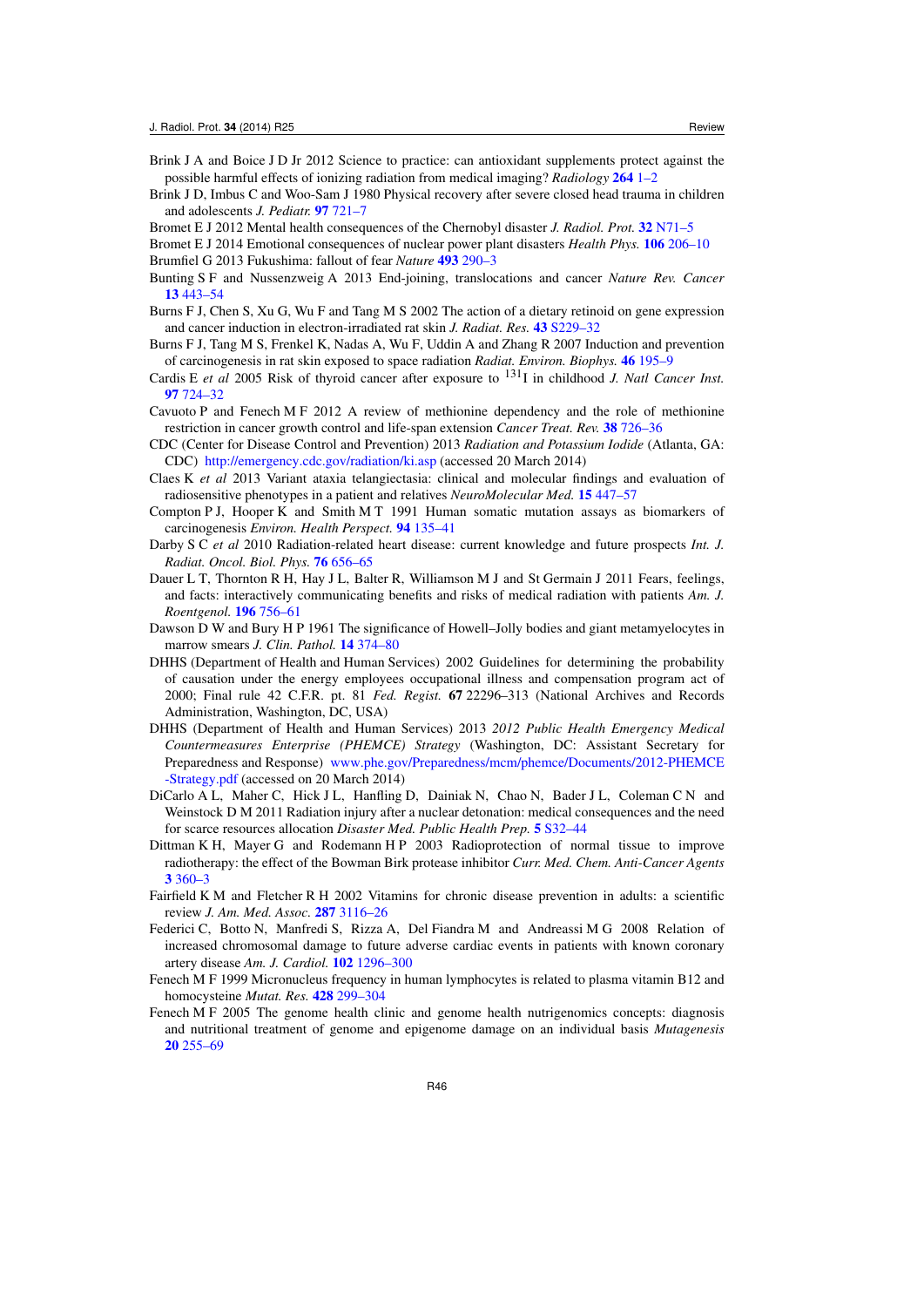- <span id="page-23-7"></span>Fenech M F 2010a Dietary reference values of individual micronutrients and nutriomes for genome damage prevention: current status and a road map to the future *Am. J. Clin. Nutr.* [91](http://dx.doi.org/10.3945/ajcn.2010.28674D) [1438S–54S](http://dx.doi.org/10.3945/ajcn.2010.28674D)
- <span id="page-23-16"></span>Fenech M F 2010b The lymphocyte cytokinesis-block micronucleus cytome assay and its application in radiation biodosimetry *Health Phys.* [98](http://dx.doi.org/10.1097/HP.0b013e3181b85044) [234–43](http://dx.doi.org/10.1097/HP.0b013e3181b85044)
- <span id="page-23-21"></span>Fenech M F 2013 A public health genomics approach to improving well-being based on DNA damage prevention using nutritional, life-style, environmental and psycho-social strategies *ACNEM J.* 32 9–16
- <span id="page-23-17"></span>Fenech M F and Bonassi S 2011 The effect of age, gender, diet and lifestyle on DNA damage measured using micronucleus frequency in human peripheral blood lymphocytes *Mutagenesis* [26](http://dx.doi.org/10.1093/mutage/geq050) [43–9](http://dx.doi.org/10.1093/mutage/geq050)
- <span id="page-23-18"></span>Fenech M and Morley A A 1985 The effect of donor age on spontaneous and induced micronuclei *Mutat. Res.* [148](http://dx.doi.org/10.1016/0027-5107(85)90212-X) [99–105](http://dx.doi.org/10.1016/0027-5107(85)90212-X)
- <span id="page-23-19"></span>Fenech M F, Perepetskaya G and Mikhalevich L 1997 A more comprehensive application of the micronucleus technique for biomonitoring of genetic damage rates in human populations experiences from the Chernobyl catastrophe *Environ. Mol. Mutagen.* [30](http://dx.doi.org/10.1002/(SICI)1098-2280(1997)30:2<112::AID-EM3>3.0.CO;2-P) [112–8](http://dx.doi.org/10.1002/(SICI)1098-2280(1997)30:2<112::AID-EM3>3.0.CO;2-P)
- <span id="page-23-8"></span>Ferguson L R and Fenech M F 2012 Vitamin and minerals that influence genome integrity, and exposure/intake levels associated with DNA damage prevention *Mutat. Res.* [733](http://dx.doi.org/10.1016/j.mrfmmm.2012.03.009) [1–3](http://dx.doi.org/10.1016/j.mrfmmm.2012.03.009)
- <span id="page-23-22"></span>Fischman H K and Kelly D D 1999 Chromosomes and stress *Int. J. Neurosci.* [99](http://dx.doi.org/10.3109/00207459908994325) [201–19](http://dx.doi.org/10.3109/00207459908994325)
- <span id="page-23-23"></span>Fischman H K, Pero R W and Kelly D D 1996 Psychogenic stress induces chromosomal and DNA damage *Int. J. Neurosci.* [84](http://dx.doi.org/10.3109/00207459608987267) [219–27](http://dx.doi.org/10.3109/00207459608987267)
- <span id="page-23-11"></span>Fisher B *et al* 1998 Tamoxifen for prevention of breast cancer: report of the National Surgical Adjuvant Breast and Bowel Project P-1 study *J. Natl Cancer Inst.* [90](http://dx.doi.org/10.1093/jnci/90.18.1371) [1371–88](http://dx.doi.org/10.1093/jnci/90.18.1371)
- <span id="page-23-12"></span>Fletcher R H and Fairfield K M 2002 Vitamins for chronic disease prevention in adults: clinical applications *J. Am. Med. Assoc.* [287](http://dx.doi.org/10.1001/jama.287.23.3127) [3127–9](http://dx.doi.org/10.1001/jama.287.23.3127)
- <span id="page-23-13"></span>Fortmann S P, Burda B U, Senger C A, Lin J S, Beil T L, O'Connor E and Whitlock E P 2013 Vitamin, mineral, and multivitamin supplements for the primary prevention of cardiovascular disease and cancer: a systematic evidence review for the US preventive services task force *Evidence Synthesis* vol 108 (Rockville, MD: Agency for Healthcare Research and Quality)
- <span id="page-23-15"></span>Freidlin B, Mcshane L M and Korn E L 2010 Randomized clinical trials with biomarkers: design issues *J. Natl Cancer Inst.* [102](http://dx.doi.org/10.1093/jnci/djp477) [152–60](http://dx.doi.org/10.1093/jnci/djp477)
- <span id="page-23-20"></span>Furness D L, Dekker G A, Hague W M, Khong T Y and Fenech M F 2010 Increased lymphocyte micronucleus frequency in early pregnancy is associated prospectively with pre-eclampsia and/or intrauterine growth restriction *Mutagenesis* [25](http://dx.doi.org/10.1093/mutage/geq032) [489–98](http://dx.doi.org/10.1093/mutage/geq032)
- <span id="page-23-10"></span>Gallicchio L *et al* 2008 Carotenoids and the risk of developing lung cancer: a systematic review *Am. J. Clin. Nutr.* 88 372–83
- <span id="page-23-14"></span>Gilbert E S *et al* 2003 Lung cancer after treatment for Hodgkin's disease: focus on radiation effects *J. Radiat. Res.* [159](http://dx.doi.org/10.1667/0033-7587(2003)159[0161:LCATFH]2.0.CO;2) [161–73](http://dx.doi.org/10.1667/0033-7587(2003)159[0161:LCATFH]2.0.CO;2)
- <span id="page-23-2"></span>Gillies R J, Verduzco D and Gatenby R A 2012 Evolutionary dynamics of carcinogenesis and why targeted therapy does not work *Nature Rev. Cancer* [12](http://dx.doi.org/10.1038/nrc3298) [487–93](http://dx.doi.org/10.1038/nrc3298)
- <span id="page-23-0"></span>González A J et al 2013 Radiological protection issues arising during and after the Fukushima nuclear reactor accident *J. Radiol. Prot.* [33](http://dx.doi.org/10.1088/0952-4746/33/3/497) [497–571](http://dx.doi.org/10.1088/0952-4746/33/3/497)
- <span id="page-23-9"></span>Goss P E *et al* 2011 Exemestane for breast-cancer prevention in postmenopausal women *N. Engl. J. Med.* [364](http://dx.doi.org/10.1056/NEJMoa1103507) [2381–91](http://dx.doi.org/10.1056/NEJMoa1103507)
- <span id="page-23-1"></span>Grace M B *et al* 2011 The US government's medical countermeasure portfolio management for nuclear and radiological emergencies: synergy from interagency cooperation *Health Phys.* [101](http://dx.doi.org/10.1097/HP.0b013e3182135fba) [238–47](http://dx.doi.org/10.1097/HP.0b013e3182135fba)
- <span id="page-23-3"></span>Grdina D J, Carnes B A, Grahn D and Sigdestad C P 1991 Protection against late effects of radiation by S-2-(3-aminopropylamino)-ethylphosphorothioic acid *Cancer Res.* 51 4125–30
- <span id="page-23-5"></span>Grdina D J, Kataoka Y, Basic I and Perrin J 1992 The radioprotector WR-2721 reduces neutron-induced mutations at the hypoxanthine-guanine phosphoribosyl transferase locus in mouse splenocytes when administered prior to or following irradiation *Carcinogenesis* [13](http://dx.doi.org/10.1093/carcin/13.5.811) [811–4](http://dx.doi.org/10.1093/carcin/13.5.811)
- <span id="page-23-6"></span>Grdina D J, Kataoka Y and Murley J S 2000 Amifostine: mechanisms of action underlying cytoprotection and chemoprevention *Drug Metabol. Drug Interact.* [16](http://dx.doi.org/10.1515/DMDI.2000.16.4.237) [237–79](http://dx.doi.org/10.1515/DMDI.2000.16.4.237)
- <span id="page-23-4"></span>Grdina D J, Nagy B, Hill C K, Wells R L and Peraino C 1985 The radioprotector WR1065 reduces radiation-induced mutations at the hypoxanthine-guanine phosphoribosyl transferase locus in V79 cells *Carcinogenesis* [6](http://dx.doi.org/10.1093/carcin/6.6.929) [929–31](http://dx.doi.org/10.1093/carcin/6.6.929)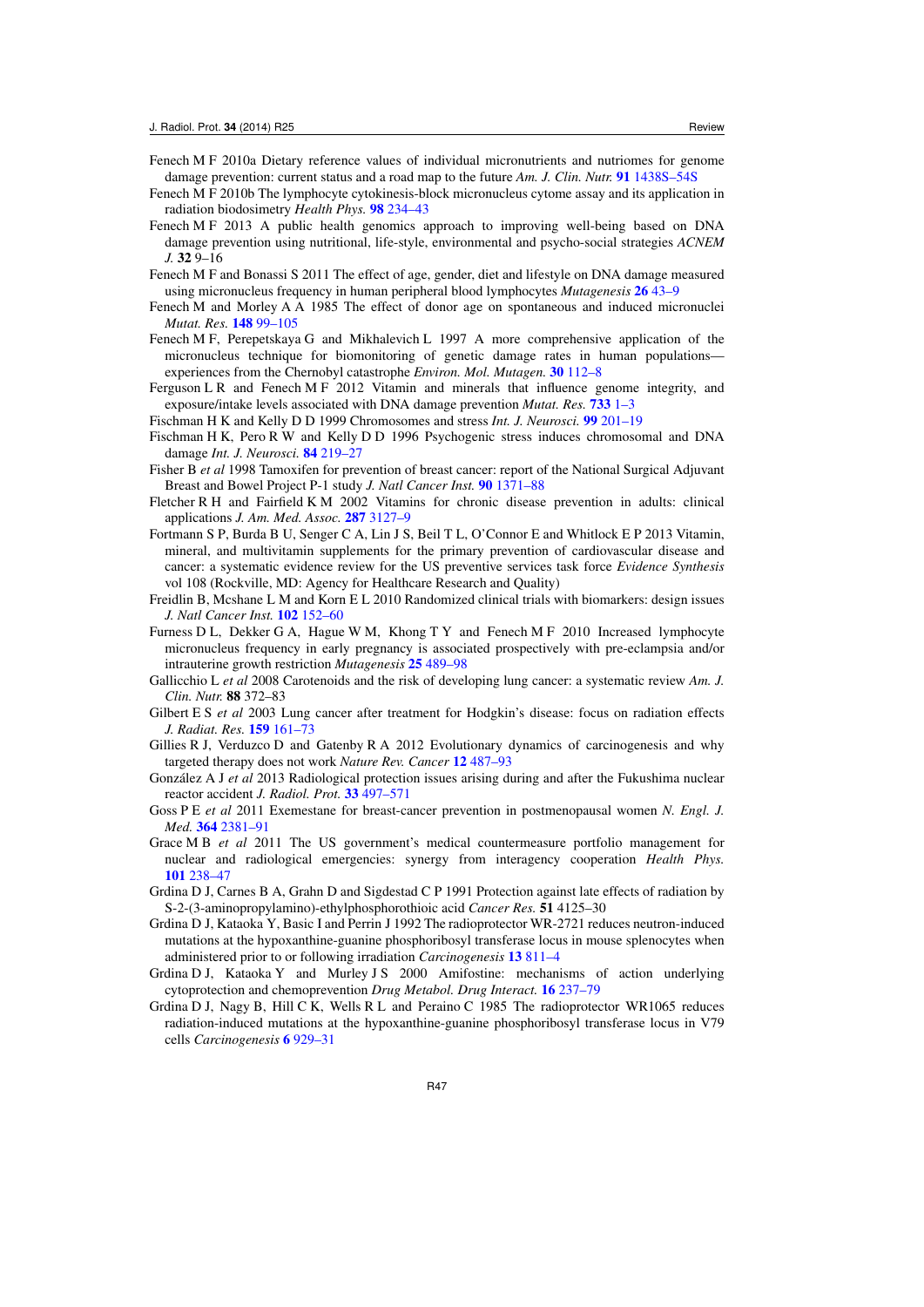<span id="page-24-17"></span><span id="page-24-8"></span>Greenwald P 2002 Cancer chemoprevention *BMJ* [324](http://dx.doi.org/10.1136/bmj.324.7339.714) [714–8](http://dx.doi.org/10.1136/bmj.324.7339.714)

- Guallar E, Stranges S, Mulrow C, Appel L J and Miller E R III 2013 Enough is enough: stop wasting money on vitamin and mineral supplements *Ann. Int. Med.* [159](http://dx.doi.org/10.7326/0003-4819-159-12-201312170-00011) [850–1](http://dx.doi.org/10.7326/0003-4819-159-12-201312170-00011)
- <span id="page-24-5"></span>Hageman G J and Stierum R H 2001 Niacin, poly(ADP-ribose) polymerase-1 and genomic stability *Mutat. Res.* [475](http://dx.doi.org/10.1016/S0027-5107(01)00078-1) [45–56](http://dx.doi.org/10.1016/S0027-5107(01)00078-1)

<span id="page-24-18"></span>Hamburg M A and Collins F S 2010 The path to personalized medicine *N. Engl. J. Med.* [363](http://dx.doi.org/10.1056/NEJMp1006304) [301–4](http://dx.doi.org/10.1056/NEJMp1006304)

- <span id="page-24-12"></span>Hamilton R J, Kahwati L C and Kinsinger L S 2010 Knowledge and use of finasteride for the prevention of prostate cancer *Cancer Epidemiol. Biomarkers Prev.* [19](http://dx.doi.org/10.1158/1055-9965.EPI-10-0082) [2164–71](http://dx.doi.org/10.1158/1055-9965.EPI-10-0082)
- <span id="page-24-6"></span>Harisiadis L, Miller R C, Hall E J and Borek C 1978 A vitamin A analogue inhibits radiation-induced oncogenic transformation *Nature* [274](http://dx.doi.org/10.1038/274486a0) [486–7](http://dx.doi.org/10.1038/274486a0)
- <span id="page-24-22"></span>Heddle J A, Fenech M F, Hayashi M and MacGregor J T 2011 Reflections on the development of micronucleus assays *Mutagenesis* [26](http://dx.doi.org/10.1093/mutage/geq085) [3–10](http://dx.doi.org/10.1093/mutage/geq085)
- <span id="page-24-21"></span>Howell W H 1890–1891 The life-history of formed elements of blood, especially the red blood corpuscles *J. Morphol.* [4](http://dx.doi.org/10.1002/jmor.1050040105) [57–116](http://dx.doi.org/10.1002/jmor.1050040105)
- <span id="page-24-10"></span>Huang H Y *et al* 2006 The efficacy and safety of multivitamin and mineral supplement use to prevent cancer and chronic disease in adults: a systematic review for a National Institutes of Health state-of-the-science conference *Ann. Intern. Med.* [145](http://dx.doi.org/10.7326/0003-4819-145-5-200609050-00135) [372–85](http://dx.doi.org/10.7326/0003-4819-145-5-200609050-00135)
- <span id="page-24-19"></span>IAEA (International Atomic Energy Agency) 2011 *Cytogenetic Dosimetry: Applications in Preparedness and Response to Radiation Emergencies* (Vienna: IAEA Press)
- <span id="page-24-0"></span>ICRP (International Commission on Radiological Protection) 2007 The 2007 Recommendations of the International Commission on Radiological Protection *ICRP Publication 103*; *Ann. ICRP* 37 (2–4)
- <span id="page-24-7"></span>Inano H, Onoda M, Inafuku N, Kubota M, Kamada Y, Osawa T, Kobayashi H and Wakabayashi K 1999 Chemoprevention by curcumin during the promotion stage of tumorigenesis of mammary gland in rats irradiated with gamma-rays *Carcinogenesis* [20](http://dx.doi.org/10.1093/carcin/20.6.1011) [1011–8](http://dx.doi.org/10.1093/carcin/20.6.1011)
- <span id="page-24-25"></span>Ingel F, Platonova V and Katosova L 2001 Human emotional stress, dioxin blood content and genetic damage in Chapaevsk town *Chemosphere* [43](http://dx.doi.org/10.1016/S0045-6535(00)00460-4) [989–98](http://dx.doi.org/10.1016/S0045-6535(00)00460-4)
- <span id="page-24-23"></span>ISO (International Standardization Organization) 2004 *Radiation Protection—Performance Criteria for Service Laboratories Performing Biological Dosimetry by Cytogenetics, ISO 19238* (Geneva: ISO)
- <span id="page-24-24"></span>ISO (International Standardization Organization) 2008 *Radiation Protection—Performance Criteria for Laboratories Performing Cytogenetic Triage for Assessment of Mass Casualties in Radiological or Nuclear Emergencies —General Principles and Application to Dicentric Assay ISO 21243* (Geneva: ISO)
- <span id="page-24-1"></span>Jacob P *et al* 1999 Childhood exposure due to the Chernobyl accident and thyroid cancer risk in contaminated areas of Belarus and Russia *Br. J. Cancer* [80](http://dx.doi.org/10.1038/sj.bjc.6690545) [1461–9](http://dx.doi.org/10.1038/sj.bjc.6690545)
- <span id="page-24-2"></span>Jacob P, Ruhm W, Walsh L, Blettner M, Hammer G and Zeeb H 2009 Is cancer risk of radiation workers larger than expected? *Occup. Environ. Med.* [66](http://dx.doi.org/10.1136/oem.2008.043265) [789–96](http://dx.doi.org/10.1136/oem.2008.043265)
- <span id="page-24-4"></span>Jeggo P A, Geuting V and Lobrich M 2011 The role of homologous recombination in radiation-induced double-strand break repair *Radiother. Oncol.* [101](http://dx.doi.org/10.1016/j.radonc.2011.06.019) [7–12](http://dx.doi.org/10.1016/j.radonc.2011.06.019)
- <span id="page-24-20"></span>Jolly J M J 1905 Sur la formation des globules rouges des mammifères C. R. Soc. Biol. (Paris) 58 528–31
- <span id="page-24-11"></span>Jordan V C, Obiorah I, Fan P, Kim H R, Ariazi E, Cunliffe H and Brauch H 2011 The St. Gallen Prize Lecture 2011: evolution of long-term adjuvant anti-hormone therapy: consequences and opportunities *Breast* 20 S1–S11
- <span id="page-24-16"></span>Kaplan H S, Marder S N and Brown M B 1951 Adrenal cortical function and radiation-induced lymphoid tumors of mice *Cancer Res.* 11 629–33
- <span id="page-24-9"></span>Kelloff G J *et al* 2006 Progress in chemoprevention drug development: the promise of molecular biomarkers for prevention of intraepithelial neoplasia and cancer—a plan to mover forward *Clin. Cancer Res.* [12](http://dx.doi.org/10.1158/1078-0432.CCR-06-1104) [3661–97](http://dx.doi.org/10.1158/1078-0432.CCR-06-1104)
- <span id="page-24-13"></span>Kennedy A R 1998a The Bowman–Birk inhibitor from soybeans as an anticarcinogenic agent *Am. J. Clin. Nutr.* 68 1406S–12S
- <span id="page-24-15"></span><span id="page-24-14"></span>Kennedy A R 1998b Chemopreventive agents: protease inhibitors *Pharmacol. Theor.* [78](http://dx.doi.org/10.1016/S0163-7258(98)00010-2) [167–209](http://dx.doi.org/10.1016/S0163-7258(98)00010-2)
- Kennedy A R 2006 The status of human trials utilizing Bowman–Birk inhibitor concentrate from Soybeans *Soy in Health and Disease Prevention* ed M Sugano (Boca Raton, FL: CRC Press, Taylor and Francis Group) pp 207–23
- <span id="page-24-3"></span>Kennedy A R 2009 Factors that modify radiation-induced carcinogenesis *Health Phys.* [97](http://dx.doi.org/10.1097/HP.0b013e3181ac9262) [433–45](http://dx.doi.org/10.1097/HP.0b013e3181ac9262)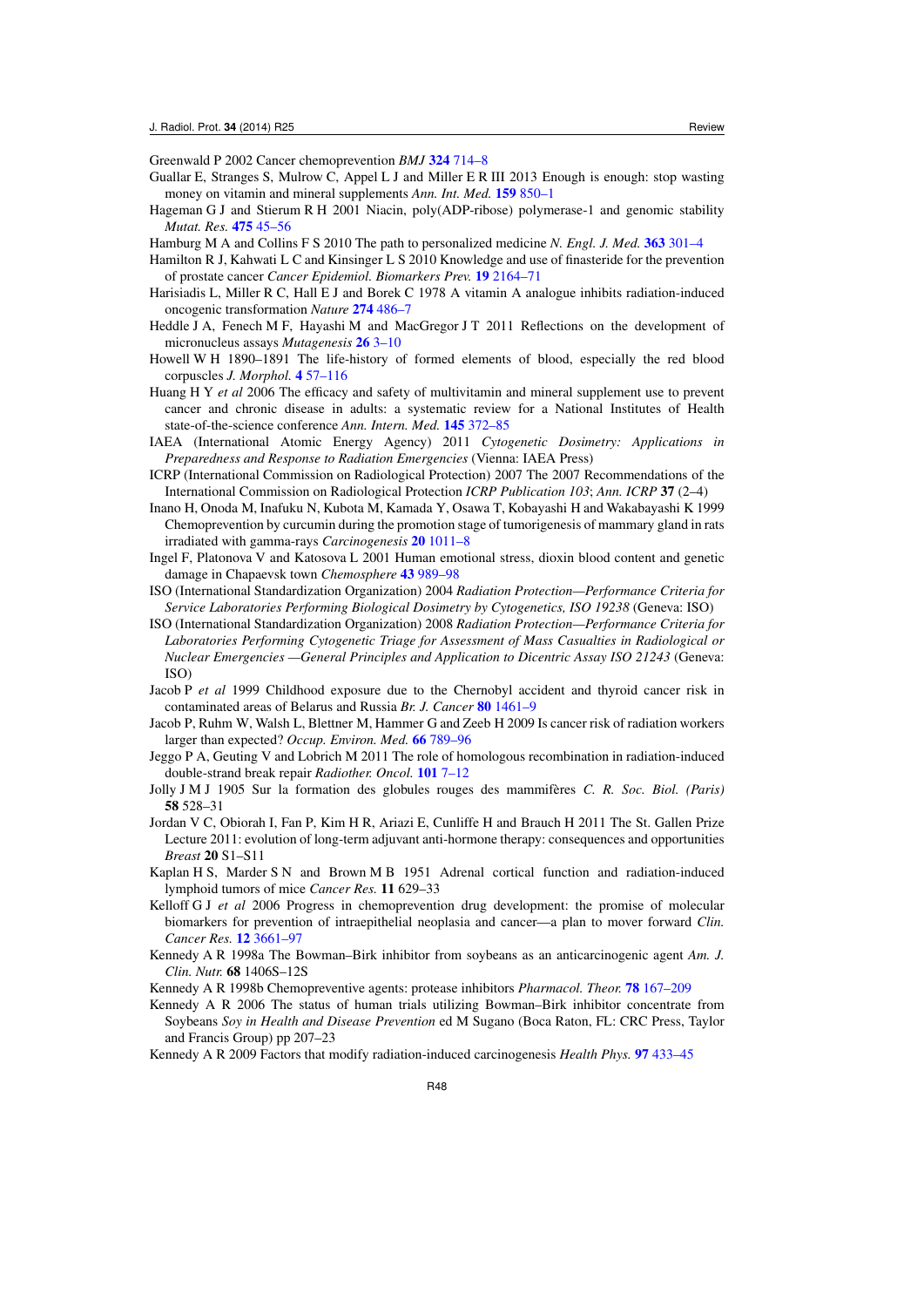- <span id="page-25-18"></span>Kennedy A R, Davis J G, Carlton W and Ware J H 2008 Effects of dietary antioxidant supplementation on the development of malignant lymphoma and other neoplastic lesions in mice exposed to proton or iron ion radiation *J. Radiat. Res.* [169](http://dx.doi.org/10.1667/RR1296.1) [615–25](http://dx.doi.org/10.1667/RR1296.1)
- <span id="page-25-20"></span>Kennedy A R and Wan X S 2011 Countermeasures for space radiation induced adverse biologic effects *Adv. Space Res.* [48](http://dx.doi.org/10.1016/j.asr.2011.07.007) [1460–79](http://dx.doi.org/10.1016/j.asr.2011.07.007)
- <span id="page-25-8"></span>Kennedy A R, Ware J H, Carlton W and Davis J G 2011 Suppression of the later stages of radiation induced carcinogenesis by antioxidant dietary formulations *J. Radiat. Res.* [176](http://dx.doi.org/10.1667/RR2439.1) [62–70](http://dx.doi.org/10.1667/RR2439.1)

<span id="page-25-10"></span>Kitareewan S 2004 *The Retinoids and Cancer Chemoprevention* (Totowa, NJ: Humana Press)

- <span id="page-25-9"></span>Klein E A *et al* 2011 Vitamin E and the risk of prostate cancer: the selenium and vitamin E Cancer Prevention Trial (SELECT) *J. Am. Med. Assoc.* [306](http://dx.doi.org/10.1001/jama.2011.1437) [1549–56](http://dx.doi.org/10.1001/jama.2011.1437)
- <span id="page-25-0"></span>Knebel A R *et al* 2011 Allocation of scarce resources after a nuclear detonation: setting the context *Disaster Med. Public Health Prep.* [5](http://dx.doi.org/10.1001/dmp.2011.25) [S20–31](http://dx.doi.org/10.1001/dmp.2011.25)
- <span id="page-25-11"></span>Komninou D, Leutzinger Y, Reddy B S and Richie J P Jr 2006 Methionine restriction inhibits colon carcinogenesis *Nutr. Cancer* [54](http://dx.doi.org/10.1207/s15327914nc5402_6) [202–8](http://dx.doi.org/10.1207/s15327914nc5402_6)
- <span id="page-25-2"></span>Kuefner M A, Brand M, Ehrlich J, Braga L, Uder M and Semelka R C 2012 Effect of antioxidants on x-ray-induced gamma-H2AX foci in human blood lymphocytes: preliminary observations *Radiology* [264](http://dx.doi.org/10.1148/radiol.12111730) [59–67](http://dx.doi.org/10.1148/radiol.12111730)
- <span id="page-25-19"></span>Li J Y *et al* 1993 Nutrition intervention trials in Linxian, China: multiple vitamin/mineral supplementation, cancer incidence, and disease-specific mortality among adults with esophageal dysplasia *J. Natl Cancer Inst.* [85](http://dx.doi.org/10.1093/jnci/85.18.1492) [1492–8](http://dx.doi.org/10.1093/jnci/85.18.1492)
- <span id="page-25-6"></span>Liu S C, Murley J S, Woloschak G and Grdina D J 1997 Repression of c-myc gene expression by thiol and disulfide forms of the cytoprotector amifostine *Carcinogenesis* [18](http://dx.doi.org/10.1093/carcin/18.12.2457) [2457–9](http://dx.doi.org/10.1093/carcin/18.12.2457)
- <span id="page-25-24"></span>Lloyd D C 1997 Chromosomal analysis to assess radiation dose *Stem Cells* 82 107–14
- <span id="page-25-12"></span>Logothetis C J and Schellhammer P F 2008 High-grade prostate cancer and the prostate cancer prevention trial *Cancer Prev. Res. (Phila)* [1](http://dx.doi.org/10.1158/1940-6207.CAPR-08-0085) [151–2](http://dx.doi.org/10.1158/1940-6207.CAPR-08-0085)
- <span id="page-25-21"></span>Lubin J H *et al* 2005 Adjusting lung cancer risks for temporal and spatial variations in radon concentration in dwellings in Gansu Province, China *J. Radiat. Res.* [163](http://dx.doi.org/10.1667/RR3109) [571–9](http://dx.doi.org/10.1667/RR3109)
- <span id="page-25-13"></span>Lucia M S *et al* 2007 Finasteride and high-grade prostate cancer in the Prostate Cancer Prevention Trial *J. Natl Cancer Inst.* [99](http://dx.doi.org/10.1093/jnci/djm117) [1375–83](http://dx.doi.org/10.1093/jnci/djm117)
- <span id="page-25-4"></span>McCormick F 1999 Signalling networks that cause cancer *Trends Cell Biol.* [9](http://dx.doi.org/10.1016/S0962-8924(99)01668-2) [M53–6](http://dx.doi.org/10.1016/S0962-8924(99)01668-2)
- <span id="page-25-7"></span>McCormick D L, Johnson W D, Bosland M C, Lubet R A and Steele V E 2007 Chemoprevention of rat prostate carcinogenesis by soy isoflavones and by Bowman–Birk inhibitor *Nutr. Cancer* [57](http://dx.doi.org/10.1080/01635580701277478) [184–93](http://dx.doi.org/10.1080/01635580701277478)
- <span id="page-25-22"></span>McNamee J P, Flegal F N, Greene H B, Marro L and Wilkins R C 2009 Validation of the cytokinesis-block micronucleus (CBMN) assay for use as a triage biological dosimetry tool *Radiat. Prot. Dosim.* [135](http://dx.doi.org/10.1093/rpd/ncp119) [232–42](http://dx.doi.org/10.1093/rpd/ncp119)
- <span id="page-25-1"></span>Mettler F A Jr, Brenner D, Coleman C N, Kaminski J M, Kennedy A R and Wagner L K 2011 Can radiation risks to patients be reduced without reducing radiation exposure? The status of chemical radioprotectants *Am. J. Roentgenol.* [196](http://dx.doi.org/10.2214/AJR.10.4959) [616–8](http://dx.doi.org/10.2214/AJR.10.4959)
- <span id="page-25-14"></span>Meyskens F L Jr, Curt G A, Brenner D E, Gordon G, Herberman R B, Finn O, Kelloff G J, Khleif S N, Sigman C C and Szabo E 2011 Regulatory approval of cancer risk-reducing (chemopreventive) drugs: moving what we have learned into the clinic *Cancer Prev. Res. (Phila)* [4](http://dx.doi.org/10.1158/1940-6207.CAPR-09-0014) [311–23](http://dx.doi.org/10.1158/1940-6207.CAPR-09-0014)
- <span id="page-25-17"></span>Meyskens F L Jr and Gerner E W 2011 Back to the future: mechanism-based, mutation-specific combination chemoprevention with a synthetic lethality approach *Cancer Prev. Res. (Phila)* [4](http://dx.doi.org/10.1158/1940-6207.CAPR-11-0162) [628–32](http://dx.doi.org/10.1158/1940-6207.CAPR-11-0162)
- <span id="page-25-15"></span>Meyskens F L Jr and McLaren C E 2010 Chemoprevention, risk reduction, therapeutic prevention, or preventive therapy? *J. Natl Cancer Inst.* [102](http://dx.doi.org/10.1093/jnci/djq466) [1815–7](http://dx.doi.org/10.1093/jnci/djq466)
- <span id="page-25-16"></span>Meyskens F L Jr *et al* 2008 Difluoromethylornithine plus sulindac for the prevention of sporadic colorectal adenomas: a randomized placebo-controlled, double-blind trial *Cancer Prev. Res. (Phila)* [1](http://dx.doi.org/10.1158/1940-6207.CAPR-08-0042) [32–8](http://dx.doi.org/10.1158/1940-6207.CAPR-08-0042)
- <span id="page-25-23"></span>Migliore L, Coppede F, Fenech M and Thomas P 2011 Association of micronucleus frequency with neurodegenerative diseases *Mutagenesis* [26](http://dx.doi.org/10.1093/mutage/geq067) [85–92](http://dx.doi.org/10.1093/mutage/geq067)
- <span id="page-25-5"></span>Milas L, Huner N, Stephens L C and Peters L J 1984 Inhibition of radiation carcinogenesis in mice by S-2-(3-aminopropylamino-)ehtylphosphorothioic acid *Cancer Res.* 44 5567–9
- <span id="page-25-3"></span>Murrain-Hill P *et al* 2011 Medical response to a nuclear detonation: creating a playbook for state and local planners and responders *Disaster Med. Public Health Prep.* [5](http://dx.doi.org/10.1001/dmp.2011.13) [S89–97](http://dx.doi.org/10.1001/dmp.2011.13)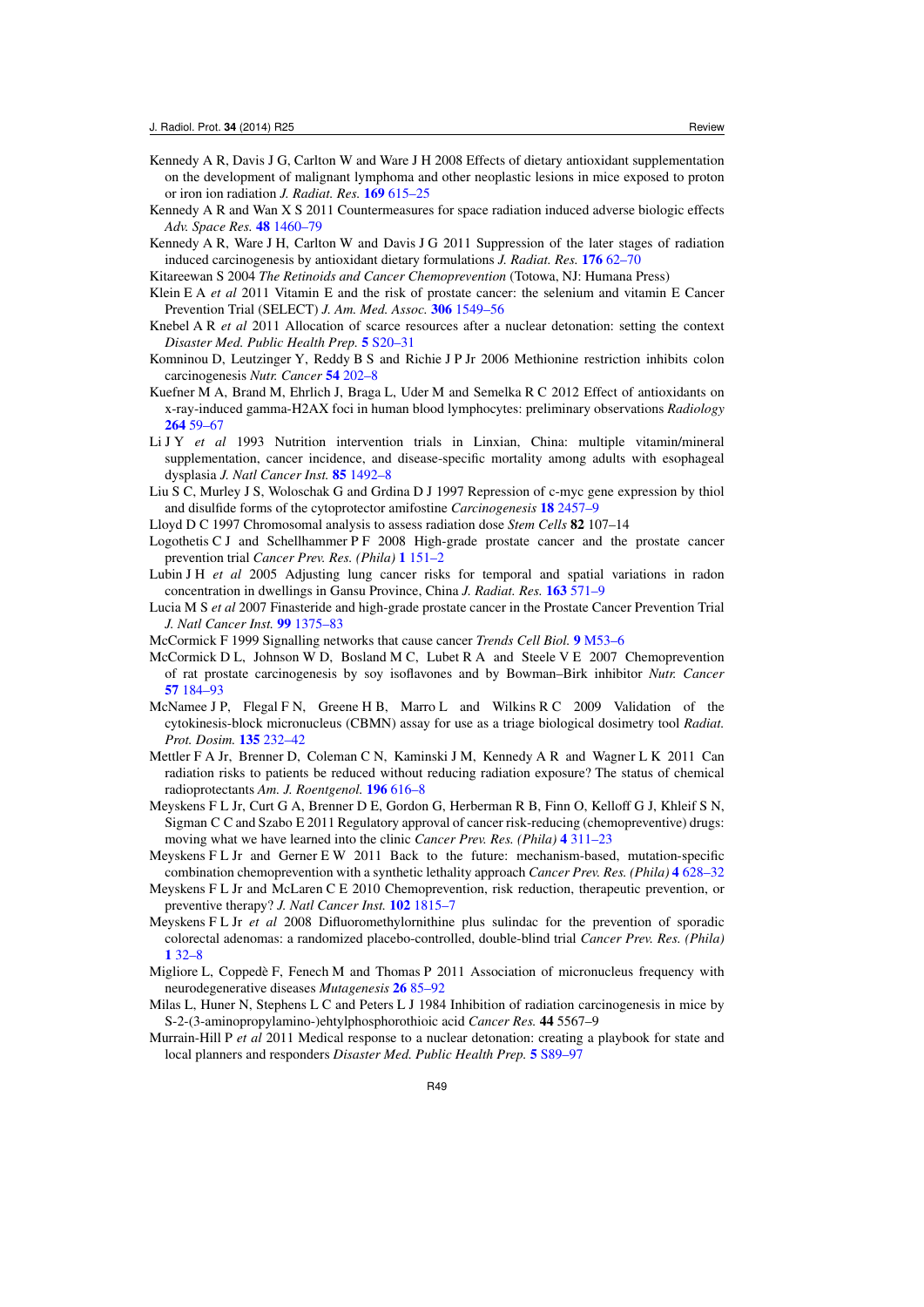- <span id="page-26-16"></span>Mursu J, Robien K, Harnack L J, Park K and Jacobs D R Jr 2011 Dietary supplements and mortality rate in older women: the Iowa Women's Health Study *Arch. Intern. Med.* [171](http://dx.doi.org/10.1001/archinternmed.2011.445) [1625–33](http://dx.doi.org/10.1001/archinternmed.2011.445)
- <span id="page-26-13"></span>NA/NRC (National Academies/National Research Council) 1982 *Diet, Nutrition and Cancer* (Washington, DC: National Academies Press)
- <span id="page-26-1"></span>NA/NRC (National Academies/National Research Council) 2006 *Health Risks from Exposure to Low Levels of Ionizing Radiation, BEIR VII Phase 2* (Washington, DC: National Academies Press)

<span id="page-26-14"></span>Nelson R L 1987 Dietary minerals and colon carcinogenesis *Anticancer Res.* 7 259–69

- <span id="page-26-15"></span>Newberne P M and Rogers A E 1985 The role of nutrients in cancer causation *Princess Takamatsu Symp.* 16 205–22
- <span id="page-26-0"></span>Normile D 2011 Tohoku–Oki earthquake. Fukushima revives the low-dose debate *Science* [332](http://dx.doi.org/10.1126/science.332.6032.908) [908–10](http://dx.doi.org/10.1126/science.332.6032.908)
- <span id="page-26-8"></span>Orentreich N, Matias J R, DeFelice A and Zimmerman J A 1993 Low methionine ingestion by rats extends life span *J. Nutr.* 123 269–74
- <span id="page-26-6"></span>O'Shaughnessy J A *et al* 2002 Treatment and prevention of intraepithelial neoplasia: an important target for accelerated new agent development *Clin. Cancer Res.* 8 314–46
- <span id="page-26-2"></span>Ozasa K, Shimizu Y, Suyama A, Kasagi F, Soda M, Grant E J, Sakata R, Sugiyama H and Kodama K 2012 Studies of the mortality of atomic bomb survivors Report 14, 1950–2003: an overview of cancer and noncancer diseases *J. Radiat. Res.* [177](http://dx.doi.org/10.1667/RR2629.1) [229–43](http://dx.doi.org/10.1667/RR2629.1)
- <span id="page-26-20"></span>Prasanna P G, Moroni M and Pellmar T C 2010 Triage dose assessment for partial-body exposure: dicentric analysis *Health Phys.* [98](http://dx.doi.org/10.1097/01.HP.0000348020.14969.4) [244–51](http://dx.doi.org/10.1097/01.HP.0000348020.14969.4)
- <span id="page-26-7"></span>Ratnasinghe D *et al* 2000 Serum carotenoids are associated with increased lung cancer risk among alcohol drinkers, but not among non drinkers in a cohort of tin miners *Alcohol Alcohol.* [35](http://dx.doi.org/10.1093/alcalc/35.4.355) [355–60](http://dx.doi.org/10.1093/alcalc/35.4.355)
- <span id="page-26-12"></span>Redman M W, Tangen C M, Goodman P J, Lucia M S, Coltman C A Jr and Thompson I M 2008 Finasteride does not increase the risk of high-grade prostate cancer: a bias-adjusted modeling approach *Cancer Prev. Res. (Phila)* [1](http://dx.doi.org/10.1158/1940-6207.CAPR-08-0092) [174–81](http://dx.doi.org/10.1158/1940-6207.CAPR-08-0092)
- <span id="page-26-10"></span>Relience R, Fischer E and Schiestl R H 2004 Effect of N-acetyl cysteine on oxidative DNA damage and the frequency of DNA deletions in Atm-deficient mice *Cancer Res.* [64](http://dx.doi.org/10.1158/0008-5472.CAN-04-0442) [5148–53](http://dx.doi.org/10.1158/0008-5472.CAN-04-0442)
- <span id="page-26-11"></span>Relience R and Schiestl R H 2006 Antioxidant N-acetyl cysteine reduces incidence and multiplicity of lymphoma in Atm deficient mice *DNA Repair* [5](http://dx.doi.org/10.1016/j.dnarep.2006.05.003) [852–9](http://dx.doi.org/10.1016/j.dnarep.2006.05.003)
- <span id="page-26-9"></span>Richie J P Jr, Leutzinger Y, Parthasarathy S, Malloy V, Orentreich N and Zimmerman J A 1994 Methionine restriction increases blood glutathione and longevity in F344 rats *FASEB J.* 8 1302–7
- <span id="page-26-17"></span>Rizzo J D *et al* 2009 Solid cancers after allogeneic hematopoietic cell transplantation *Blood* [113](http://dx.doi.org/10.1182/blood-2008-05-158782) [1175–83](http://dx.doi.org/10.1182/blood-2008-05-158782)
- <span id="page-26-18"></span>Romm H *et al* 2013 Laboratory intercomparison of the cytokinesis-block micronucleus assay *J. Radiat. Res.* [180](http://dx.doi.org/10.1667/RR3234.1) [120–8](http://dx.doi.org/10.1667/RR3234.1)
- <span id="page-26-21"></span>Romm H *et al* 2011 Biological dosimetry by the triage dicentric chromosome assay: potential implications for treatment of acute radiation syndrome in radiological mass casualties *J. Radiat. Res.* [175](http://dx.doi.org/10.1667/RR2321.1) [397–404](http://dx.doi.org/10.1667/RR2321.1)
- <span id="page-26-3"></span>Ropeik D 2013 Fear vs. Radiation: the mismatch. NY Times, October 1, 2013 [www.nytimes.com/2013](www.nytimes.com/2013/10/22/opinion/fear-vs-radiation-the-mismatch.html?_r=0)  $/10/22$ /opinion/fear-vs-radiation-the-mismatch.html?  $r=0$  (accessed 28 December 2013)
- <span id="page-26-22"></span>Rothfuss A, Schütz P, Bochum S, Volm T, Eberhardt E, Kreienberg R, Vogel W and Speit G 2000 Induced micronucleus frequencies in peripheral lymphocytes as a screening test for carriers of a BRCA1 mutation in breast cancer families *Cancer Res.* 60 390–4
- <span id="page-26-19"></span>Rothkamm K *et al* 2013 Comparison of established and emerging biodosimetry assays *Radiat. Res.* [180](http://dx.doi.org/10.1667/RR3231.1) [111–9](http://dx.doi.org/10.1667/RR3231.1)
- <span id="page-26-5"></span>Rothwell P M, Fowkes F G, Belch J F, Ogawa H, Warlow C P and Meade T W 2011 Effect of daily aspirin on long-term risk of death due to cancer: analysis of individual patient data from randomised trials *Lancet* [377](http://dx.doi.org/10.1016/S0140-6736(10)62110-1) [31–41](http://dx.doi.org/10.1016/S0140-6736(10)62110-1)
- <span id="page-26-23"></span>Scott D 2000 Chromosomal radiosensitivity, cancer predisposition and response to radiotherapy *Strahlenther. Onkol.* [176](http://dx.doi.org/10.1007/s000660050005) [229–34](http://dx.doi.org/10.1007/s000660050005)
- <span id="page-26-4"></span>Shakhtarin V V, Tsyb A F, Stepanenko V F, Orlov M Y, Kopecky K J and Davis S 2003 Iodine deficiency, radiation dose, and the risk of thyroid cancer among children and adolescents in the Bryansk region of Russia following the Chernobyl power station accident *Int. J. Epidemiol.* [32](http://dx.doi.org/10.1093/ije/dyg205) [584–91](http://dx.doi.org/10.1093/ije/dyg205)

R50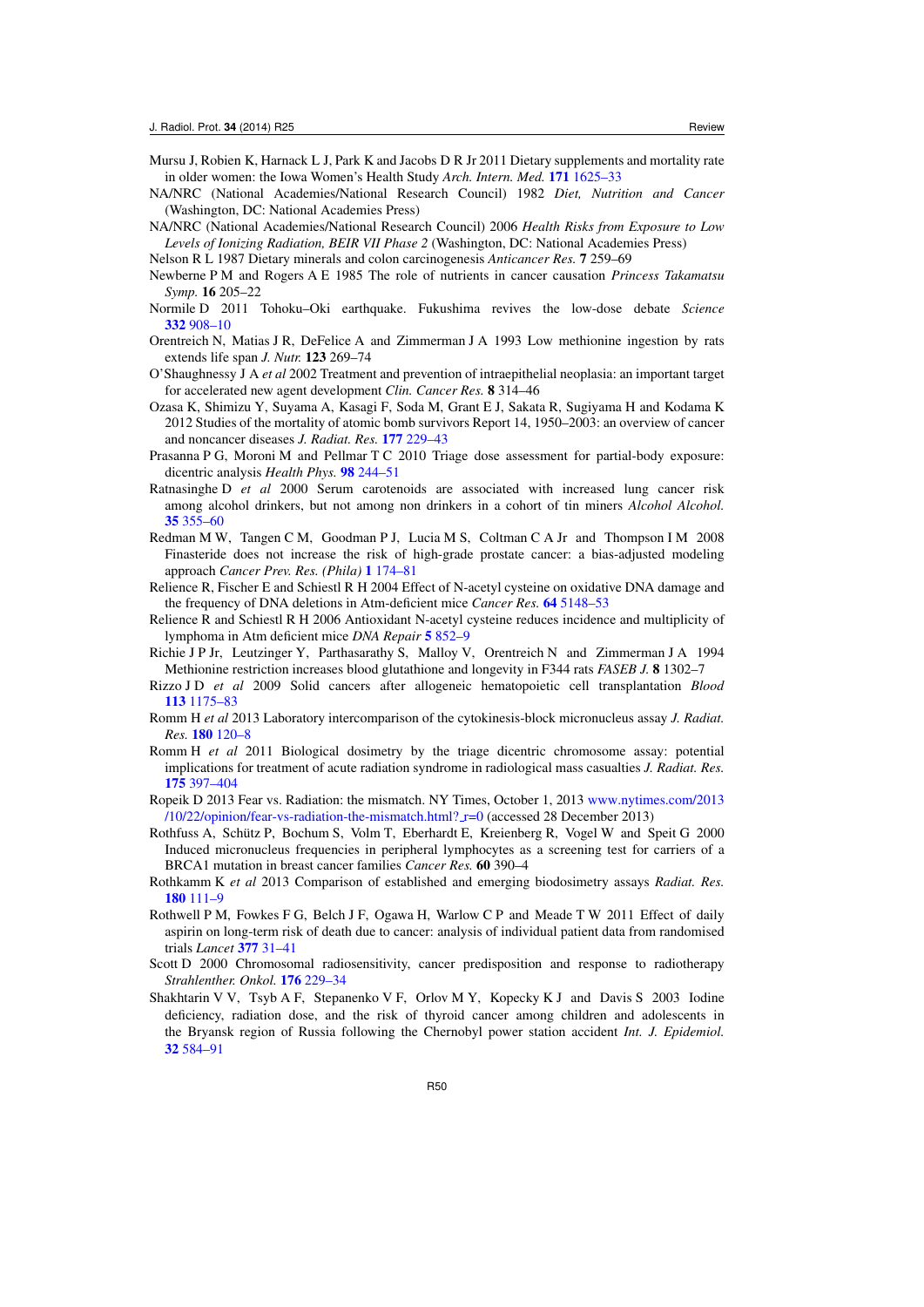- <span id="page-27-5"></span>Sharif R, Thomas P, Zalewski P and Fenech M F 2012 The role of zinc in genomic stability *Mutat. Res.* [733](http://dx.doi.org/10.1016/j.mrfmmm.2011.08.009) [111–21](http://dx.doi.org/10.1016/j.mrfmmm.2011.08.009)
- <span id="page-27-15"></span>Sharif R, Thomas P, Zalewski P, Graham R D and Fenech M 2011 The effect of zinc sulphate and zinc carnosine on genome stability and cytotoxicity in the WIL2-NS human lymphoblastoid cell line *Mutat. Res.* [720](http://dx.doi.org/10.1016/j.mrgentox.2010.12.004) [22–33](http://dx.doi.org/10.1016/j.mrgentox.2010.12.004)

<span id="page-27-17"></span><span id="page-27-1"></span>Siegel R, Naishadham D and Jemal A 2012 Cancer statistics, 2012 *CA Cancer J. Clin.* [62](http://dx.doi.org/10.3322/caac.20138) [10–29](http://dx.doi.org/10.3322/caac.20138)

- Stovall M *et al* 2008 Dose to the contralateral breast from radiotherapy and risk of second primary breast cancer in the WECARE study *Int. J. Radiat. Oncol. Biol. Phys.* [72](http://dx.doi.org/10.1016/j.ijrobp.2008.02.040) [1021–30](http://dx.doi.org/10.1016/j.ijrobp.2008.02.040)
- <span id="page-27-18"></span>Sullivan J M, Prasanna P G, Grace M B, Wathen L, Wallace R L, Koerner J F and Coleman C N 2013 Assessment of biodosimetry methods for a mass-casualty radiological incident: medical response and management considerations *Health Phys.* [105](http://dx.doi.org/10.1097/HP.0b013e31829cf221) [540–54](http://dx.doi.org/10.1097/HP.0b013e31829cf221)
- <span id="page-27-9"></span>Theoret M R, Ning Y M, Zhang J J, Justice R, Keegan P and Pazdur R 2011 The risks and benefits of 5alpha-reductase inhibitors for prostate-cancer prevention *N. Engl. J. Med.* [365](http://dx.doi.org/10.1056/NEJMp1106783) [97–9](http://dx.doi.org/10.1056/NEJMp1106783)
- <span id="page-27-19"></span>Thomas P, Wu J, Dhillon V and Fenech M F 2011 Effect of dietary intervention on human micronucleus frequency in lymphocytes and buccal cells *Mutagenesis* [26](http://dx.doi.org/10.1093/mutage/geq072) [69–76](http://dx.doi.org/10.1093/mutage/geq072)

<span id="page-27-8"></span>Thompson C A 2003 Finasteride may prevent prostate cancer *Am. J. Health Syst. Pharm.* 60 1511–5

- <span id="page-27-2"></span>Thompson D E *et al* 1994 Cancer incidence in atomic bomb survivors. Part II: solid tumors, 1958–1987 *J. Radiat. Res.* [137](http://dx.doi.org/10.2307/3578892) [17–67](http://dx.doi.org/10.2307/3578892)
- <span id="page-27-16"></span>Travis L B *et al* 2003 Breast cancer following radiotherapy and chemotherapy among young women with Hodgkin disease *J. Am. Med. Assoc.* [290](http://dx.doi.org/10.1001/jama.290.4.465) [465–75](http://dx.doi.org/10.1001/jama.290.4.465)
- <span id="page-27-14"></span>Troll W, Wiesner R, Shellabarger C J, Holtzman S and Stone J P 1980 Soybean diet lowers breast tumor incidence in irradiated rats *Carcinogenesis* [1](http://dx.doi.org/10.1093/carcin/1.6.469) [469–72](http://dx.doi.org/10.1093/carcin/1.6.469)
- <span id="page-27-20"></span>Tucker J D, Vadapalli M, Joiner M C, Ceppi M, Fenech M F and Bonassi S 2013 Estimating the lowest detectable dose of ionizing radiation by the cytokinesis-block micronucleus assay *J. Radiat. Res.* [180](http://dx.doi.org/10.1667/RR3346.1) [284–91](http://dx.doi.org/10.1667/RR3346.1)
- <span id="page-27-0"></span>US EPA (US Environmental Protection Agency) 2013 *PAG Manual, Protective Action Guides and Planning Guidance for Radiological Incidents* [www.epa.gov/radiation/docs/er/pag-manual-interim](#page-0-0) [-public-comment-4-2-2013.pdf](#page-0-0) (accessed 20 March 2014)
- <span id="page-27-7"></span>Vogel V G *et al* 2006 Effects of tamoxifen vs raloxifene on the risk of developing invasive breast cancer and other disease outcomes: the NSABP Study of Tamoxifen and Raloxifene (STAR) P-2 trial *J. Am. Med. Assoc.* [295](http://dx.doi.org/10.1001/jama.295.23.joc60074) [2727–41](http://dx.doi.org/10.1001/jama.295.23.joc60074)
- <span id="page-27-3"></span>Vogelstein B, Papadopoulos N, Velculescu V E, Zhou S, Diaz L A Jr and Kinzler K W 2013 Cancer genome landscapes *Science* [339](http://dx.doi.org/10.1126/science.1235122) [1546–58](http://dx.doi.org/10.1126/science.1235122)
- <span id="page-27-23"></span>Vral A, Thierens H and De Ridder L 1996 Micronucleus induction by 60Co gamma-rays and fast neutrons in ataxia telangiectasia lymphocytes *Int. J. Radiat. Biol.* [70](http://dx.doi.org/10.1080/095530096145166) [171–6](http://dx.doi.org/10.1080/095530096145166)

<span id="page-27-10"></span>Wattenberg L W 1985 Chemoprevention of cancer *Cancer Res.* 45 1–8

- <span id="page-27-11"></span>Wattenberg L W 1990 Inhibition of carcinogenesis by minor anutrient constituents of the diet *Proc. Nutr. Soc.* [49](http://dx.doi.org/10.1079/PNS19900022) [173–83](http://dx.doi.org/10.1079/PNS19900022)
- <span id="page-27-12"></span>Wattenberg L W 1992 Inhibition of carcinogenesis by minor dietary constituents *Cancer Res.* 52 2085s–91s
- <span id="page-27-13"></span>Wattenberg L W, Hanley A B, Barany G, Sparnins V L, Lam L K and Fenwick G R 1985 Inhibition of carcinogenesis by some minor dietary constituents *Princess Takamatsu Symp.* 16 193–203
- <span id="page-27-4"></span>Weiss J F and Landauer M R 2009 History and development of radiation-protective agents *Int. J. Radiat. Biol.* [85](http://dx.doi.org/10.1080/09553000902985144) [539–73](http://dx.doi.org/10.1080/09553000902985144)
- <span id="page-27-21"></span>Wilkins R C, Romm H, Kao T C, Awa A A, Yoshida M A, Livingston G K, Jenkins M S, Oestreicher U, Pellmar T C and Prasanna P G 2008 Interlaboratory comparison of the dicentric chromosome assay for radiation biodosimetry in mass casualty events *Radiat. Res.* [169](http://dx.doi.org/10.1667/RR1272.1) [551–60](http://dx.doi.org/10.1667/RR1272.1)
- <span id="page-27-22"></span>Wilkins R C, Romm H, Oestreicher U, Marro L, Yoshida M A, Suto Y and Prasanna P G 2011 Biological dosimetry by the triage dicentric chromosome assay—further validation of international networking *Radiat. Meas.* [46](http://dx.doi.org/10.1016/j.radmeas.2011.03.012) [923–8](http://dx.doi.org/10.1016/j.radmeas.2011.03.012)
- <span id="page-27-6"></span>Yamada Y, Nakata A, Yoshida M A, Shimada Y, Oghiso Y and Poncy J L 2010 Implication of p16 inactivation in tumorigenic activity of respiratory epithelial cell lines and adenocarcinoma cell line established from plutonium-induced lung tumor in rat *In Vitro Cell Dev. Biol. Anim.* [46](http://dx.doi.org/10.1007/s11626-009-9269-3) [477–86](http://dx.doi.org/10.1007/s11626-009-9269-3)